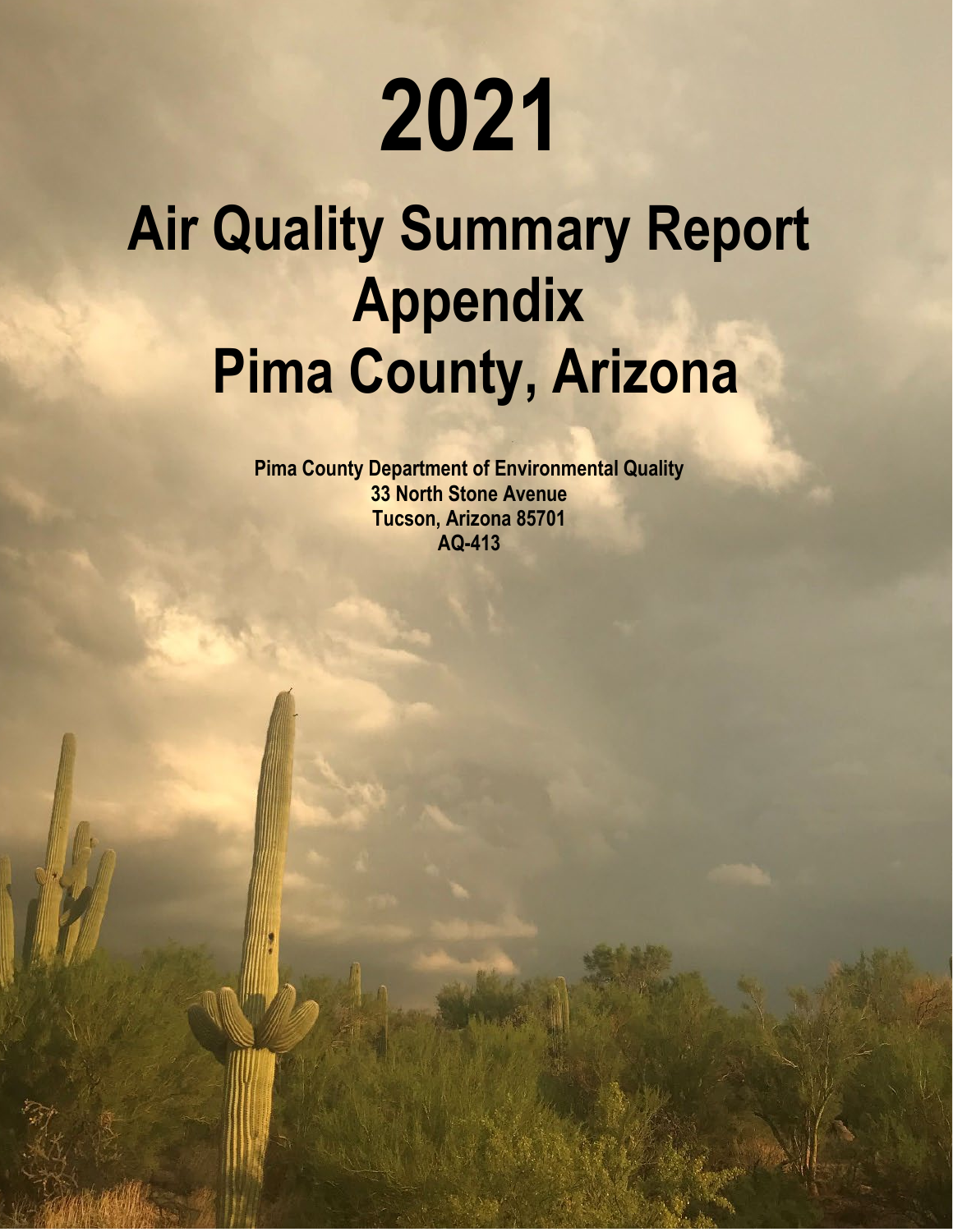## 2021 AIR QUALITY SUMMARY REPORT **APPENDIX**

### AIR QUALITY HISTORICAL DATA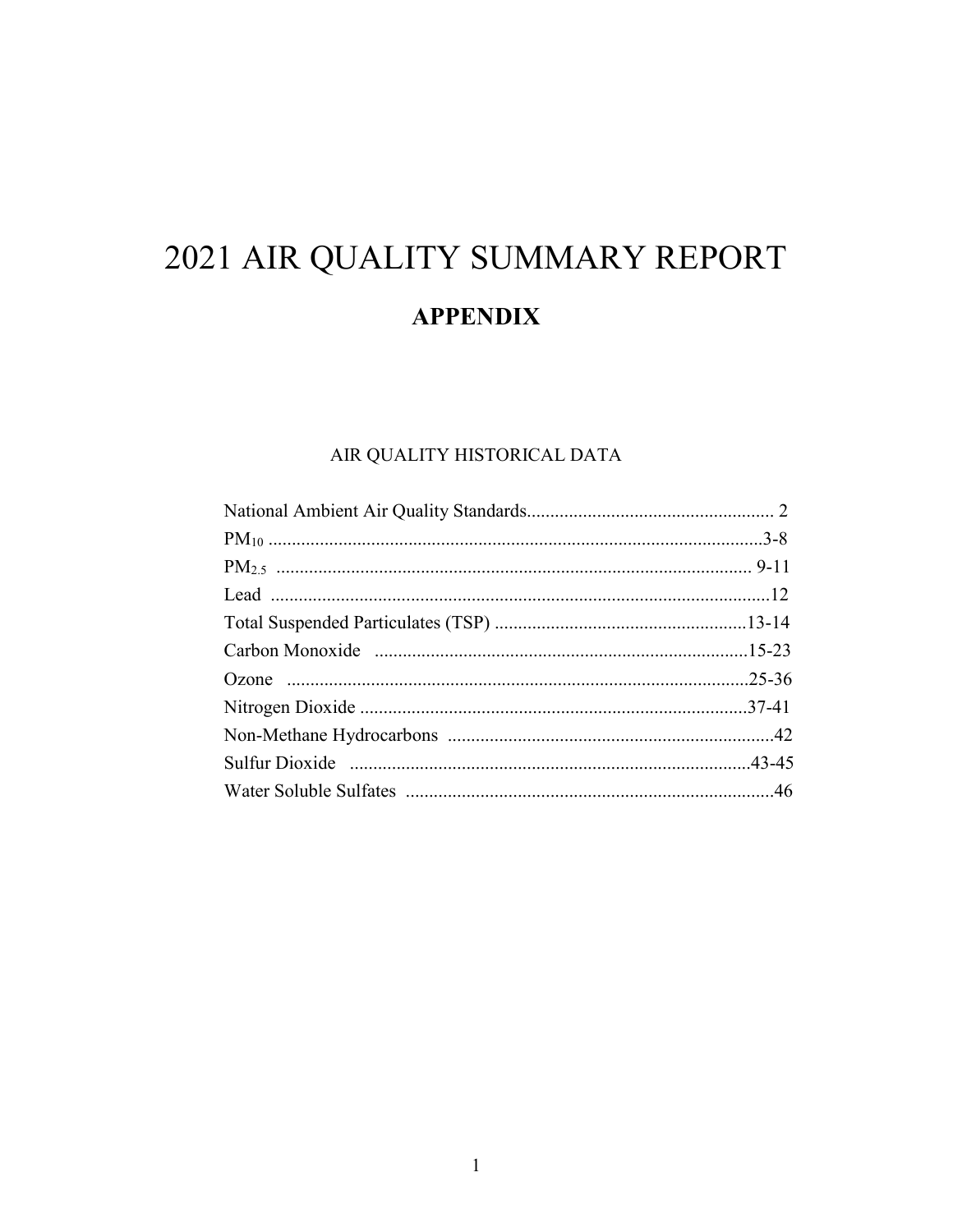| Pollutant       | Primary<br>(Health Related)         |                                                     | Secondary<br>(Welfare Related) |                                        |
|-----------------|-------------------------------------|-----------------------------------------------------|--------------------------------|----------------------------------------|
|                 | Type of Average                     | <b>Standard Level</b><br>Concentration <sup>a</sup> | Type of<br>Average             | <b>Standard Level</b><br>Concentration |
| <b>CO</b>       | $1$ -Hour $b$                       | 35 ppm $(40 \mu g/m^3)^a$                           | No Secondary Standard          |                                        |
|                 | 8-Hour <sup>b</sup>                 | 9 ppm $(10 \mu g/m^3)^a$                            | No Secondary Standard          |                                        |
| $O_3$           | 8-Hour <sup>c</sup>                 | $0.070$ ppm                                         | Same as Primary                |                                        |
| $PM_{10}$       | $24$ -Hour <sup>d</sup>             | $150 \mu g/m^3$                                     | Same as Primary                |                                        |
| $PM_{2.5}$      | Annual Arithmetic Mean <sup>e</sup> | $\overline{12} \mu g/m^3$                           | Same as Primary                |                                        |
|                 | $24$ -Hour $e$                      | $35 \mu g/m^3$                                      | Same as Primary                |                                        |
| NO <sub>2</sub> | Annual Arithmetic Mean              | 53 ppb                                              | Same as Primary                |                                        |
|                 | $1$ -Hour $f$                       | $100$ ppb                                           | None                           |                                        |
| SO <sub>2</sub> | $1$ -Hour <sup>g</sup>              | 75 ppb                                              | $3$ -Hour <sup>h</sup>         | $0.5$ ppm                              |
| Pb              | Rolling 3-month Average             | $0.15 \mu g/m^3$                                    | Same as Primary                |                                        |

**National Ambient Air Quality Standards (NAAQS)**

a Parenthetical value is an approximately equivalent concentration (40 CFR, Part 50).

b Not to be exceeded more than once per year.

c The standard is met when the three year average of the annual fourth highest daily maximum concentration is less than or equal to 0.070ppm (effective December, 2015).

d The 24-hour standard is met when the expected number of exceedances in a year averaged over three years is less than or equal to one (App. K). The annual standard was revoked December 17, 2006.

e The 24-hour standard is met when the three year average of the 98th percentile value is less than or equal to 35 μg/m3 (effective December 14, 2012). The annual standard is met when the annual average of the quarterly concentrations is less than or equal to 12 μg/m3, when averaged over 3 years.

f The 1- hour standard is met when the three year average of the 98th percentile of the daily maximum 1- hour average at each monitor within an area does not exceed 100 ppb (effective January 22, 2010)

g The 1- hour standard is met when the three year average of the 99th percentile of the daily maximum 1-hour average at each monitor within an area does not exceed 75 ppb. (effective June 2, 2010)

h Not to be exceeded more than once per year.

Reference: Http://www.epa.gov/air/criteria.html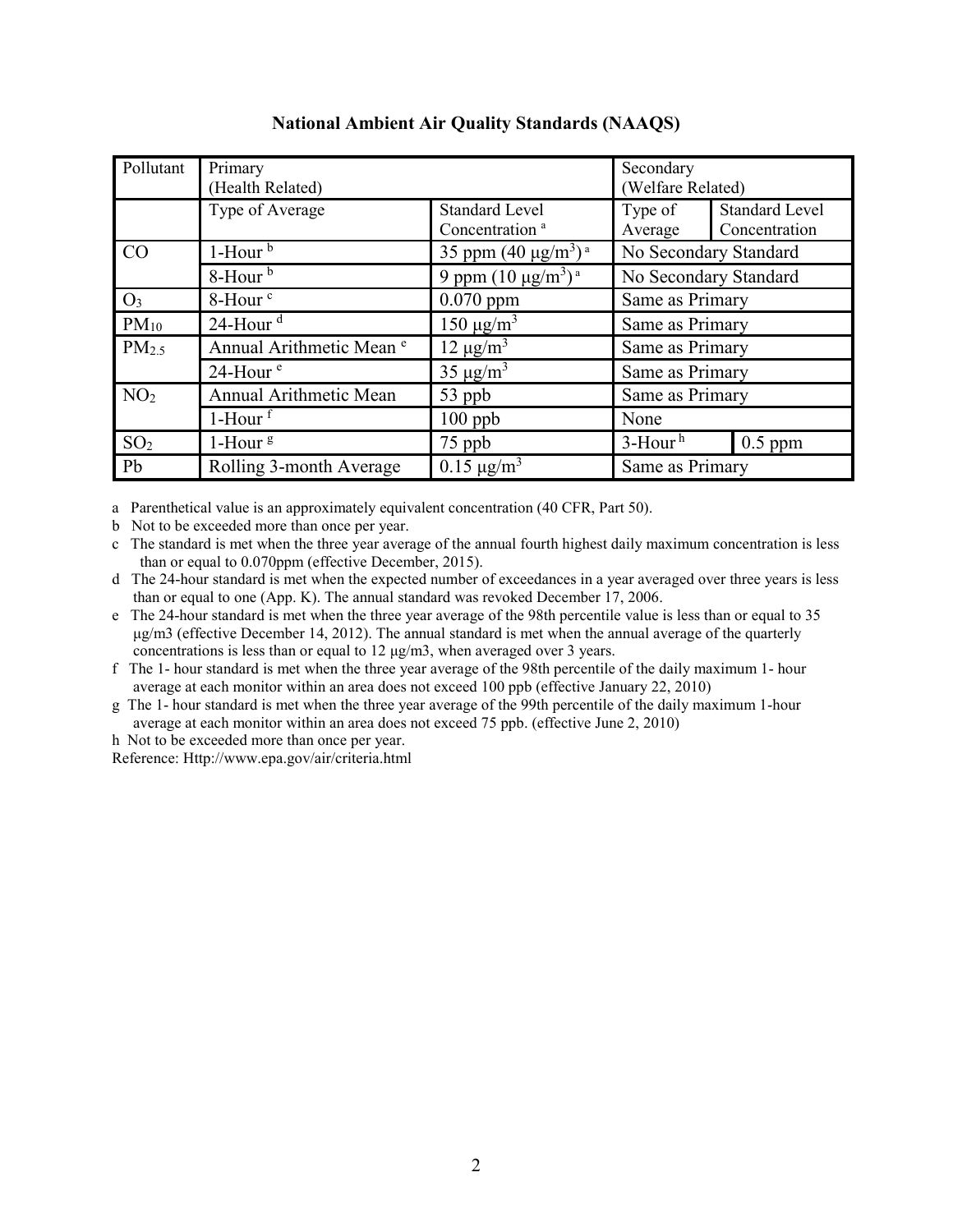|                  | PM10 ANNUAL AVERAGES<br>Measurements reported in $\mu$ g/m <sup>3</sup> |                          |                 |                 |                      |                     |                 |                 |                           |                          |                   |                                               |                                               |                          |                          |                          |
|------------------|-------------------------------------------------------------------------|--------------------------|-----------------|-----------------|----------------------|---------------------|-----------------|-----------------|---------------------------|--------------------------|-------------------|-----------------------------------------------|-----------------------------------------------|--------------------------|--------------------------|--------------------------|
|                  |                                                                         |                          |                 |                 |                      |                     |                 |                 |                           |                          |                   |                                               |                                               |                          |                          |                          |
|                  | Downtown                                                                | Craycroft<br>22nd/       | South Tucson    | Prince Road     | Magnetic<br>Observe. | Corona de<br>Tucson | Green Valley    | Orange<br>Grove | Golf Links/<br>Harrison   | University of<br>Arizona | Broadway/<br>Swan | Hidden<br>Valley                              | Fairgrounds                                   | Tangerine                | Santa Clara              | Central                  |
| 88               | 50                                                                      | $\overline{a}$           | $47*$           | $49*$           | $35*$                | 21                  | $20*$           | $44*$           | $30*$                     | $45*$                    | $37*$             | $\mathbf{u}$                                  | $\mathbf{L}$                                  | $\overline{\phantom{a}}$ | $\mathbf{H}$             | $-$                      |
| $\overline{89}$  | 56                                                                      | $\overline{a}$           | 49              | 52              | $\overline{36}$      | $20*$               | 21              | 44              | 29                        | 43                       | $\overline{35}$   | $\mathbf{H}$                                  | $\mathbf{H}$                                  | $\overline{a}$           | $\mathbf{H}$             | $\overline{\phantom{m}}$ |
| .90              | 33                                                                      | $\overline{\phantom{a}}$ | 46              | $43*$           | 26                   | $16*$               | 19              | $38*$           | 25                        | 38                       | $\overline{29}$   | $\mathord{\hspace{1pt}\text{--}\hspace{1pt}}$ | $\sim$ $\sim$                                 | $\overline{\phantom{a}}$ | $\mathbf{H}$             | $\overline{\phantom{a}}$ |
| $\overline{91}$  | $\overline{30}$                                                         | L.                       | $\overline{34}$ | 32              | $\overline{21}$      | $\overline{13}$     | 16              | $\overline{31}$ | 20                        | 30                       | $\overline{25}$   | $\overline{a}$                                | $\overline{a}$                                | $\overline{a}$           | $\overline{a}$           | $\overline{\phantom{m}}$ |
| $\overline{92}$  | 28                                                                      | $\overline{\phantom{a}}$ | $\overline{32}$ | 28              | $\overline{22}$      | 12                  | 15              | $\overline{30}$ | 20                        | $\overline{29}$          | $\overline{26}$   | $-$                                           | $\mathord{\hspace{1pt}\text{--}\hspace{1pt}}$ | $\overline{\phantom{a}}$ | $\overline{\phantom{a}}$ | $\overline{\phantom{a}}$ |
| $\overline{93}$  | 28                                                                      | $\overline{a}$           | 32              | $24*$           | 20                   | $\overline{12}$     | 16              | 28              | 19                        | 25                       | $\overline{25}$   | $\mathbf{u}$                                  | $\mathbf{u}$                                  | $\overline{a}$           | $\overline{a}$           | $\rightarrow$            |
| $\overline{.94}$ | 29                                                                      | $\overline{33}$          | $\overline{27}$ | 25              | $\overline{D}$       | $\overline{13}$     | 16              | $\overline{31}$ | 19                        | ${\bf D}$                | $\overline{26}$   | $-$                                           | 12                                            | 12                       | $\overline{22}$          | $\overline{a}$           |
| $\overline{95}$  | 31                                                                      | $\overline{35}$          | $\overline{31}$ | 38              | $\ddot{\phantom{a}}$ | 15                  | 16              | $\overline{34}$ | $\overline{D}$            | $\overline{a}$           | 28                | 41                                            | 14                                            | 15                       | $\overline{27}$          | 32                       |
| $\overline{.96}$ | $\overline{33}$                                                         | $\overline{23}$          | $\overline{31}$ | $\overline{35}$ | $\overline{a}$       | $\overline{13}$     | 15              | $\overline{33}$ | $\mathbf{u}$              | $\mathbf{L}$             | $\overline{25}$   | $\overline{18}$                               | 15                                            | $\overline{14}$          | $\overline{28}$          | 28                       |
| $\overline{97}$  | 29                                                                      | 26                       | 33              | $34*$           | $\ddot{\phantom{a}}$ | 15                  | 16              | 31              | $\overline{a}$            | $\overline{a}$           | 28                | 17                                            | 16                                            | 15                       | 27                       | $\overline{27}$          |
| $\overline{98}$  | 31                                                                      | $\overline{22}$          | 39              | $\overline{35}$ | $\ddotsc$            | $\overline{15}$     | 15              | $\overline{25}$ | $ -$                      | $\overline{a}$           | $\overline{26}$   | $20*$                                         | 15                                            | 13                       | $27*$                    | $\overline{25}$          |
| $\overline{99}$  | 35                                                                      | D                        | 45a             | 44              | $\ddotsc$            | 18                  | 18              | 43a             | $\mathbf{L}$              | $\overline{a}$           | 32                | $\mathbf D$                                   | ${\bf D}$                                     | $\overline{18}$          | $\overline{34}$          | $\overline{D}$           |
| $\overline{60}$  | $\overline{D}$                                                          | $\overline{a}$           | $\overline{38}$ | $\overline{38}$ | $\overline{a}$       | $\overline{18}$     | $\overline{17}$ | 39              | $ -$                      | $\overline{a}$           | 30                | $\mathbf{H}$                                  | $\overline{a}$                                | $\overline{18}$          | 31                       | $\overline{a}$           |
| $\overline{01}$  | $\mathbb{L}^{\mathbb{L}}$                                               | $\overline{a}$           | 31              | 33              | $\ddotsc$            | 16                  | 18              | 29              | $\overline{a}$            | $\mathbf{L}$             | $\overline{26}$   | $\mathbf{L}$                                  | $\overline{a}$                                | 17                       | 26                       | L.                       |
| $\overline{02}$  | $\mathbb{L}^{\mathbb{L}}$                                               | $\overline{a}$           | 39              | $\overline{34}$ | $\overline{a}$       | $\overline{15}$     | $\overline{20}$ | 33              | $ -$                      | $\mathbf{u}$             | $\overline{26}$   | $\mathbf{u}$                                  | $\mathbf{L}$                                  | $\overline{19}$          | 28                       | $\overline{a}$           |
| $\overline{63}$  | $\mathbf{L}$                                                            | $\overline{a}$           | 34              | 31              | $\overline{a}$       | $\overline{17}$     | 19              | $\overline{29}$ | $\mathbf{H} = \mathbf{H}$ | $\mathbf{H}$             | $\overline{27}$   | $\mathbf{H}$                                  | $\mathord{\hspace{1pt}\text{--}\hspace{1pt}}$ | 19                       | $\overline{27}$          | $\overline{\phantom{a}}$ |
|                  | D - Station discontinued                                                |                          |                 |                 |                      |                     |                 |                 |                           |                          |                   |                                               |                                               |                          |                          |                          |

\* Annual average data recovery did not meet EPA standards (75% valid samples required).

a – Averages omitted flagged high wind (exceedance) days.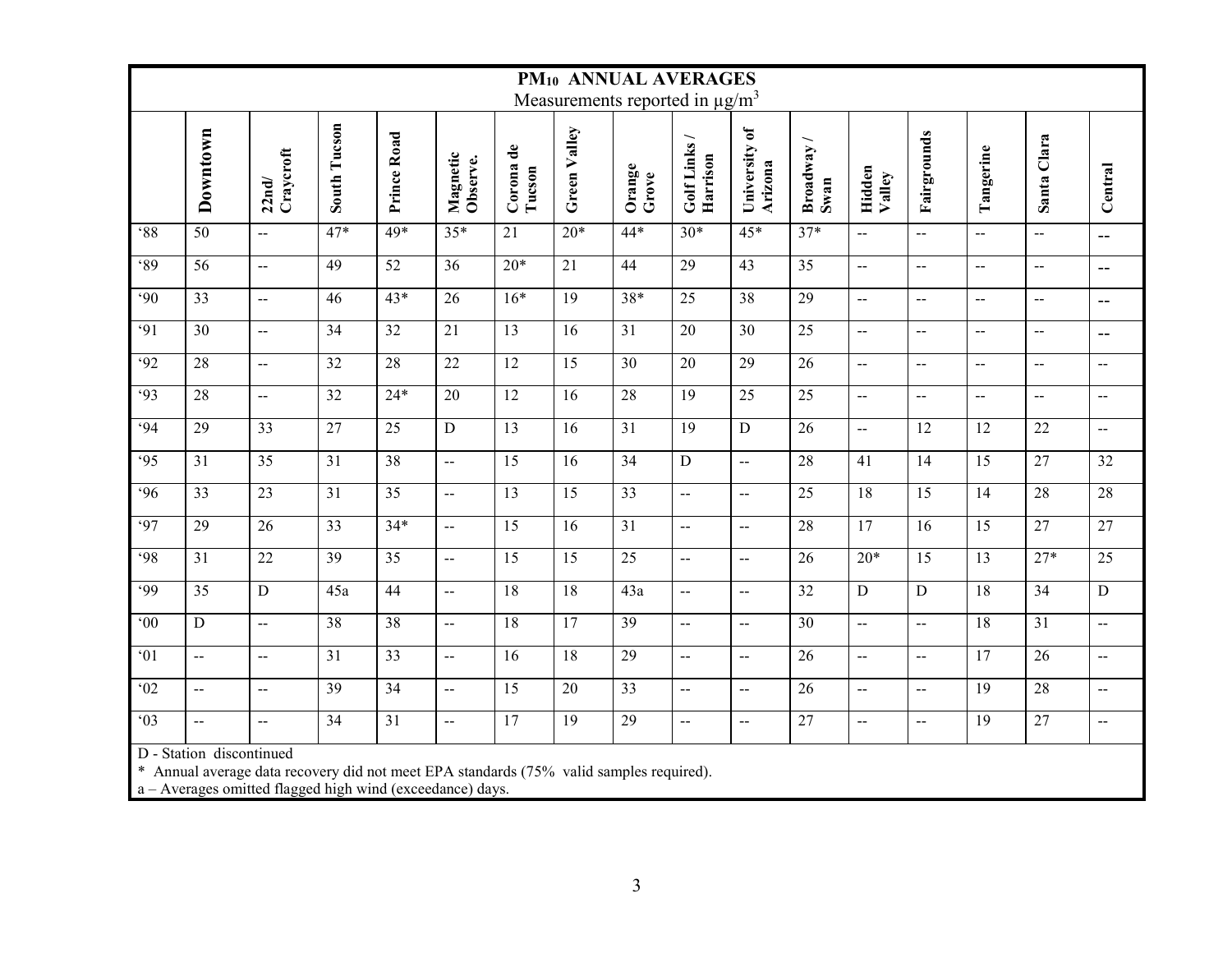| PM <sub>10</sub> ANNUAL AVERAGES |                                                                                                                                                |                    |                            |                                                 |                 |                   |                 |                       |                 |
|----------------------------------|------------------------------------------------------------------------------------------------------------------------------------------------|--------------------|----------------------------|-------------------------------------------------|-----------------|-------------------|-----------------|-----------------------|-----------------|
|                                  |                                                                                                                                                |                    |                            | Measurements reported in $\mu$ g/m <sup>3</sup> |                 |                   |                 |                       |                 |
|                                  | <b>South</b><br><b>Tucson</b>                                                                                                                  | Prince<br>Road     | Corona de<br><b>Tucson</b> | Green<br><b>Valley</b>                          | Orange<br>Grove | Broadway/<br>Swan | Tangerine       | <b>Santa</b><br>Clara | Geronimo        |
| 2004                             | $\overline{29}$                                                                                                                                | $\overline{28}$    | $\overline{12}$            | 14                                              | 27              | 21                | $\overline{15}$ | 20                    |                 |
| 2005                             | $\overline{30}$                                                                                                                                | $37*$              | $\overline{15}$            | 17                                              | 29              | 24                | $\overline{19}$ | 27                    |                 |
| 2006                             | 34                                                                                                                                             | 35                 | $\overline{23}$            | 17                                              | 32              | 27                | 23              | 36                    |                 |
| 2007                             | 31                                                                                                                                             | 32                 | 17                         | 20                                              | 29              | 26                | 22              | 28                    | $33*$           |
| 2008                             | 31                                                                                                                                             | 33                 | 19                         | 21                                              | 28              | 25                | 19              | 30                    | 31              |
| 2009                             | 30                                                                                                                                             | 33                 | 18                         | 17                                              | 27              | 24                | 18              | 27                    | 31              |
| 2010                             | 26                                                                                                                                             | 30                 | $\overline{13}$            | 15                                              | 23              | 19                | 16              | $\overline{22}$       | 25              |
| 2011                             | 30                                                                                                                                             | 31                 | 16                         | 18                                              | 26              | D                 | 18              | 26                    | 29              |
| 2012                             | 30                                                                                                                                             | 34                 | $\overline{18}$            | 18                                              | 27              | $\overline{D}$    | $\overline{22}$ | $\overline{29}$       | 31              |
| 2013                             | 26                                                                                                                                             | 31                 | $\overline{15}$            | 17                                              | 27              | $\overline{D}$    | $\overline{27}$ | $\overline{27}$       | $\overline{31}$ |
| 2014                             | 28                                                                                                                                             | $*$ $\overline{D}$ | 17                         | 14                                              | 27              | $\mathbf D$       | 19              | 25                    | 28              |
| 2015                             | 21                                                                                                                                             | D                  | 13                         | 12                                              | 21              | $\mathbf D$       | 15              | 18                    | 25              |
| 2016                             | 25                                                                                                                                             | D                  | 15                         | 18                                              | 23              | $\mathbf D$       | 18              | 23                    | 25              |
| 2017                             | 24                                                                                                                                             | $\mathbf D$        | 17                         | 14                                              | 25              | ${\bf D}$         | 19              | 26                    | 32              |
| 2018                             | 27                                                                                                                                             | D                  | 12                         | 14                                              | 24              | D                 | $\overline{15}$ | 21                    | 30              |
| 2019                             | 24                                                                                                                                             | $\mathbf D$        | 12                         | 10                                              | 20              | ${\bf D}$         | 12              | 16                    | 24              |
| 2020                             | 29                                                                                                                                             | $\mathbf D$        | $\overline{17}$            | 13                                              | 26              | D                 | 17              | 20                    | 31              |
| 2021                             | 29                                                                                                                                             | $\mathbf D$        | 13                         | 14                                              | 26              | $\mathbf D$       | 17              | 21                    | 30              |
|                                  | D - Station discontinued<br>* Annual average data recovery did not meet EPA standards (75% valid samples required). ** Site closed March, 2014 |                    |                            |                                                 |                 |                   |                 |                       |                 |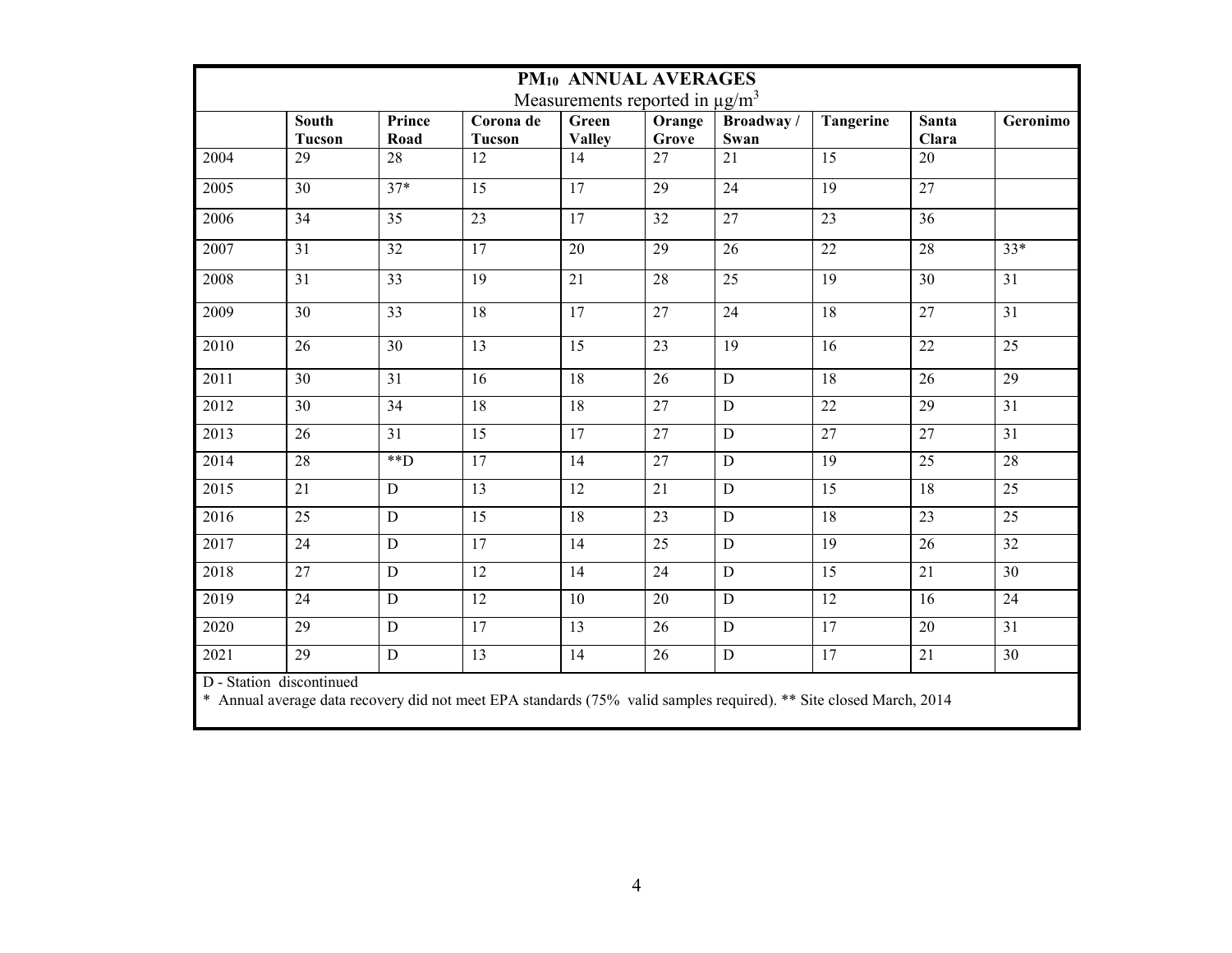|                  | PM <sub>10</sub> 24-HR MAXIMUM VALUES<br>Measurements reported in $\mu$ g/m <sup>3</sup>                            |                          |                 |                    |                      |                     |                 |                 |                           |                                               |                   |                             |                                               |                          |                          |                          |
|------------------|---------------------------------------------------------------------------------------------------------------------|--------------------------|-----------------|--------------------|----------------------|---------------------|-----------------|-----------------|---------------------------|-----------------------------------------------|-------------------|-----------------------------|-----------------------------------------------|--------------------------|--------------------------|--------------------------|
|                  | Downtown                                                                                                            | Craycroft<br>22nd/       | South Tucson    | <b>Prince Road</b> | Magnetic<br>Observe. | Corona de<br>Tucson | Green Valley    | Orange<br>Grove | Golf Links/<br>Harrison   | University of<br>Arizona                      | Broadway/<br>Swan | Hidden<br>Valley            | Fairgrounds                                   | Tangerine                | Santa Clara              | Central                  |
| $\overline{88}$  | 136                                                                                                                 | $\overline{\phantom{a}}$ | $70*$           | $84*$              | $54*$                | $45*$               | $44*$           | $305*$          | $51*$                     | $61*$                                         | $109*$            | $\mathbb{L}^{\mathbb{L}}$   | $\mathcal{L}_{\mathcal{A}}$                   | $\frac{1}{2}$            | ш.,                      | $\overline{a}$           |
| ·89              | 221                                                                                                                 | $\overline{a}$           | 105             | 109                | 92                   | 59*                 | 46              | 128             | 101                       | 99                                            | 79                | $\frac{1}{2}$               | $\mathbf{L}$                                  | $\overline{a}$           | $\overline{a}$           | $-$                      |
| $\overline{.90}$ | 117                                                                                                                 | L.                       | 144             | $89*$              | $\overline{77}$      | $53*$               | $\overline{61}$ | $134*$          | 68                        | $\overline{81}$                               | $\overline{73}$   | $\frac{1}{2}$               | $\mathbf{L}$                                  | $\overline{a}$           | $\overline{a}$           | $-$                      |
| $\overline{91}$  | $\overline{73}$                                                                                                     | $\overline{a}$           | 60              | $\overline{75}$    | $\overline{42}$      | $\overline{21}$     | 26              | $\overline{81}$ | $\overline{38}$           | $\overline{51}$                               | $\overline{43}$   | $\overline{a}$              | $\overline{a}$                                | $-$                      | $-$                      | $-$                      |
| $\overline{92}$  | $\overline{70}$                                                                                                     | $\overline{\phantom{a}}$ | $\overline{81}$ | 73                 | 54                   | 30                  | $\overline{26}$ | 102             | 58                        | 114                                           | 73                | $\frac{1}{2}$               | $\sim$                                        | $\overline{\phantom{a}}$ | $\overline{\phantom{a}}$ | $\overline{a}$           |
| $\overline{93}$  | 77                                                                                                                  | $\sim$                   | 88              | $49*$              | $\overline{38}$      | 26                  | $\overline{51}$ | $\overline{61}$ | $\overline{35}$           | 48                                            | $\overline{54}$   | $\overline{a}$              | $\mathbf{u}$                                  | $\overline{a}$           | $\overline{a}$           | $\overline{\phantom{a}}$ |
| $\overline{.94}$ | $\overline{71}$                                                                                                     | 82                       | 58              | $\overline{67}$    | $\overline{D}$       | 29                  | 28              | 52              | $\overline{32}$           | $\overline{D}$                                | $\overline{61}$   | $\mathbf{u}$                | $\overline{31}$                               | $\overline{24}$          | $\overline{42}$          | $\overline{a}$           |
| .95              | 103                                                                                                                 | 106                      | 77              | 132                | $\mathbf{L}$         | 46                  | 39              | 107             | ${\bf D}$                 | $\mathbf{L}$                                  | 75                | 127                         | 43                                            | 44                       | $\overline{81}$          | 89                       |
| .96              | 123                                                                                                                 | 38                       | 72              | 79                 | <u></u>              | $\overline{25}$     | 28              | 67              | $\mathbf{u}$              | $\mathbf{L}$                                  | 40                | 43                          | 74                                            | 24                       | 62                       | $\overline{53}$          |
| <b>.97</b>       | 72                                                                                                                  | $\overline{62}$          | $\overline{72}$ | $62*$              | $\sim$               | $\overline{34}$     | 42              | 68              | $\mathbb{H}^{\mathbb{H}}$ | $\mathbb{L} \mathbb{L}$                       | $\overline{58}$   | $\overline{36}$             | 40                                            | $\overline{39}$          | $\overline{64}$          | 58                       |
| <b>.98</b>       | 96                                                                                                                  | 52                       | 87              | 88                 | $\overline{a}$       | 44                  | 35              | 47              | $\overline{a}$            | $\mathbb{L}^{\mathbb{L}}$                     | 52                | $35*$                       | 45                                            | 31                       | 55                       | 51                       |
| $\overline{99}$  | 129                                                                                                                 | $\overline{D}$           | 214             | 118                | Ξ.                   | 51                  | 38              | 235             | $\mathbf{u}$              | $\mathbf{L}$                                  | 89                | $\overline{D}$              | $\overline{D}$                                | 41                       | 97                       | $\overline{D}$           |
| $00^{\circ}$     | $\mathbf D$                                                                                                         | $\overline{a}$           | 142             | 89                 | $\overline{a}$       | 88                  | 63              | 141             | $\overline{a}$            | $\overline{a}$                                | 119               | $\mathbf{u}$                | $\mathbf{u}$                                  | 71                       | 97                       | $-$                      |
| 01               | $\mathbf{L}$                                                                                                        | L.                       | 134             | $\overline{125}$   | $\ddotsc$            | 133                 | 78              | 111             | $\sim$                    | $\mathbf{u}$                                  | 120               | μü                          | $\frac{1}{2}$                                 | $\overline{81}$          | $\overline{131}$         | $\ddotsc$                |
| 02               | $\mathbf{u}$                                                                                                        | $\overline{a}$           | 200             | 83                 | $\overline{a}$       | 40                  | 98              | 171             | $\overline{a}$            | $\overline{a}$                                | 62                | $\mathcal{L}_{\mathcal{F}}$ | $\mathord{\hspace{1pt}\text{--}\hspace{1pt}}$ | 63                       | 86                       | Ц.,                      |
| $\overline{63}$  | $\mathbf{L}$                                                                                                        | $\overline{a}$           | 150             | 126                | $\mathbf{L}$         | 104                 | 127             | 152             | $\mathbb{L}^{\mathbb{L}}$ | $\mathord{\hspace{1pt}\text{--}\hspace{1pt}}$ | 122               | $\mathbf{u}$                | $\overline{\phantom{a}}$                      | 125                      | 146                      | $\overline{a}$           |
|                  | D - Station discontinued<br>* Annual average data recovery did not meet EPA standards (75% valid samples required). |                          |                 |                    |                      |                     |                 |                 |                           |                                               |                   |                             |                                               |                          |                          |                          |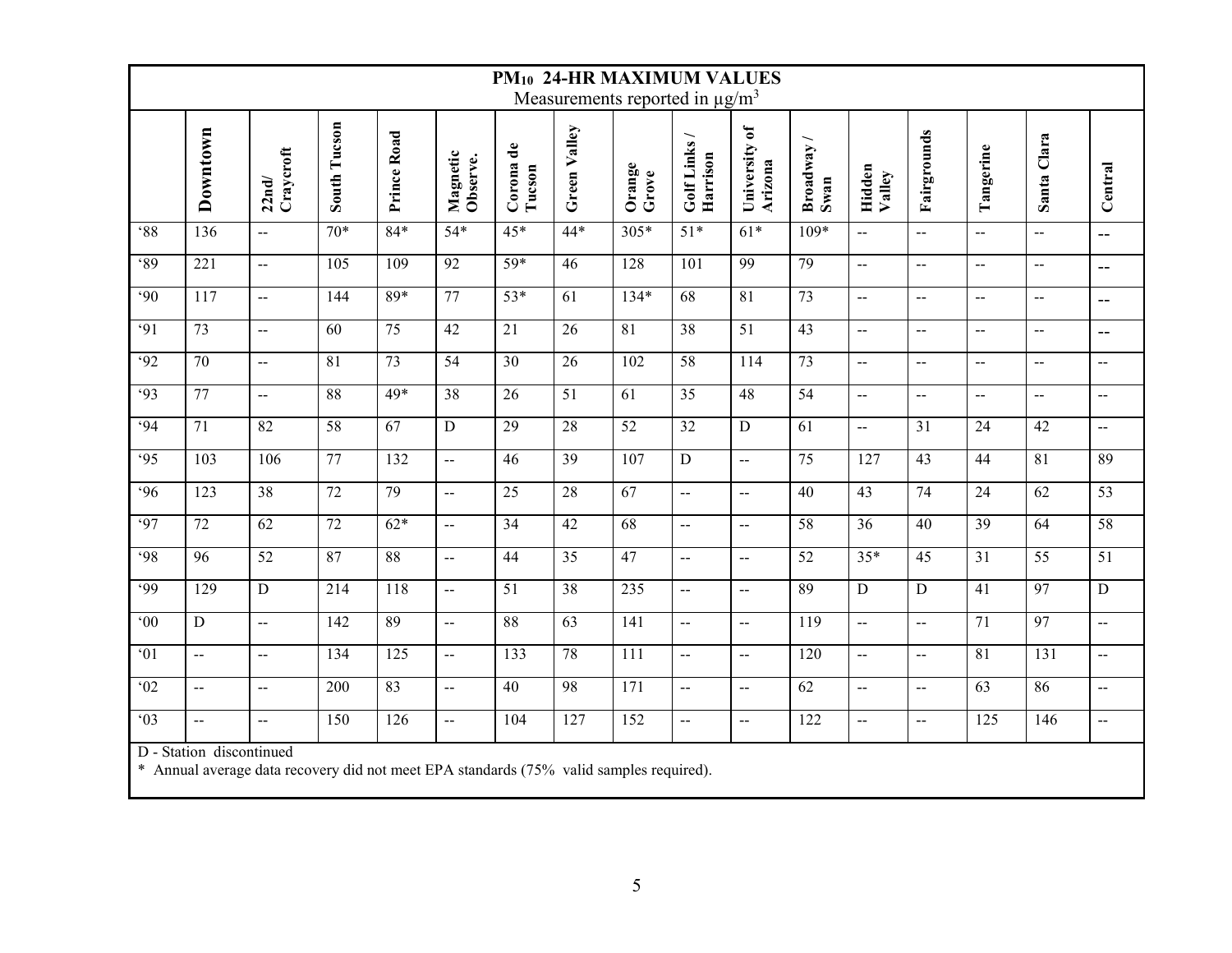| <b>PM10 24-HR MAXIMUM VALUES</b>                                                                                    |                               |                 |                            |                        |                                                 |                   |                 |                 |                 |
|---------------------------------------------------------------------------------------------------------------------|-------------------------------|-----------------|----------------------------|------------------------|-------------------------------------------------|-------------------|-----------------|-----------------|-----------------|
|                                                                                                                     |                               |                 |                            |                        | Measurements Reported in $\mu$ g/m <sup>3</sup> |                   |                 |                 |                 |
|                                                                                                                     | <b>South</b><br><b>Tucson</b> | Prince<br>Road  | Corona de<br><b>Tucson</b> | Green<br><b>Valley</b> | Orange<br>Grove                                 | Broadway/<br>Swan | Tangerine       | Santa<br>Clara  | Geronimo        |
| 2004                                                                                                                | 149                           | 67              | $\overline{37}$            | 127                    | 119                                             | $\overline{35}$   | 34              | 41              |                 |
| 2005                                                                                                                | 73                            | $88*$           | 33                         | 54                     | 98                                              | 46                | 37              | $\overline{82}$ |                 |
| 2006                                                                                                                | 109                           | $\overline{72}$ | 144                        | $\overline{81}$        | 101                                             | 60                | 104             | 104             |                 |
| 2007                                                                                                                | 97                            | 99              | $\overline{50}$            | $\overline{123}$       | 95                                              | 80                | 88              | $\overline{92}$ | 104             |
| 2008                                                                                                                | 146                           | 83              | 89                         | 115                    | 132                                             | 66                | 54              | 173             | 137             |
| 2009                                                                                                                | 184                           | 81              | 85                         | 84                     | 270                                             | 67                | 101             | 90              | 237             |
| 2010                                                                                                                | 79                            | 72              | 31                         | 57                     | 64                                              | 33                | 58              | 56              | $\overline{67}$ |
| 2011                                                                                                                | 119                           | 55              | 42                         | 75                     | 100                                             | ${\bf D}$         | 66              | 73              | 116             |
| 2012                                                                                                                | 104                           | 107             | 69                         | 67                     | 94                                              | $\overline{D}$    | 102             | 106             | 102             |
| 2013                                                                                                                | 165                           | 75              | 66                         | 434                    | 142                                             | $\mathbf D$       | 73              | 71              | 187             |
| 2014                                                                                                                | 149                           | $\mathbf D$     | 82                         | 170                    | 158                                             | D                 | 95              | 108             | 174             |
| 2015                                                                                                                | 62                            | $\overline{D}$  | 59                         | $\overline{32}$        | $\overline{54}$                                 | $\mathbf D$       | 47              | $\overline{55}$ | $\overline{57}$ |
| 2016                                                                                                                | 80                            | $\mathbf D$     | 45                         | 63                     | 83                                              | ${\bf D}$         | 54              | 53              | 99              |
| 2017                                                                                                                | 82                            | $\mathbf D$     | $\overline{43}$            | $\overline{55}$        | 94                                              | ${\bf D}$         | 49              | $\overline{58}$ | 95              |
| 2018                                                                                                                | 94                            | ${\bf D}$       | 33                         | 131                    | 75                                              | $\mathbf D$       | 40              | 48              | 107             |
| 2019                                                                                                                | $\overline{72}$               | $\mathbf D$     | 58                         | 36                     | $\overline{68}$                                 | $\overline{D}$    | $\overline{53}$ | $\overline{31}$ | $\overline{89}$ |
| 2020                                                                                                                | 113                           | $\mathbf D$     | 64                         | 61                     | 102                                             | ${\bf D}$         | 74              | 44              | 109             |
| 2021                                                                                                                | 148                           | D               | 63                         | 80                     | 182                                             | $\mathbf D$       | 178             | 63              | 182             |
| D - Station discontinued<br>* Annual average data recovery did not meet EPA standards (75% valid samples required). |                               |                 |                            |                        |                                                 |                   |                 |                 |                 |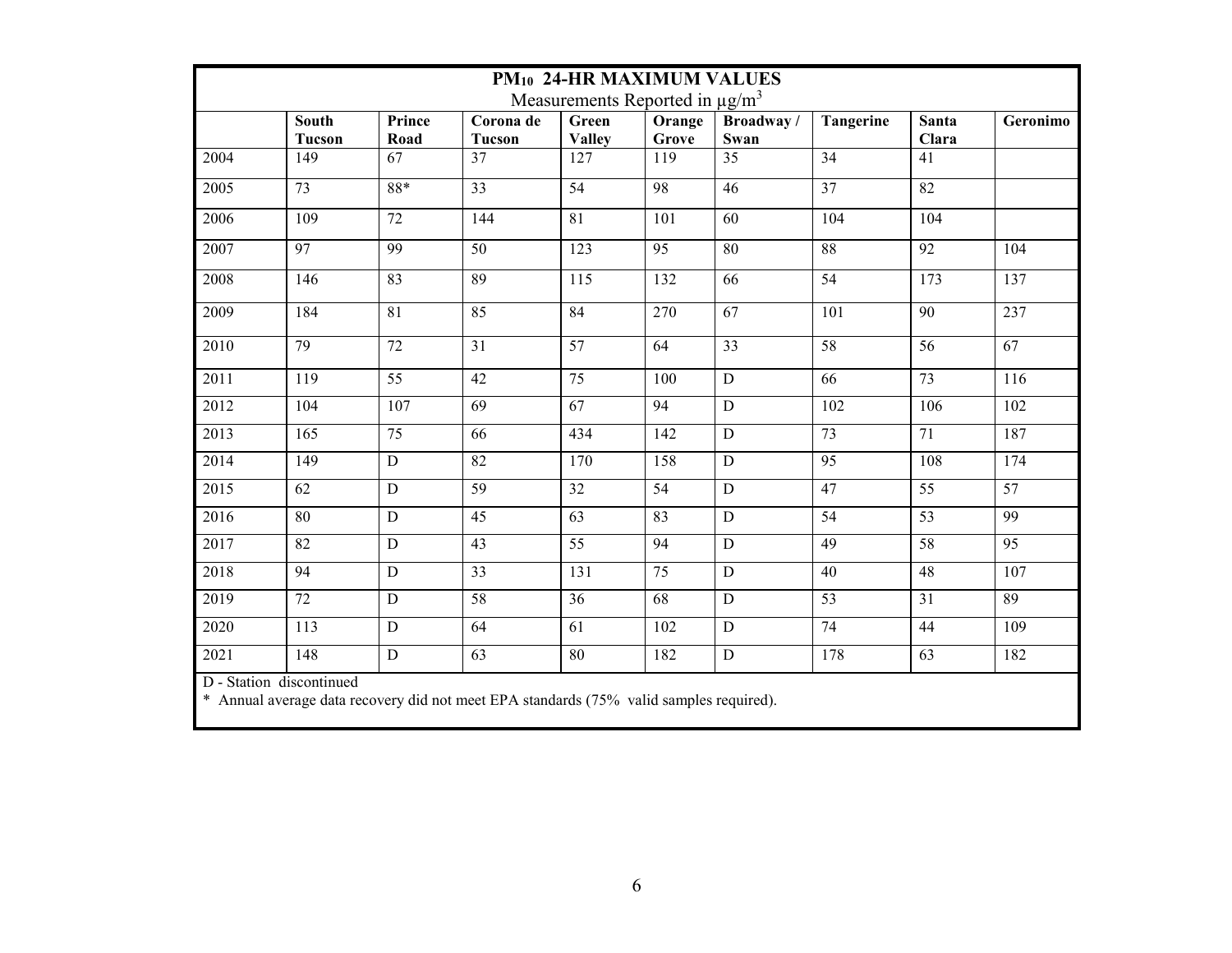|                  | PM <sub>10</sub> 2 <sup>ND</sup> 24-HR MAXIMUM VALUES<br>Measurements reported in $\mu$ g/m <sup>3</sup>            |                                               |                     |                 |                      |                     |                 |                  |                                               |                          |                   |                             |                          |                 |                                               |                                               |
|------------------|---------------------------------------------------------------------------------------------------------------------|-----------------------------------------------|---------------------|-----------------|----------------------|---------------------|-----------------|------------------|-----------------------------------------------|--------------------------|-------------------|-----------------------------|--------------------------|-----------------|-----------------------------------------------|-----------------------------------------------|
|                  |                                                                                                                     |                                               |                     |                 |                      |                     |                 |                  |                                               |                          |                   |                             |                          |                 |                                               |                                               |
|                  | Downtown                                                                                                            | Craycroft<br>22nd/                            | <b>South Tucson</b> | Prince Road     | Magnetic<br>Observe. | Corona de<br>Tucson | Green Valley    | Orange<br>Grove  | Golf Links /<br>Harrison                      | University of<br>Arizona | Broadway/<br>Swan | Hidden<br>Valley            | Fairgrounds              | Tangerine       | Santa Clara                                   | Central                                       |
| $\overline{88}$  | $\overline{124}$                                                                                                    | $\overline{a}$                                | $\sqrt{59*}$        | $81*$           | $\overline{51*}$     | $37*$               | $25*$           | 187              | $48*$                                         | $56*$                    | $76*$             | $\mathbf{u}$                | $\overline{a}$           | $\overline{a}$  | $\mathbf{L}$                                  | $\mathbf{u}$                                  |
| $\overline{89}$  | $\overline{203}$                                                                                                    | $\mathbf{L}$                                  | 93                  | 100             | 63                   | $41*$               | 44              | $\overline{122}$ | 101                                           | 88                       | 67                | $\mathcal{L}_{\mathcal{A}}$ | LL.                      | $\overline{a}$  | $\mathord{\hspace{1pt}\text{--}\hspace{1pt}}$ | $\mathord{\hspace{1pt}\text{--}\hspace{1pt}}$ |
| .90              | 108                                                                                                                 | $\overline{\phantom{a}}$                      | 108                 | $75*$           | 58                   | 49*                 | 59              | $116*$           | 61                                            | 72                       | 61                | $\sim$                      | $\overline{\phantom{a}}$ | $\overline{a}$  | $\overline{\phantom{a}}$                      | $\overline{\phantom{a}}$                      |
| $\overline{.91}$ | $\overline{62}$                                                                                                     | $\overline{a}$                                | 58                  | $\overline{70}$ | 38                   | $\overline{19}$     | 24              | 67               | $\overline{35}$                               | $\overline{51}$          | 43                | $\mathcal{L}_{\mathcal{A}}$ | ш.,                      | $\overline{a}$  | $\mathbf{L}$                                  | $\overline{\phantom{m}}$                      |
| $\overline{92}$  | 69                                                                                                                  | $\mathbf{L}$                                  | 60                  | 67              | 51                   | 30                  | 25              | 79               | 42                                            | 69                       | 56                | $\mathbf{L}$                | $\overline{a}$           | $\overline{a}$  | $\mathord{\hspace{1pt}\text{--}\hspace{1pt}}$ | $\overline{\phantom{a}}$                      |
| $\overline{93}$  | 61                                                                                                                  | $\mathcal{L} \mathcal{L}$                     | $\overline{73}$     | 44              | $\overline{38}$      | $\overline{25}$     | 32              | 58               | $\overline{34}$                               | 46                       | $\overline{43}$   | $\overline{\phantom{a}}$    | $\overline{\phantom{a}}$ | $\overline{a}$  | $\overline{a}$                                | $\overline{\phantom{a}}$                      |
| .94              | 58                                                                                                                  | 80                                            | 54                  | $\overline{46}$ | $\overline{D}$       | $\overline{21}$     | $26*$           | 48               | 31                                            | $\overline{D}$           | 52                | $\mathbf{u}$                | $\overline{23}$          | $\overline{a}$  | $\overline{41}$                               | $\overline{\phantom{a}}$                      |
| .95              | 69                                                                                                                  | 63                                            | 58                  | 70              | $\overline{a}$       | 43                  | 34              | 106              | ${\bf D}$                                     | $\overline{a}$           | 53                | 96                          | 37                       | 34              | 54                                            | 59                                            |
| $\overline{.96}$ | $\overline{81}$                                                                                                     | $\overline{36}$                               | $\overline{53}$     | $\overline{60}$ | LL.                  | $\overline{24}$     | $\overline{27}$ | 62               | $\mathbb{L}^{\mathbb{L}}$                     | $\mathbf{L}$             | 39                | 38                          | $\overline{29}$          | $\overline{24}$ | 54                                            | 45                                            |
| .97              | 71                                                                                                                  | 56                                            | 69                  | 58              | ш.,                  | $\overline{31}$     | 30              | 66               | $\mathbf{L}$                                  | $\overline{a}$           | 57                | $\overline{35}$             | 33                       | 30              | 46                                            | $\overline{52}$                               |
| <b>.98</b>       | 78                                                                                                                  | $\overline{39}$                               | 74                  | 70              | ÷.                   | 40                  | 33              | 44               | $\mathbf{L}$                                  | цц.                      | 51                | $34*$                       | 34                       | 26              | 44                                            | 48                                            |
| .99              | $\overline{117}$                                                                                                    | $\overline{D}$                                | 207                 | 80              | $\overline{a}$       | 46                  | $\overline{33}$ | $\overline{176}$ | $\mathbf{u}$                                  | $\overline{a}$           | $\overline{51}$   | $\overline{D}$              | ${\bf D}$                | 36              | $\overline{76}$                               | $\overline{D}$                                |
| $\overline{00}$  | ${\bf D}$                                                                                                           | $\mathbf{L}$                                  | 123                 | 68              | $\overline{a}$       | 50                  | 35              | 100              | $\mathbf{u}$                                  | $\overline{a}$           | $\overline{56}$   | $\mathcal{L}_{\mathcal{A}}$ | $\overline{a}$           | 38              | $\overline{72}$                               | $\overline{\phantom{a}}$                      |
| 01               | $\mathord{\hspace{1pt}\text{--}\hspace{1pt}}$                                                                       | $\mathbf{L}$                                  | 115                 | 83              | ш.,                  | 85                  | 73              | 100              | $\mathbf{u}$                                  | Ц.                       | 70                | $\mathbf{L}$                | ш.,                      | 62              | $\overline{111}$                              | $\overline{\phantom{a}}$                      |
| $\overline{02}$  | $\mathbf{u}$                                                                                                        | $\mathord{\hspace{1pt}\text{--}\hspace{1pt}}$ | 192                 | 62              | $\overline{a}$       | $\overline{30}$     | $\overline{75}$ | 125              | $\mathbf{u}$                                  | $\rightarrow$            | $\overline{54}$   | $\sim$                      | $\overline{a}$           | $\overline{58}$ | $\overline{53}$                               | $\overline{\phantom{a}}$                      |
| $\overline{03}$  | $\mathbf{L}$                                                                                                        | $\mathord{\hspace{1pt}\text{--}\hspace{1pt}}$ | 128                 | 56              | $\overline{a}$       | 47                  | 118             | 120              | $\mathord{\hspace{1pt}\text{--}\hspace{1pt}}$ | $\overline{\phantom{a}}$ | 66                | $\mathbf{H}$                | $\overline{\phantom{a}}$ | 50              | 63                                            | $\overline{\phantom{a}}$                      |
|                  | D - Station discontinued<br>* Annual average data recovery did not meet EPA standards (75% valid samples required). |                                               |                     |                 |                      |                     |                 |                  |                                               |                          |                   |                             |                          |                 |                                               |                                               |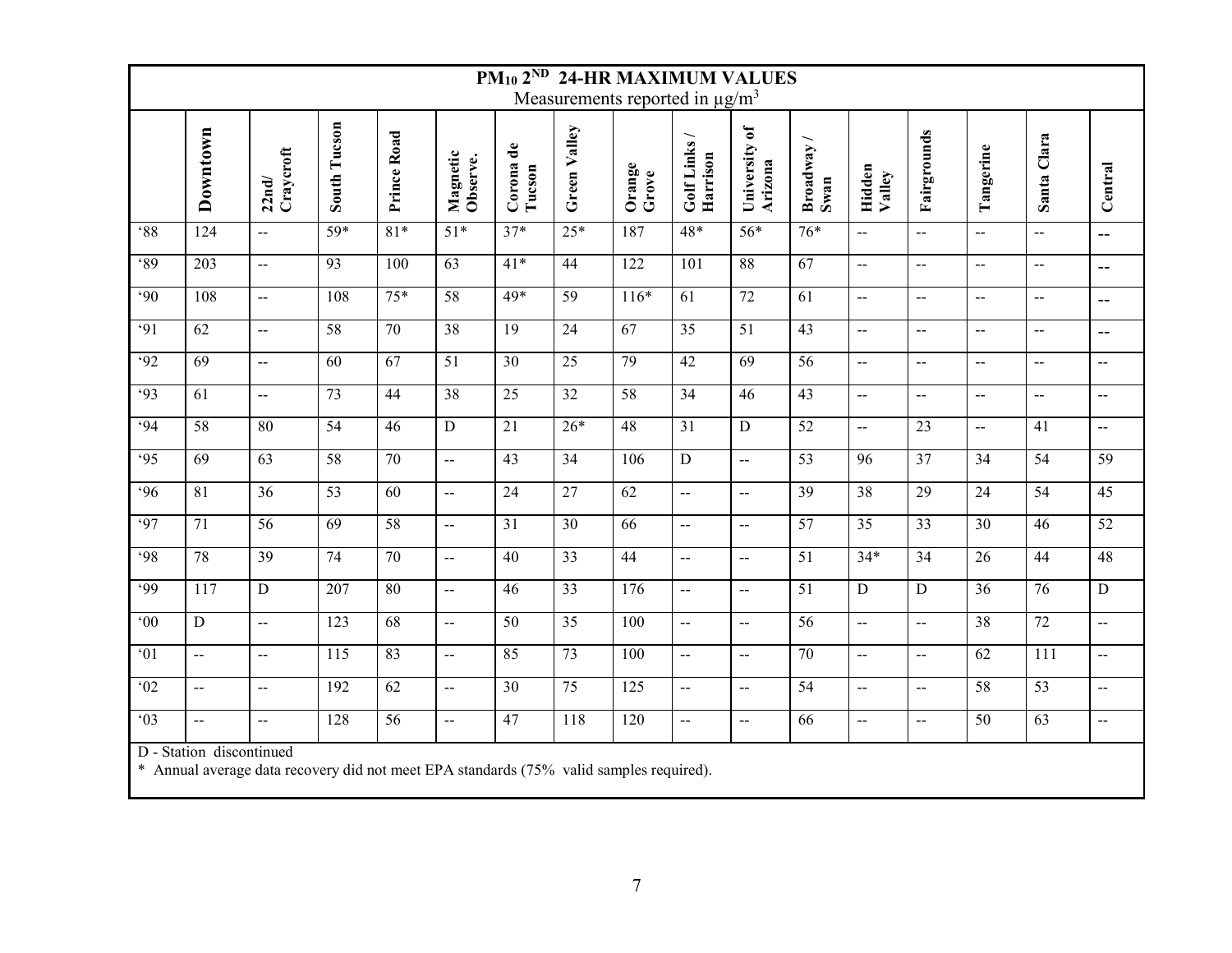|                   | PM <sub>10</sub> 2ND 24-HR MAXIMUM VALUES<br>Measurements Reported in $\mu$ g/m <sup>3</sup> |                 |                            |                        |                 |                   |                 |                       |                 |  |
|-------------------|----------------------------------------------------------------------------------------------|-----------------|----------------------------|------------------------|-----------------|-------------------|-----------------|-----------------------|-----------------|--|
|                   | <b>South Tucson</b>                                                                          | Prince<br>Road  | Corona de<br><b>Tucson</b> | Green<br><b>Valley</b> | Orange<br>Grove | Broadway/<br>Swan | Tangerine       | <b>Santa</b><br>Clara | Geronimo        |  |
| 2004              | 117                                                                                          | 50              | 24                         | 96                     | 100             | 34                | $\overline{26}$ | 41                    |                 |  |
| 2005              | 73                                                                                           | 88              | 31                         | 51                     | 74              | 44                | $\overline{35}$ | $\overline{55}$       |                 |  |
| 2006              | 85                                                                                           | $\overline{71}$ | $\overline{70}$            | $\overline{50}$        | 88              | $\overline{55}$   | $\overline{59}$ | 93                    |                 |  |
| 2007              | $\overline{96}$                                                                              | $\overline{62}$ | $\overline{48}$            | $\overline{77}$        | $\overline{95}$ | 80                | 44              | 60                    | $\overline{77}$ |  |
| 2008              | 121                                                                                          | 68              | 67                         | 97                     | 88              | 42                | 50              | $\overline{81}$       | 112             |  |
| 2009              | 127                                                                                          | 75              | 52                         | 78                     | 97              | 52                | 41              | 48                    | 124             |  |
| 2010              | 66                                                                                           | 58              | 29                         | 32                     | 57              | 33                | 35              | 50                    | 66              |  |
| 2011              | $\overline{87}$                                                                              | $\overline{55}$ | 38                         | $\overline{70}$        | 89              | $\overline{D}$    | 65              | 68                    | 85              |  |
| 2012              | 89                                                                                           | 81              | 36                         | 63                     | 88              | D                 | 41              | 75                    | 88              |  |
| $\overline{2013}$ | 156                                                                                          | $\overline{64}$ | 34                         | 95                     | 115             | $\mathbf D$       | 72              | $\overline{71}$       | 149             |  |
| 2014              | 101                                                                                          | $\mathbf D$     | 57                         | 104                    | 117             | $\mathbf D$       | $\overline{53}$ | 69                    | 143             |  |
| 2015              | 52                                                                                           | D               | 30                         | 30                     | 53              | D                 | 28              | 40                    | $\overline{53}$ |  |
| 2016              | $\overline{74}$                                                                              | $\overline{D}$  | $\overline{29}$            | $\overline{57}$        | 56              | D                 | $\overline{34}$ | $\overline{42}$       | $\overline{67}$ |  |
| 2017              | 78                                                                                           | $\mathbf D$     | 42                         | 54                     | 59              | $\mathbf D$       | $\overline{45}$ | $\overline{56}$       | 92              |  |
| 2018              | 76                                                                                           | D               | 31                         | 118                    | 70              | D                 | 39              | $\overline{45}$       | 86              |  |
| 2019              | $\overline{51}$                                                                              | $\overline{D}$  | 56                         | $\overline{29}$        | 44              | D                 | $\overline{38}$ | $\overline{28}$       | $\overline{55}$ |  |
| 2020              | 70                                                                                           | $\mathbf D$     | 61                         | 55                     | 73              | $\mathbf D$       | 62              | 43                    | 87              |  |
| 2021              | 105                                                                                          | $\mathbf D$     | 60                         | 59                     | 111             | $\mathbf D$       | 110             | 51                    | 75              |  |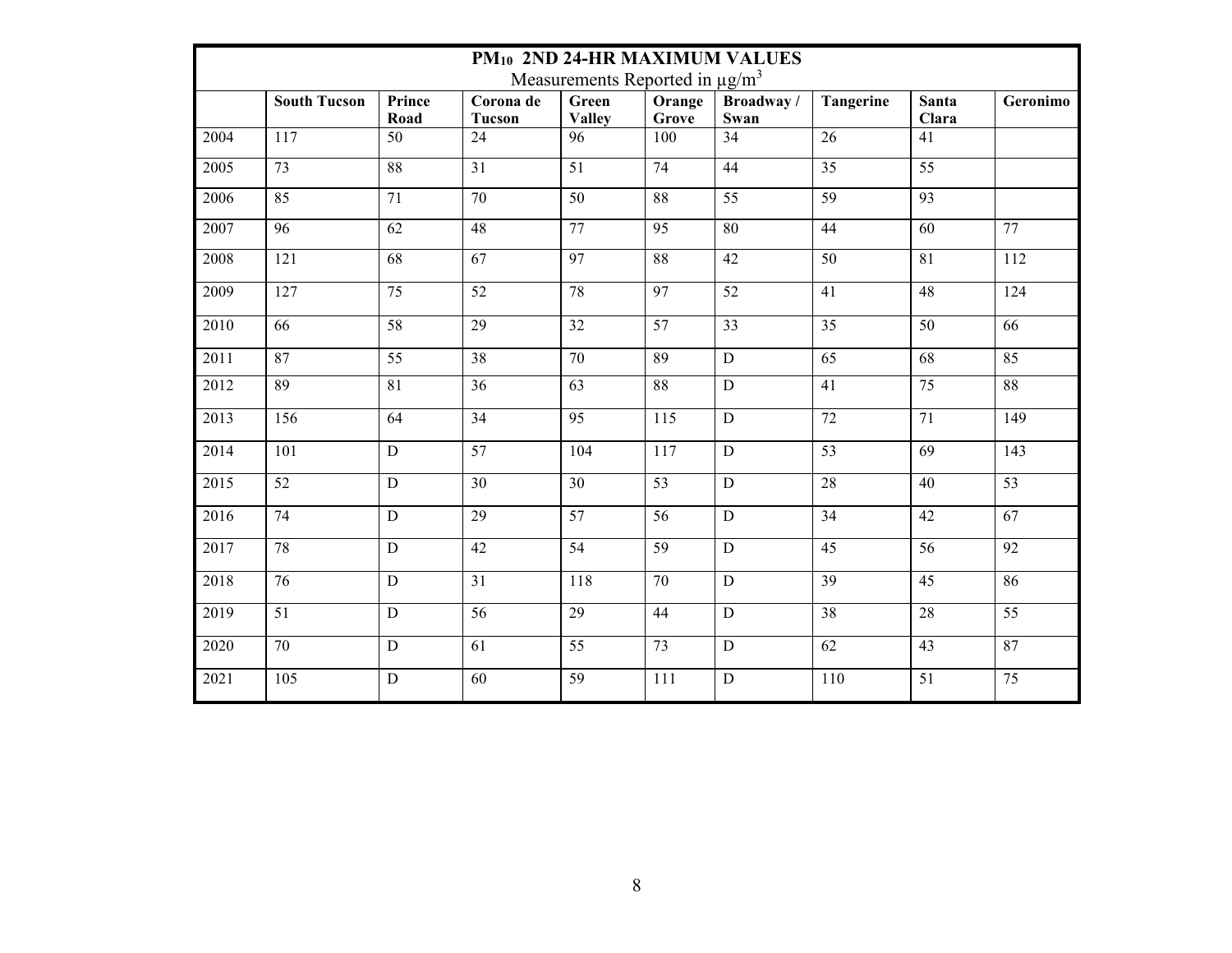| <b>PM<sub>2.5</sub> VALUES</b>                                                                                                                                                                                                    |                      |            |      |  |  |  |  |  |  |  |
|-----------------------------------------------------------------------------------------------------------------------------------------------------------------------------------------------------------------------------------|----------------------|------------|------|--|--|--|--|--|--|--|
|                                                                                                                                                                                                                                   | Dichotomous sampling |            |      |  |  |  |  |  |  |  |
| Measurements Reported in $\mu$ g/m <sup>3</sup>                                                                                                                                                                                   |                      |            |      |  |  |  |  |  |  |  |
| 1998                                                                                                                                                                                                                              |                      |            |      |  |  |  |  |  |  |  |
| 98 <sup>th</sup> percentile<br>$24 - Hr$<br>Annual                                                                                                                                                                                |                      |            |      |  |  |  |  |  |  |  |
|                                                                                                                                                                                                                                   | 24-hr Avg            | <b>Max</b> | Mean |  |  |  |  |  |  |  |
|                                                                                                                                                                                                                                   |                      |            |      |  |  |  |  |  |  |  |
| 22nd/Craycroft                                                                                                                                                                                                                    | 12.3                 | 12.8       | 6.3  |  |  |  |  |  |  |  |
| <b>Orange Grove</b>                                                                                                                                                                                                               | 14.3                 | 20.6       | 7.3  |  |  |  |  |  |  |  |
| Fairgrounds                                                                                                                                                                                                                       | 10.2                 | 22.2       | 5.0  |  |  |  |  |  |  |  |
| <b>Tangerine</b>                                                                                                                                                                                                                  | 10.1                 | 10.3       | 4.6  |  |  |  |  |  |  |  |
| Central                                                                                                                                                                                                                           | 15.4                 | 16.1       | 7.5  |  |  |  |  |  |  |  |
| Data based on local conditions<br>Central, 22 <sup>nd</sup> and Craycroft and Orange Grove sites monitored for<br>visibility studies in 1999.<br>Fairgrounds and Tangerine dichotomous sampling was<br>discontinued January 1999. |                      |            |      |  |  |  |  |  |  |  |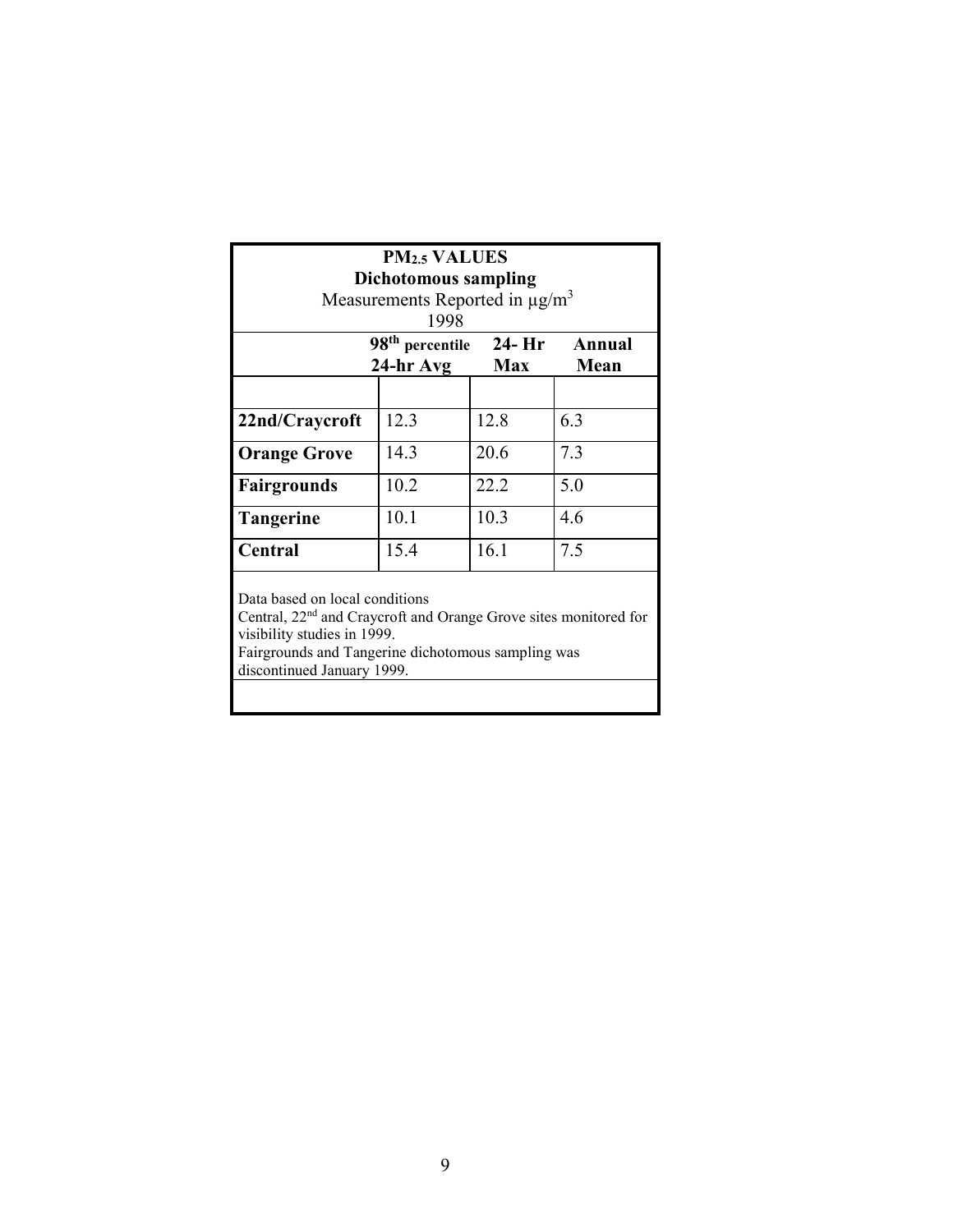| <b>PM2.5 VALUES</b> |                 |        |                                                 |                          |                       |                           |  |  |
|---------------------|-----------------|--------|-------------------------------------------------|--------------------------|-----------------------|---------------------------|--|--|
|                     |                 |        | Measurements Reported in $\mu$ g/m <sup>3</sup> |                          |                       |                           |  |  |
|                     |                 |        | 24-Hr Maximum                                   |                          |                       |                           |  |  |
|                     | Children's Park | Orange | Rose                                            | Coachline <sup>3,4</sup> | Green                 | Geronimo $3,\overline{4}$ |  |  |
|                     |                 | Grove  | Elementary <sup>3,4</sup>                       |                          | Valley <sup>3,4</sup> |                           |  |  |
| 1999                | 22.8            | 56.2   |                                                 |                          |                       |                           |  |  |
| 2000                | 13.6            | 13.3   |                                                 |                          |                       |                           |  |  |
| 2001                | 17.5            | 20.9   | 32                                              | 23 <sup>1</sup>          | 19                    | 28 <sup>2</sup>           |  |  |
| 2002                | 27.6            | 26.2   | 35                                              | $\overline{37}$          | 23                    | 45                        |  |  |
| 2003                | 18.8            | 18.0   | 39                                              | 30                       | 20                    | 32                        |  |  |
| 2004                | 12.2            | 16.5   | 21.0                                            | 21.1                     | 11.2                  | $\overline{25.8}$         |  |  |
| 2005                | 13.2            | 16.1   | 19.0                                            | 22.2                     | 16.4                  | 28.3                      |  |  |
| 2006                | 16.2            | 18.5   | 34.5                                            | 19.7                     | 8.6                   | 22.6                      |  |  |
| 2007                | 13.4            | 20.7   | 24.4                                            | 20.8                     | 14.5                  | 23.6                      |  |  |
| 2008                | 15.3            | 18.3   | 22.6                                            | 21.3                     | 20.6                  | 28.2                      |  |  |
| 2009                | 15.8            | 13.9   | 22.3                                            | 29.0                     | 12.3                  | 30.8                      |  |  |
| 2010                | 13.5            | 15.7   | 22.4                                            | 18.2                     | 10.2                  | 29.0                      |  |  |
| 2011                | 12.2            | 13.8   | 33.3                                            | 33.7                     | 18.8                  | 24.7                      |  |  |
| 2012                | 14.3            | 19.1   | 21.0                                            | 21.0                     | 12.8                  | 27.7                      |  |  |
| 2013                | 16.5            | 21.3   | 37.5                                            | 25.3                     | 78.2                  | 33.6                      |  |  |
| 2014                | 16.9            | 21.0   | 24.9                                            | 25.2                     | 30.2                  | 34.7                      |  |  |
| 2015                | 18.2            | 19.5   | 25.0                                            | 16.7                     | 8.1                   | 19.0                      |  |  |
| 2016                | 18.4            | 27.9   | 35                                              | 34                       | 14                    | 39                        |  |  |
| 2017                | 21.7            | 23.2   | 18                                              | 21                       | 16                    | 23                        |  |  |
| 2018                | 24.6            | 41.2   | 16                                              | 33                       | 14                    | 37                        |  |  |
| 2019                | 11.3            | 9.2    | 17.9                                            | 10.4                     | 8.5                   | 18.3                      |  |  |
| 2020                | 19.8            | 17.6   | 17.9                                            | 21.3                     | 13                    | 25.4                      |  |  |
| 2021                | 19.9            | 27.5   | 27.7                                            | 26.2                     | 11.9                  | $\overline{29.2}$         |  |  |

<sup>1</sup> Monitoring began 03/13/01, Annual Mean based on limited number of samples

Monitoring began 08/01/01, Annual Mean based on limited number of samples

<sup>3</sup> Special Purpose sites or Other

<sup>4</sup> Data prior to 2004 was in raw form and not adjusted to be FRM like.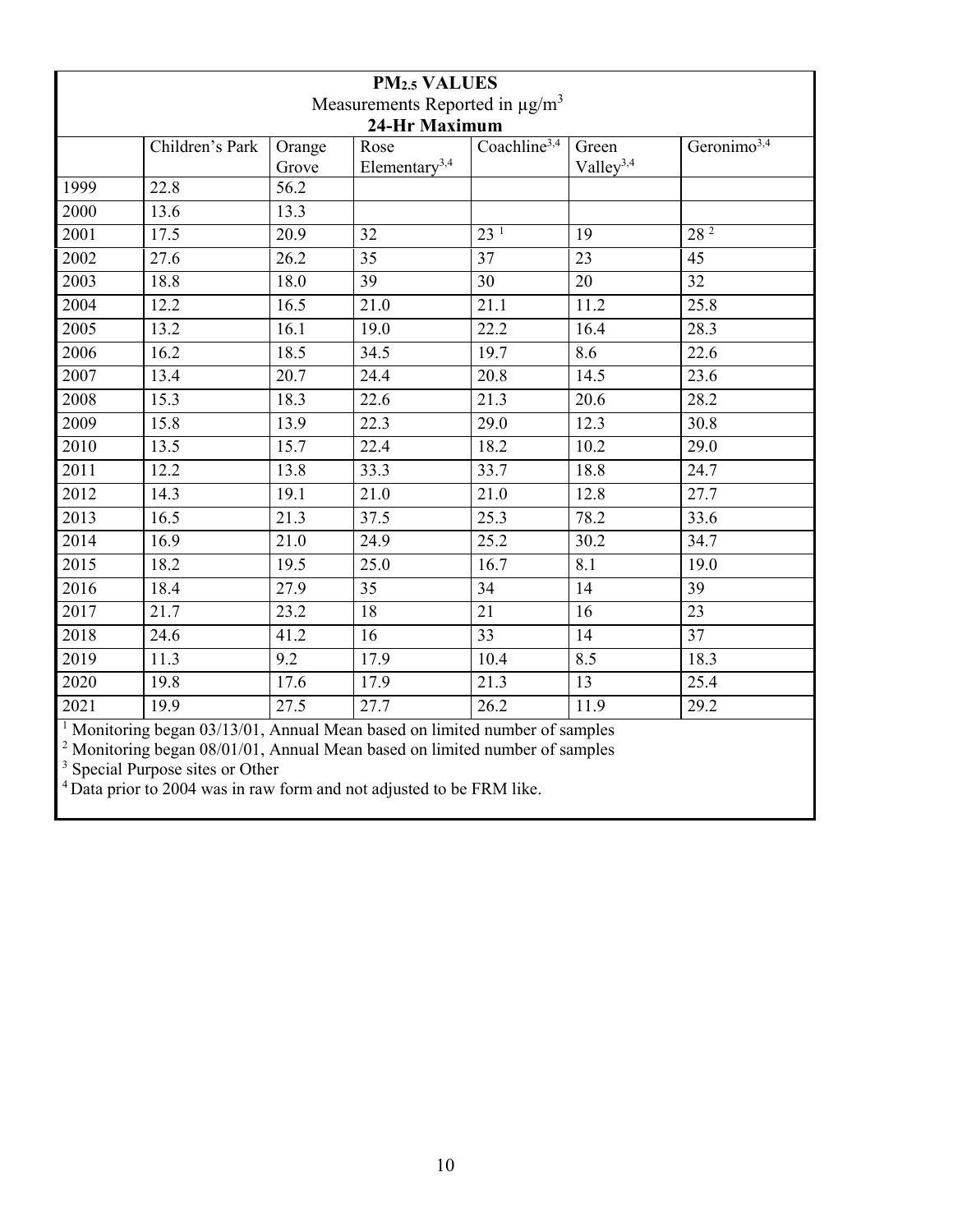| <b>PM2.5 VALUES</b><br>Measurements Reported in $\mu$ g/m <sup>3</sup> |                  |                  |                                   |                          |                       |                         |  |  |
|------------------------------------------------------------------------|------------------|------------------|-----------------------------------|--------------------------|-----------------------|-------------------------|--|--|
|                                                                        |                  |                  | <b>Annual Mean</b>                |                          |                       |                         |  |  |
|                                                                        | Children's Park  | Orange<br>Grove  | Rose<br>Elementary <sup>3,4</sup> | Coachline <sup>3,4</sup> | Green<br>Valley $3,4$ | Geronimo <sup>3,4</sup> |  |  |
| 1999                                                                   | 8.5              | $\overline{9.3}$ |                                   |                          |                       |                         |  |  |
| 2000                                                                   | 6.6              | 7.7              |                                   |                          |                       |                         |  |  |
| 2001                                                                   | 6.8              | $\overline{7.6}$ | 14                                | 11 <sup>1</sup>          | 8                     | 11 <sup>2</sup>         |  |  |
| 2002                                                                   | $\overline{7}$   | $\overline{6}$   | $\overline{14}$                   | $\overline{13}$          | $\overline{7}$        | $\overline{13}$         |  |  |
| 2003                                                                   | $\overline{7}$   | 6                | 13                                | 11                       | $\overline{7}$        | 11                      |  |  |
| 2004                                                                   | 5.6              | 5.8              | 6.3                               | 6.4                      | $\overline{3.5}$      | 7.0                     |  |  |
| 2005                                                                   | 5.9              | 6.3              | 6.7                               | 7.5                      | 3.8                   | 8.9                     |  |  |
| 2006                                                                   | $\overline{5.8}$ | $\overline{5.8}$ | 9.0                               | 7.9                      | 2.8                   | 8.5                     |  |  |
| 2007                                                                   | $\overline{5.7}$ | $\overline{5.8}$ | $\overline{6.5}$                  | $\overline{5.8}$         | 4.3                   | 7.0                     |  |  |
| 2008                                                                   | $\overline{5.4}$ | 5.7              | 6.5                               | 7.6                      | 5.0                   | 6.8                     |  |  |
| 2009                                                                   | $\overline{5.5}$ | $\overline{5.3}$ | $\overline{5.4}$                  | $\overline{5.5}$         | 4.0                   | 8.2                     |  |  |
| $\overline{2010}$                                                      | $\overline{5.0}$ | $\overline{5.2}$ | $\overline{5.4}$                  | $\overline{5}.1$         | 3.8                   | 9.5                     |  |  |
| 2011                                                                   | $\overline{5.4}$ | 5.7              | 8.7                               | $\overline{8.1}$         | 4.9                   | 9.5                     |  |  |
| 2012                                                                   | 5.4              | $\overline{5.9}$ | $\overline{5.6}$                  | 7.7                      | $\overline{6.2}$      | 9.3                     |  |  |
| $\overline{2013}$                                                      | 5.0              | $\overline{5.2}$ | $\overline{7.5}$                  | 6.1                      | 4.9                   | 9.3                     |  |  |
| 2014                                                                   | $\overline{5.5}$ | $\overline{6.2}$ | 6.6                               | $\overline{6.1}$         | $\overline{3.0}$      | 7.3                     |  |  |
| 2015                                                                   | 4.4              | $\overline{4.6}$ | 8.6                               | $\overline{5.8}$         | 2.7                   | 6.0                     |  |  |
| 2016                                                                   | $\overline{5.8}$ | 6.3              | 7.8                               | $\overline{6.7}$         | 5.0                   | 5.3                     |  |  |
| 2017                                                                   | 6.7              | $\overline{8.1}$ | 7.5                               | 7.4                      | 7.2                   | 6.7                     |  |  |
| 2018                                                                   | 4.5              | $\overline{5.5}$ | 5.2                               | $\overline{5.5}$         | 4.1                   | 6.3                     |  |  |
| 2019                                                                   | $\overline{5.0}$ | $\overline{3.8}$ | $\overline{4.6}$                  | $\overline{3.2}$         | $\overline{3.0}$      | 5.0                     |  |  |
| 2020                                                                   | $\overline{6.1}$ | $\overline{4.1}$ | 6.3                               | $\overline{5.5}$         | 3.3                   | 8.6                     |  |  |
| 2021<br>$1 + r$<br>$\sim$ $\sim$                                       | 6.1              | 6.6              | 6.5<br>$\overline{a}$             | 5.3                      | 3.3                   | 9.1                     |  |  |

<sup>1</sup> Monitoring began 03/13/01, Annual Mean based on limited number of samples

Monitoring began 08/01/01, Annual Mean based on limited number of samples

<sup>3</sup> Special Purpose sites

<sup>4</sup> Data prior to 2004 was in raw form and not adjusted to be FRM like.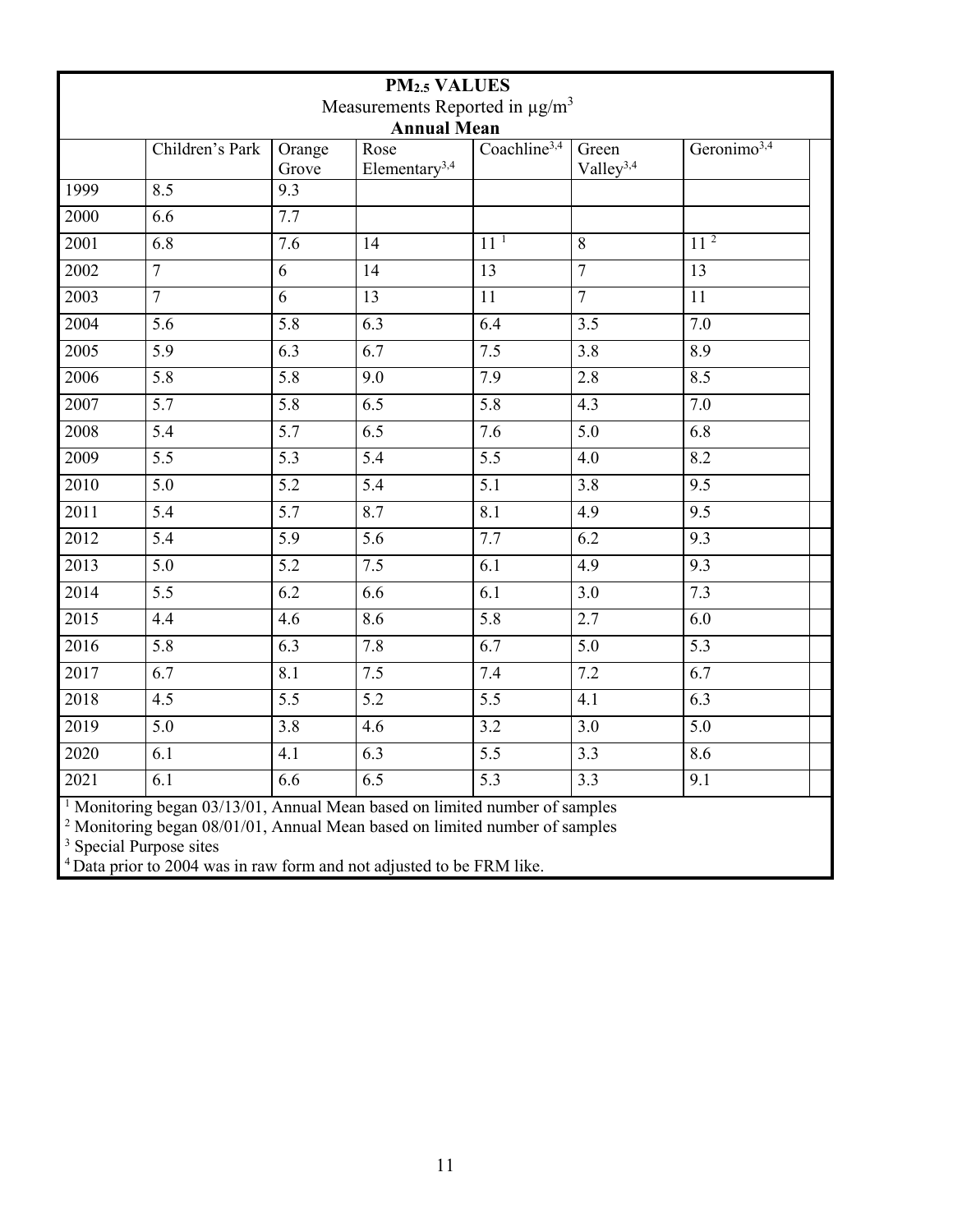| <b>LEAD VALUES</b><br>Measurements Reported in $\mu$ g/m <sup>3</sup> |                |                |                 |  |  |  |  |  |  |
|-----------------------------------------------------------------------|----------------|----------------|-----------------|--|--|--|--|--|--|
| <b>Children's Park</b>                                                |                |                |                 |  |  |  |  |  |  |
| Year                                                                  | Annual Average | Maximum 24-Hr. | % Data Recovery |  |  |  |  |  |  |
|                                                                       | (ppm)          | (ppm)          |                 |  |  |  |  |  |  |
| 2012                                                                  | .0018          | .005           | 85              |  |  |  |  |  |  |
| 2013                                                                  | .002           | .007           | 97              |  |  |  |  |  |  |
| 2014                                                                  | .003           | .007           | 95              |  |  |  |  |  |  |
| 2015                                                                  | .003           | .008           | 95              |  |  |  |  |  |  |
| 2016<br>88<br>.004<br>.011                                            |                |                |                 |  |  |  |  |  |  |
| Monitoring discontinued May 31, 2016.                                 |                |                |                 |  |  |  |  |  |  |

| <b>LEAD</b>                                                                                                                                                                                                                                                                                                                                                |                |                          |                |                |                |                                               |                |      |                |                |
|------------------------------------------------------------------------------------------------------------------------------------------------------------------------------------------------------------------------------------------------------------------------------------------------------------------------------------------------------------|----------------|--------------------------|----------------|----------------|----------------|-----------------------------------------------|----------------|------|----------------|----------------|
| State and federal Standards Primary & Secondary:<br>Calendar Quarter Average                                                                                                                                                                                                                                                                               |                |                          |                |                |                |                                               |                |      |                |                |
| $1.5 \mu g/m^3$                                                                                                                                                                                                                                                                                                                                            |                |                          |                |                |                |                                               |                |      |                |                |
| High Quarterly Average in µg/m <sup>3</sup>                                                                                                                                                                                                                                                                                                                |                |                          |                |                |                |                                               |                |      |                |                |
| <b>Site</b>                                                                                                                                                                                                                                                                                                                                                | <b>.96</b>     | '95                      | 94             | '93            | '92            | '91                                           | '90            | '89  | '88            | '87            |
| 22nd / Craycroft                                                                                                                                                                                                                                                                                                                                           | 0.05           | 0.01                     | 0.02           | 0.02           | 0.01           | $\overline{a}$                                | $\overline{a}$ | $-$  |                | $-$            |
| <b>Prince Road</b><br>$(TSP)$ **                                                                                                                                                                                                                                                                                                                           | 0.04           | 0.02                     | 0.05           | 0.04           | 0.06           | 0.05                                          | 0.05           | --   | $\overline{a}$ | 0.10           |
| <b>Prince Road</b><br>$(PM_{10})$ **                                                                                                                                                                                                                                                                                                                       | $-$            | $\overline{\phantom{a}}$ | $\overline{a}$ | --             | $\overline{a}$ | $\mathord{\hspace{1pt}\text{--}\hspace{1pt}}$ | 0.03           | 0.06 | 0.10           | $-$            |
| <b>Broadway / Swan</b><br>$(TSP)$ **                                                                                                                                                                                                                                                                                                                       | $\overline{a}$ | $\overline{a}$           | $-$            | $-$            | $-$            | $\mathord{\hspace{1pt}\text{--}\hspace{1pt}}$ | $-$            | $-$  | $\overline{a}$ | 0.04           |
| <b>Broadway / Swan</b><br>$(PM10)**$                                                                                                                                                                                                                                                                                                                       | $\overline{a}$ | $-$                      | $\overline{a}$ | $\overline{a}$ | 0.01           | 0.01                                          | 0.01           | 0.04 | 0.05           | $\overline{a}$ |
| South Tucson***                                                                                                                                                                                                                                                                                                                                            | --             | $-$                      | $\overline{a}$ | $-$            | 0.03           | $\frac{1}{2}$                                 | $-$            | --   | $-$            | $-$            |
|                                                                                                                                                                                                                                                                                                                                                            |                |                          |                |                |                |                                               |                |      |                |                |
| <b>Site</b>                                                                                                                                                                                                                                                                                                                                                | <b>86</b>      | '85                      | '84            | '83            | '82            | '81                                           | '80            | '79  | '78            | '77            |
| <b>Magnetic</b><br>Observatory*                                                                                                                                                                                                                                                                                                                            | --             |                          |                | 0.24           | 0.21           | 0.22                                          | 0.23           | 0.40 | 0.42           | $-$            |
| <b>Prince Road</b><br>$(TSP)$ **                                                                                                                                                                                                                                                                                                                           | 0.27           | 0.58                     | 0.59           | 0.65           | 0.58           | 0.52                                          | 0.82           | 1.14 | 1.017          | 1.61           |
| 0.16<br>0.50<br>0.37<br>0.50<br><u></u><br><b>Broadway / Swan</b><br>$\overline{\phantom{a}}$<br>$\overline{a}$<br>$-$<br>$-$<br>$\mathbf{--}$<br>$(TSP)$ **                                                                                                                                                                                               |                |                          |                |                |                |                                               |                |      |                |                |
| * Magnetic Observatory discontinued in 1984.                                                                                                                                                                                                                                                                                                               |                |                          |                |                |                |                                               |                |      |                |                |
| ** On 2/21/88 Prince Rd. was converted from using TSP to PM <sub>10</sub> filters for lead sampling. Then<br>on10/20/90 a TSP sampler was placed back at Prince Rd. just for use in determining lead concentrations. On<br>$6/26/87$ Broadway / Swan converted from TSP to PM <sub>10</sub> . Lead values determined from PM <sub>10</sub> filters will be |                |                          |                |                |                |                                               |                |      |                |                |

lower than those utilizing TSP filters. Since health standards are based on the TSP method of determining concentrations, all lead samplers were converted to TSP filters on 3/1/92.

\*\*\* Started TSP sampling on 6/17/91. Moved to 22nd / Craycroft on 3/1/92.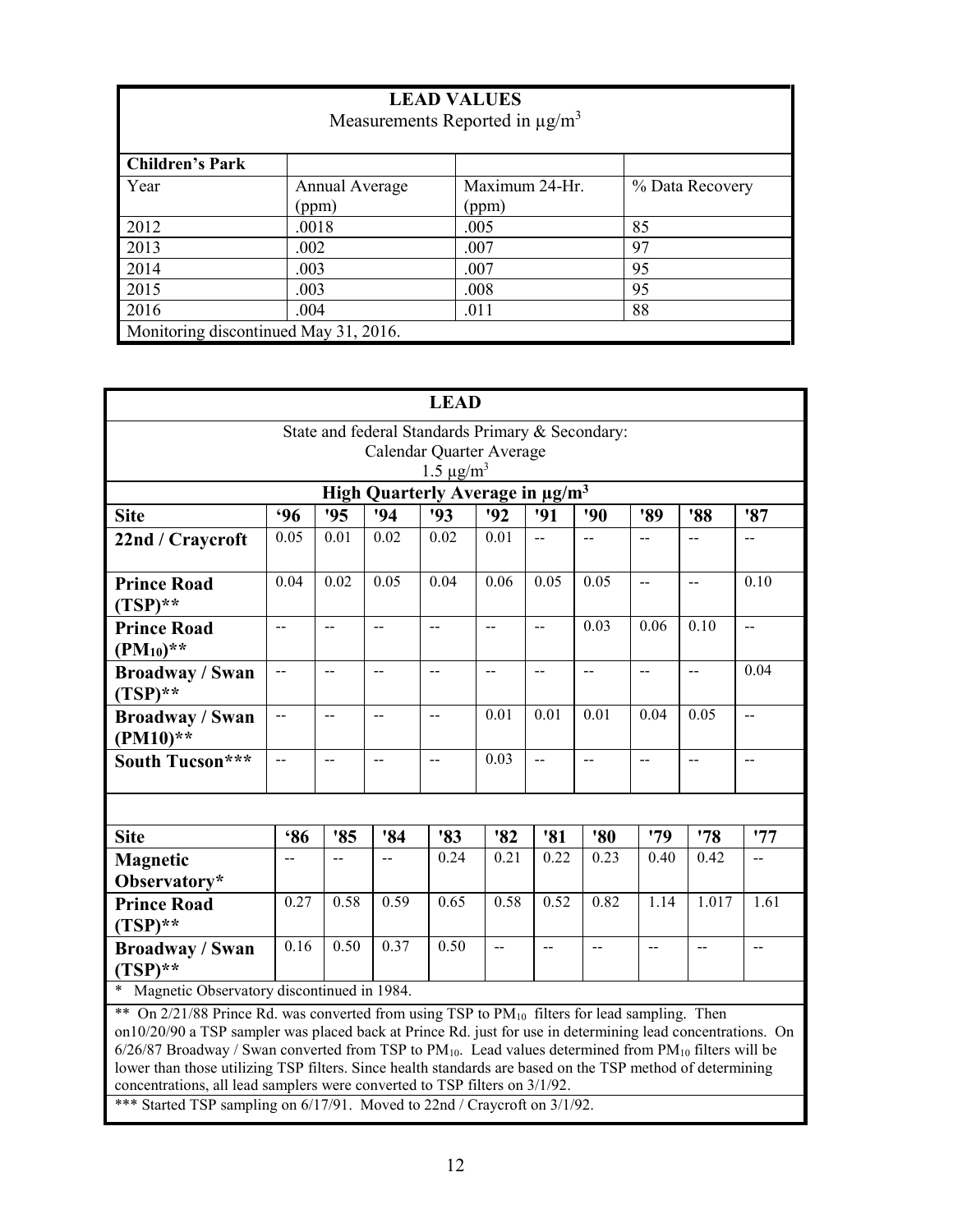| Annual Geometric Means in $\mu$ g/m <sup>3</sup> |                          |                          |                 |                 |                          |                          |                 |                          |                 |                 |                          |                      |                 |                 |                          |                 |
|--------------------------------------------------|--------------------------|--------------------------|-----------------|-----------------|--------------------------|--------------------------|-----------------|--------------------------|-----------------|-----------------|--------------------------|----------------------|-----------------|-----------------|--------------------------|-----------------|
|                                                  | .96                      | <b>.95</b>               | '94             | '93             | '92                      | '91                      | '90             | '89                      | '88             | '87             | '86                      | '85                  | '84             | '83             | '82                      | '81             |
| 22nd/<br>Craycroft                               | $\overline{51}$          | 52                       | $\overline{a}$  | $\overline{a}$  | $\overline{a}$           | $\overline{a}$           | $\overline{a}$  | $\overline{a}$           | $\overline{a}$  | $\overline{a}$  | $\sim$                   | $\ddot{\phantom{a}}$ | u.              | $\overline{a}$  | $\overline{a}$           | $\sim$          |
| University of<br>Arizona*                        | $\ddot{\phantom{a}}$     | $\overline{a}$           | $\sim$          | Ц.              | 45                       | 67                       | $\overline{70}$ | 71                       | 86              | 66              | $\overline{82}$          | $\overline{77}$      | $\overline{70}$ | $\overline{54}$ | $\overline{59}$          | 76              |
| South Tucson<br>Tucson                           | --                       | --                       | --              | $-$             | $\overline{55}$          | $\overline{66}$          | 81              | 89                       | 81              | 83              | 95                       | 99                   | 91              | 79              | 89                       | 112             |
| Downtown                                         | 67                       | 70                       | $\mathbf{L}$    | $-$             | $\overline{a}$           | $\overline{a}$           | $\overline{a}$  | $\overline{a}$           | $\overline{a}$  | $\ddotsc$       | $\overline{a}$           | $\ddotsc$            | 63              | $\overline{52}$ | 64                       | 67              |
| Prince Road                                      | $\overline{a}$           | $\overline{a}$           | $\overline{70}$ | $\overline{65}$ | $\overline{73}$          | $\overline{72}$          | $\overline{62}$ | $\overline{\phantom{a}}$ | 88              | 87              | $\overline{93}$          | 102                  | 91              | 77              | 93                       | 101             |
| Magnetic *<br>Observatory                        | $\overline{a}$           | $\overline{a}$           | $\overline{a}$  | $\overline{a}$  | $\overline{a}$           | $\overline{a}$           | $\overline{a}$  | $\overline{a}$           | $\overline{a}$  | $\overline{a}$  | $\overline{a}$           | $\overline{a}$       | 54              | $\overline{45}$ | $\overline{53}$          | $\overline{62}$ |
| Corona de<br>Tucson                              | $\overline{a}$           | $\overline{a}$           | $\overline{a}$  | $\overline{a}$  | $\overline{a}$           | $\overline{a}$           | $\sim$ $\sim$   | $\overline{37}$          | $\overline{30}$ | $\overline{25}$ | $\overline{20}$          | $\overline{20}$      | $\overline{25}$ | $\overline{18}$ | $\overline{22}$          | 35              |
| Green Valley                                     | $\mathbf{u}$             | $\overline{\phantom{a}}$ | --              | $-$             | $-$                      | $\overline{51}$          | 30              | $\overline{37}$          | $\overline{31}$ | 39              | $\overline{39}$          | $\overline{37}$      | $\overline{39}$ | $\overline{27}$ | $\overline{33}$          | 46              |
| Border<br>Patrol*                                | $\overline{a}$           | $\overline{\phantom{a}}$ | $\overline{a}$  | $\overline{a}$  | $-$                      | $\overline{a}$           | $\overline{a}$  | $\overline{a}$           | $\overline{a}$  | $\overline{a}$  | $\overline{a}$           | $\overline{a}$       | $\overline{69}$ | 48              | 52                       | 58              |
| Orange<br>Grove                                  | --                       | $\overline{\phantom{a}}$ | --              | $-$             | $\overline{a}$           | $\overline{\phantom{0}}$ | $\overline{82}$ | $\overline{91}$          | $\overline{82}$ | 80              | 86                       | 87                   | $\overline{92}$ | 78              | 86                       | 107             |
| Hughes<br>Nogales*                               | $\overline{a}$           | $\overline{a}$           | $-$             | $-$             | $-$                      | $-$                      | $\overline{a}$  | $\overline{a}$           | $\overline{a}$  | $\overline{a}$  | $\overline{a}$           | 52                   | 48              | 34              | 44                       | 54              |
| Alvernon /<br>Ft. Lowell*                        | $\mathbf{L}$             | $\overline{\phantom{a}}$ | $\overline{a}$  | $\overline{a}$  | $\ddotsc$                | $\overline{a}$           | $\sim$          | $\overline{a}$           | $\overline{a}$  | $\ddotsc$       | $\ddotsc$                | $\overline{76}$      | $\overline{73}$ | $\overline{70}$ | 89                       | 98              |
| Golf Links /<br>Harrison*                        | $\overline{\phantom{a}}$ | $\overline{\phantom{a}}$ | $-$             | $-$             | $-$                      | $-$                      | $\overline{a}$  | $\overline{a}$           | $\overline{a}$  | $\overline{52}$ | 42                       | 47                   | $\overline{55}$ | 48              | 58                       | 67              |
| Broadway /<br>Swan                               | $\mathbf{L}$             | $\overline{a}$           | --              | $\overline{a}$  | $\overline{a}$           | $-$                      | $\overline{a}$  | $\overline{a}$           | $\overline{a}$  | $\overline{66}$ | $\overline{62}$          | $\overline{76}$      | $\overline{65}$ | $\overline{59}$ | $\ddotsc$                | $\ddotsc$       |
| Rillito*                                         | $\overline{a}$           | $\overline{a}$           | $-$             | $-$             | $-$                      | $\overline{a}$           | $\overline{a}$  | $\overline{a}$           | $\overline{a}$  | $\overline{a}$  | $\overline{\phantom{a}}$ | 84                   | $\overline{a}$  | $\overline{a}$  | 107                      | 112             |
| Pima<br>College*                                 | $\overline{a}$           | $\overline{a}$           | $\overline{a}$  | $\overline{a}$  | $\overline{a}$           | $\overline{a}$           | $\mathbf{L}$    | $\overline{a}$           | $\overline{a}$  | $\overline{a}$  | $\mathbf{L}$             | $\mathbf{L}$         | $\overline{a}$  | $\overline{a}$  | $\overline{36}$          | 47              |
| Davis<br>Monthan*                                | $\mathbf{L}$             | $\overline{a}$           | $\overline{a}$  | $\rightarrow$   | $\overline{\phantom{a}}$ | $\rightarrow$            | $\sim$ $\sim$   | $\overline{\phantom{a}}$ | $\overline{a}$  | $\rightarrow$   | $\overline{\phantom{a}}$ | $\overline{a}$       | $-$             | $\overline{a}$  | $\overline{\phantom{a}}$ | 68              |
| Sahuarita Jr.<br>High *                          | $\overline{a}$           | $\overline{\phantom{a}}$ | $\overline{36}$ | 37              | 34                       | $\overline{35}$          | $\overline{39}$ |                          |                 |                 |                          |                      |                 |                 |                          |                 |
| * Sites discontinued or put on reserve.          |                          |                          |                 |                 |                          |                          |                 |                          |                 |                 |                          |                      |                 |                 |                          |                 |

## **TOTAL SUSPENDED PARTICULATES (TSP)**

Г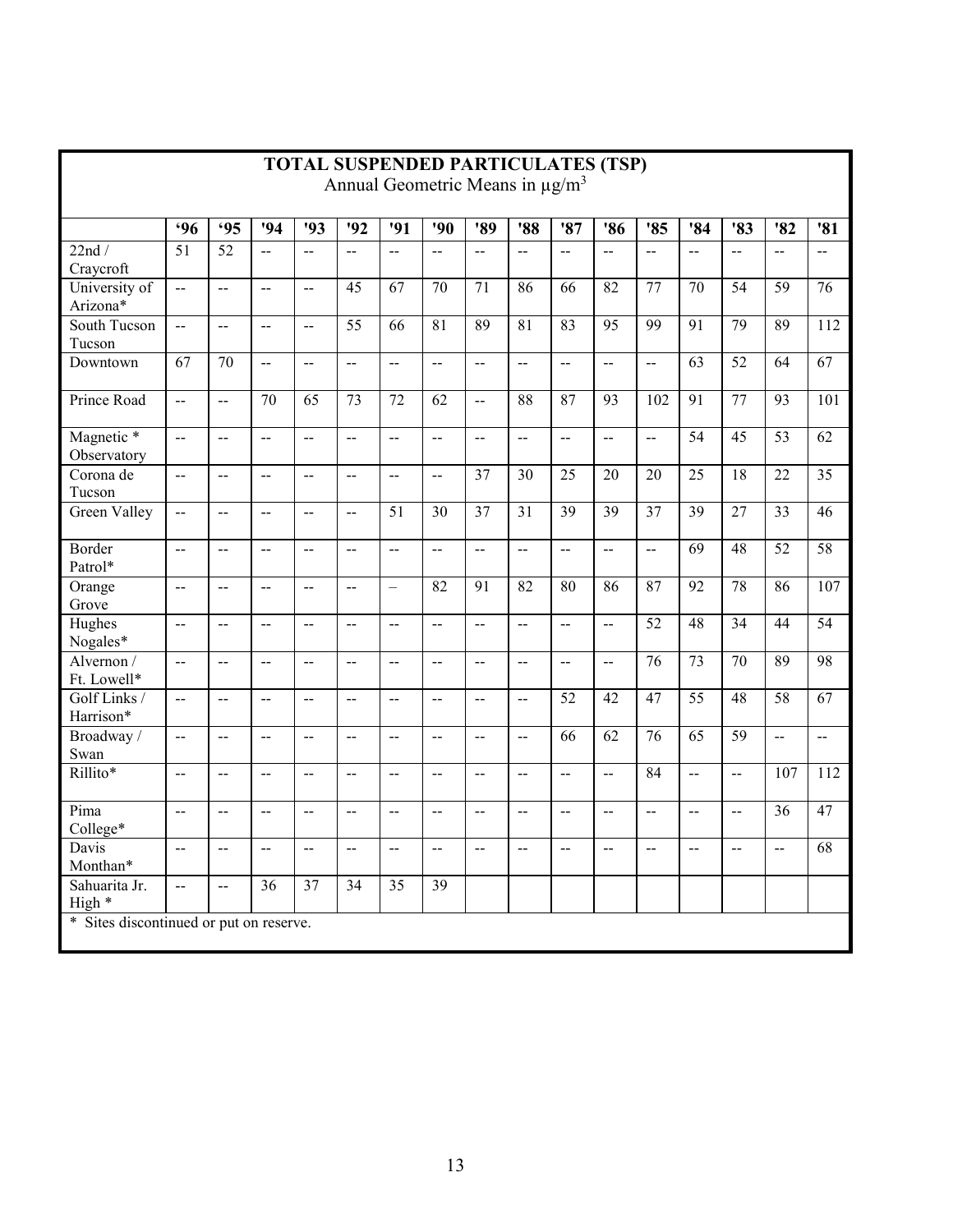| Annual Geometric Means in $\mu$ g/m <sup>3</sup>                                                             |                          |                 |                 |                  |                 |                          |                          |                 |                 |                 |                  |                 |                          |                                               |
|--------------------------------------------------------------------------------------------------------------|--------------------------|-----------------|-----------------|------------------|-----------------|--------------------------|--------------------------|-----------------|-----------------|-----------------|------------------|-----------------|--------------------------|-----------------------------------------------|
|                                                                                                              | '80                      | '79             | '78             | '77              | '76             | '75                      | '74                      | '73             | '72             | '71             | '70              | '69             | '68                      | '67                                           |
| $22\overline{nd}$ /<br>Craycroft                                                                             | $-$                      | $-$             | $\overline{a}$  | $\overline{a}$   | $-$             | $\overline{a}$           | $\rightarrow$            | $\overline{a}$  | $\overline{a}$  | $\overline{a}$  | $\overline{a}$   | 44              | $-$                      | $\overline{a}$                                |
| $U$ of A*                                                                                                    | 75                       | $\overline{89}$ | 61              | 71               | 73              | 71                       | $\overline{69}$          | 67              | 98              | 88              | 96               | 78              | 70                       | $\overline{89}$                               |
| S. Tucson                                                                                                    | $\overline{97}$          | 101             | 117             | $\overline{119}$ | 118             | $\overline{96}$          | 106                      | 116             | 95              | 140             | $\overline{143}$ | 136             | $\overline{115}$         | $\overline{145}$                              |
| Downtown                                                                                                     | 61                       | 69              | 56              | 68               | 71              | 67                       | 77                       | 77              | 88              | 109             | 88               | 98              | 91 <sup>1</sup>          | 102                                           |
| Prince Road                                                                                                  | 117                      | 129             | 110             | 122              | 94              | 74                       | 81                       | 109             | 110             | 101             | $\mathbf{u}$     | $-$             | $-$                      | $\overline{\phantom{0}}$                      |
| Magnetic *<br>Observatory                                                                                    | $\overline{59}$          | $\overline{61}$ | $\overline{56}$ | 67               | $\overline{59}$ | $\overline{60}$          | $\overline{47}$          | $\overline{46}$ | $\overline{53}$ | $\overline{a}$  | $-$              | $-$             | $\overline{a}$           | $-$                                           |
| Corona de<br>Tucson                                                                                          | 22                       | 28              | 20              | 24               | 28              | 27                       | 24                       | 25              | 26              | <u>.,</u>       | $\overline{a}$   | $\overline{a}$  | $-$                      | $\overline{a}$                                |
| Green Valley                                                                                                 | $\overline{39}$          | $\overline{54}$ | $\overline{45}$ | $\overline{55}$  | $\overline{54}$ | $\overline{53}$          | $\overline{53}$          | $\overline{50}$ | $\overline{43}$ | $\overline{59}$ | $\overline{a}$   | $\overline{a}$  | $-$                      | $\overline{a}$                                |
| Border Ptrl*                                                                                                 | 61                       | 69              | 66              | 72               | 76              | 79                       | 60                       | 73              | $\overline{a}$  | <u>.,</u>       | $-$              | $-$             | $\overline{a}$           | $\overline{a}$                                |
| Orange Grove                                                                                                 | 108                      | 109             | 84              | 85               | $\overline{85}$ | $\overline{87}$          | 76                       | $\overline{a}$  | $\overline{a}$  | $-$             | $-$              | $-$             | $\overline{a}$           | $\overline{\phantom{a}}$                      |
| Hughes /<br>Nogales*                                                                                         | $\overline{54}$          | $\overline{54}$ | $\overline{43}$ | $\overline{50}$  | $\overline{51}$ | $\overline{54}$          | $\overline{54}$          | $\overline{a}$  | $\sim$          | $\overline{a}$  | $\overline{a}$   | $-$             | $-$                      | $-$                                           |
| Alvernon / Ft.<br>Lowell*                                                                                    | 101                      | 120             | 126             | 155              | 168             | 174                      | $\overline{\phantom{a}}$ | $\mathbf{L}$    | $\overline{a}$  | $\overline{a}$  | $\overline{a}$   | $\overline{a}$  | $\overline{a}$           | $\mathord{\hspace{1pt}\text{--}\hspace{1pt}}$ |
| Golf Links /<br>Harrison*                                                                                    | $\overline{59}$          | 65              | $\overline{55}$ | $\overline{63}$  | 57              | $\overline{62}$          | $\overline{59}$          | $\overline{a}$  | $-$             | $-$             | $-$              | $-$             | $-$                      | $\overline{\phantom{a}}$                      |
| Broadway/<br>Swan                                                                                            | $\overline{\phantom{a}}$ | $\overline{a}$  | $\overline{a}$  | <u></u>          | $\overline{a}$  | $\overline{a}$           | $\overline{a}$           | $\overline{a}$  | $\mathbf{u}$    | $\overline{a}$  | $\overline{a}$   | $\overline{a}$  | $\overline{a}$           | $\overline{a}$                                |
| Rillito*                                                                                                     | 114                      | 132             | 100             | 143              | 112             | $\ddot{\phantom{a}}$     | $\overline{a}$           | $\overline{a}$  | $\overline{a}$  | --              | $-$              | $\overline{a}$  | $\overline{a}$           | $\overline{a}$                                |
| Pima College*                                                                                                | 43                       | $\overline{47}$ | $\overline{42}$ | $\overline{50}$  | $\ddotsc$       | $\overline{a}$           | $\overline{a}$           | $\overline{a}$  | $\overline{a}$  | $-$             | $\overline{a}$   | $\overline{a}$  | $\overline{\phantom{a}}$ | $\mathbf{L}$                                  |
| Davis<br>Monthan*                                                                                            | 67                       | $\overline{69}$ | 69              | $\overline{76}$  | 72              | 73                       | 80                       | 88              | $\overline{a}$  | --              | $\overline{a}$   | $-$             | $-$                      | $\mathord{\hspace{1pt}\text{--}\hspace{1pt}}$ |
| Florence /<br>Magee*                                                                                         | $\overline{a}$           | $\overline{60}$ | $\overline{50}$ | $\overline{72}$  | $\overline{54}$ | $\overline{66}$          | $\overline{64}$          | 44              | $\sim$          | $-$             | $-$              | $-$             | $-$                      | $\overline{a}$                                |
| Pantano Fire *                                                                                               | $\overline{a}$           | $\overline{a}$  | $\rightarrow$   | 93               | 93              | 84                       | 89                       | 101             | $\sim$ $\sim$   | $\overline{a}$  | $\overline{a}$   | $-$             | $\overline{a}$           | $\overline{a}$                                |
| Tanque Verde<br>$\ast$                                                                                       | $\rightarrow$            | $-$             | $-$             | --               | $-$             | $\overline{\phantom{a}}$ | $\overline{a}$           | $\overline{a}$  | 130             | 115             | 86               | $\overline{91}$ | 72                       | 114                                           |
| Romero /<br>Roger*                                                                                           | $\overline{\phantom{a}}$ | $-$             | $-$             | $-$              | $\overline{a}$  | $-$                      | $\overline{a}$           | $\overline{a}$  | $\overline{a}$  | 247             | 164              | 156             | $\overline{\phantom{a}}$ | 232                                           |
| *<br>Sites discontinued or put on reserve.<br><sup>1</sup> Old Downtown site Relocated to new Downtown site. |                          |                 |                 |                  |                 |                          |                          |                 |                 |                 |                  |                 |                          |                                               |

## **TOTAL SUSPENDED PARTICULATES (TSP)**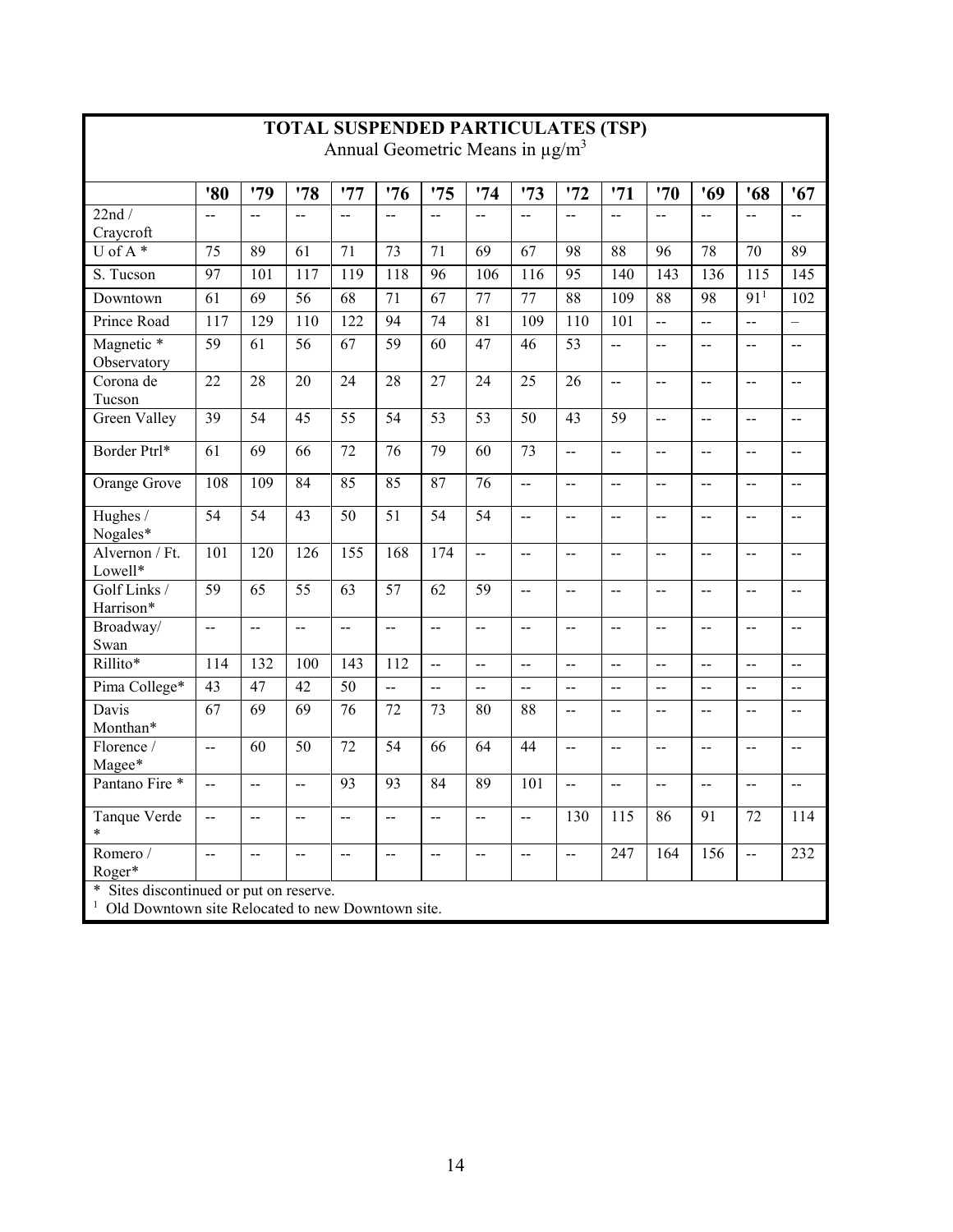| <b>CARBON MONOXIDE</b> |                                   |                                                                                                      |                                   |                                   |                                    |                           |  |  |
|------------------------|-----------------------------------|------------------------------------------------------------------------------------------------------|-----------------------------------|-----------------------------------|------------------------------------|---------------------------|--|--|
|                        |                                   | 1- Hour Average                                                                                      |                                   | 8- Hour Average<br>(in ppm)       |                                    |                           |  |  |
| <b>DOWNTOWN</b>        | 1 <sup>st</sup><br><b>Maximum</b> | $\frac{(\text{in ppm})}{2^{\text{nd}}}$<br><b>Maximum</b>                                            | 1 <sup>st</sup><br><b>Maximum</b> | 2 <sub>nd</sub><br><b>Maximum</b> | $#$ Over 8- Hr.<br><b>Standard</b> | % Data<br><b>Recovery</b> |  |  |
| 1975                   | $\overline{23.0}$                 | 18.0                                                                                                 | 8.2                               | 7.9                               | $\theta$                           | 99                        |  |  |
| 1976                   | 17.0                              | 16.5                                                                                                 | 10.4                              | 8.9                               | $\mathbf{1}$                       | 90                        |  |  |
| 1977                   | $\overline{21.0}$                 | 18.5                                                                                                 | 9.9                               | 9.4                               | $\mathbf{1}$                       | 99                        |  |  |
| 1978                   | 14.1                              | 10.7                                                                                                 | 7.1                               | 7.1                               | $\mathbf{0}$                       | $\overline{95}$           |  |  |
| 1979                   | 10.0                              | 10.0                                                                                                 | 6.1                               | $\overline{5.9}$                  | $\mathbf{0}$                       | 84                        |  |  |
| 1980                   | 14.0                              | 11.0                                                                                                 | 6.5                               | 6.1                               | $\mathbf{0}$                       | 42                        |  |  |
| 1981                   | 15.5                              | 15.2                                                                                                 | 9.3                               | 8.6                               | $\overline{0}$                     | 93                        |  |  |
| 1982                   | 15.5                              | 15.5                                                                                                 | 9.1                               | 8.8                               | $\mathbf{0}$                       | $\overline{95}$           |  |  |
| 1983                   | 18.5                              | 17.2                                                                                                 | $\overline{9.6}$                  | 7.8                               | $\mathbf{1}$                       | $\overline{92}$           |  |  |
| 1984                   | 11.0                              | 10.0                                                                                                 | $\overline{5.8}$                  | $\overline{5.6}$                  | $\mathbf{0}$                       | $\overline{95}$           |  |  |
| 1985                   | 12.0                              | 10.6                                                                                                 | 7.1                               | 5.3                               | $\overline{0}$                     | 98                        |  |  |
| 1986                   | 13.8                              | 13.0                                                                                                 | 9.2                               | 7.8                               | $\mathbf{0}$                       | 89                        |  |  |
| 1987                   | 10.3                              | 9.1                                                                                                  | $\overline{5.3}$                  | 4.7                               | $\mathbf{0}$                       | 94                        |  |  |
| 1988                   | 15.6                              | 14.8                                                                                                 | 12.7                              | 6.8                               | $\mathbf{1}$                       | 96                        |  |  |
| 1989                   | 9.7                               | 9.4                                                                                                  | 6.5                               | 5.8                               | $\boldsymbol{0}$                   | 98                        |  |  |
| 1990                   | 13.8                              | 9.3                                                                                                  | 4.4                               | 4.3                               | $\mathbf{0}$                       | $\overline{91}$           |  |  |
| 1991                   | 10.7                              | 8.6                                                                                                  | $\overline{5.1}$                  | 4.7                               | $\theta$                           | 96                        |  |  |
| 1992                   | 8.7                               | 8.1                                                                                                  | $\overline{5.0}$                  | 4.8                               | $\mathbf{0}$                       | $\overline{92}$           |  |  |
| 1993                   | 7.7                               | 7.0                                                                                                  | 4.9                               | 4.4                               | $\mathbf{0}$                       | $\overline{95}$           |  |  |
| 1994                   | 10.8                              | 7.4                                                                                                  | 5.0                               | 4.5                               | $\mathbf{0}$                       | 92                        |  |  |
| 1995                   | 11.3                              | 10.4                                                                                                 | $\overline{5.5}$                  | 4.5                               | $\mathbf{0}$                       | $\overline{95}$           |  |  |
| 1996                   | 9.9                               | 7.6                                                                                                  | 4.6                               | 4.4                               | $\mathbf{0}$                       | 98                        |  |  |
| 1997                   | 8.2                               | 7.8                                                                                                  | 4.8                               | 4.4                               | $\boldsymbol{0}$                   | 99                        |  |  |
| 1998                   | 7.6                               | 7.5                                                                                                  | 4.3                               | 3.9                               | $\overline{0}$                     | 97                        |  |  |
| 1999                   | 10.6                              | 6.3                                                                                                  | 4.3                               | 3.9                               | $\theta$                           | 99                        |  |  |
| 2000                   | 6.7                               | 6.0                                                                                                  | 3.8                               | 3.5                               | $\theta$                           | 99                        |  |  |
| 2001                   | 5.6                               | 5.1                                                                                                  | 2.7                               | 2.5                               | $\overline{0}$                     | 99                        |  |  |
| 2002                   | 6.6                               | 5.1                                                                                                  | 3.7                               | 2.3                               | $\overline{0}$                     | 99                        |  |  |
| 2003                   | 10                                | 9.6                                                                                                  | 3.1                               | 2.7                               | $\theta$                           | 98                        |  |  |
| 2004                   | 5.5                               | 4.7                                                                                                  | 3.7                               | 2.5                               | $\mathbf{0}$                       | 99                        |  |  |
| 2005                   | $\overline{3.0}$                  | 2.8                                                                                                  | 1.9                               | 1.7                               | $\overline{0}$                     | 100                       |  |  |
| 2006                   | 2.9                               | 2.6                                                                                                  | 1.4                               | 1.2                               | $\overline{0}$                     | 100                       |  |  |
| 2007                   | 3.4                               | 2.7                                                                                                  | $\overline{1.9}$                  | 1.4                               | $\theta$                           | 99                        |  |  |
| 2008                   | 2.2                               | 1.8                                                                                                  | 1.3                               | $1.0\,$                           | $\theta$                           | 99                        |  |  |
| 2009                   | $1.8\,$                           | 1.5                                                                                                  | $1.0\,$                           | $1.0\,$                           | $\theta$                           | 99                        |  |  |
| $\bullet$              | Downtown site closed 08-13-2009   | All values before 1985 were recorded in $\mu g/m^3$ . All historical data has been converted to ppm. |                                   |                                   |                                    |                           |  |  |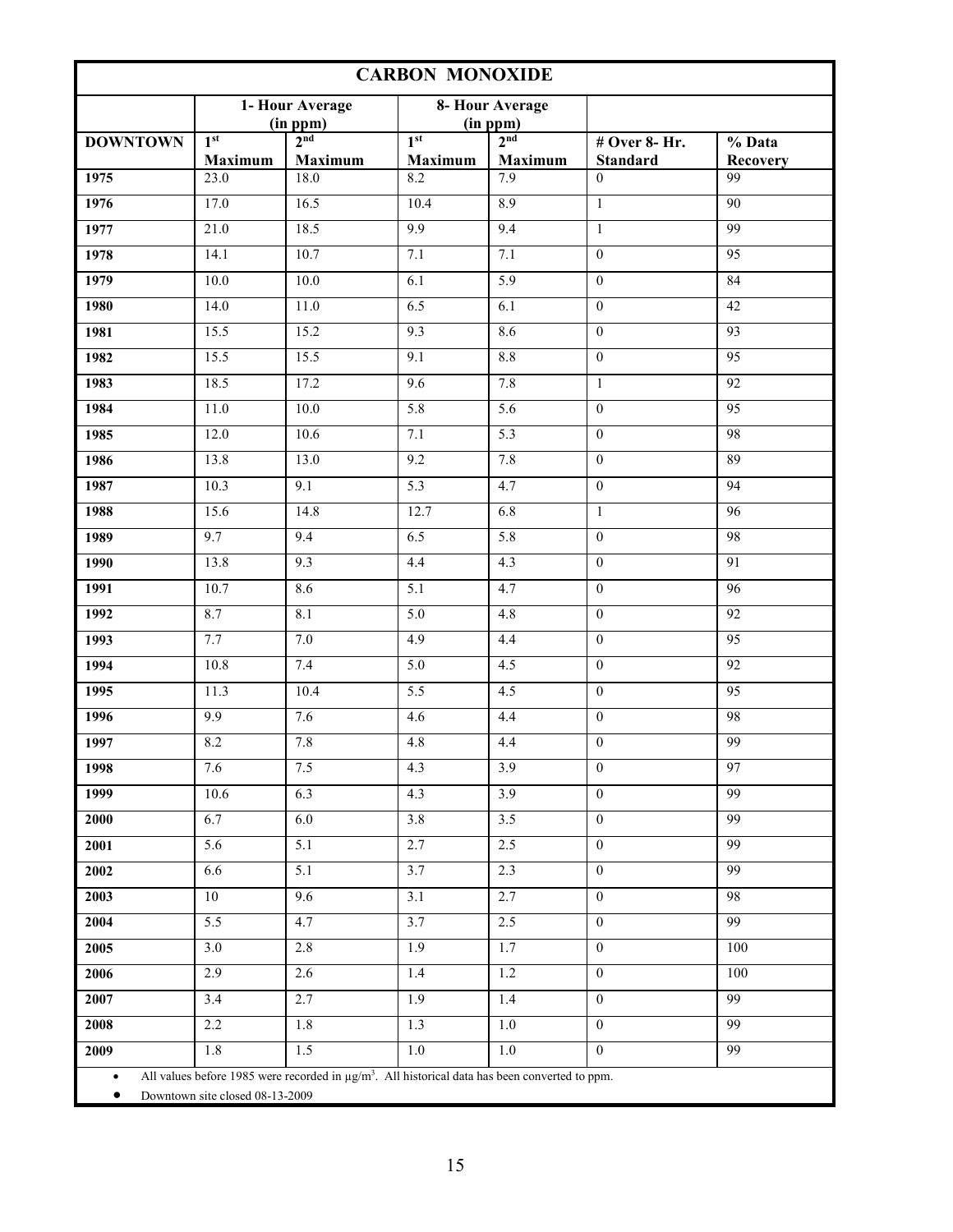| <b>CARBON MONOXIDE</b>                                                                                       |                                   |                                   |                                   |                                   |                                  |                                           |  |  |
|--------------------------------------------------------------------------------------------------------------|-----------------------------------|-----------------------------------|-----------------------------------|-----------------------------------|----------------------------------|-------------------------------------------|--|--|
|                                                                                                              |                                   | 1- Hour Average<br>(in ppm)       |                                   | 8- Hour Average<br>(in ppm)       |                                  |                                           |  |  |
| 22ND/<br><b>ALVERNON</b>                                                                                     | 1 <sup>st</sup><br><b>Maximum</b> | 2 <sub>nd</sub><br><b>Maximum</b> | 1 <sup>st</sup><br><b>Maximum</b> | 2 <sup>nd</sup><br><b>Maximum</b> | # Over 8- Hr.<br><b>Standard</b> | $\overline{\frac{9}{6}}$ Data<br>Recovery |  |  |
| 1975                                                                                                         | 25.5                              | 23.0                              | 15.4                              | 15.2                              | 24                               | 71                                        |  |  |
| 1976                                                                                                         | $\overline{27.0}$                 | 27.0                              | 14.6                              | 13.4                              | $\overline{36}$                  | 98                                        |  |  |
| 1977                                                                                                         | 24.0                              | 24.0                              | 11.2                              | 11.2                              | 10                               | $\overline{64}$                           |  |  |
| 1978                                                                                                         | 22.9                              | 22.3                              | 12.7                              | 12.0                              | 16                               | 80                                        |  |  |
| 1979                                                                                                         | 25.1                              | 23.9                              | 11.0                              | 10.1                              | $\overline{4}$                   | 93                                        |  |  |
| 1980                                                                                                         | $\overline{24.8}$                 | 21.2                              | 12.2                              | 11.9                              | $\overline{4}$                   | 98                                        |  |  |
| 1981                                                                                                         | 21.0                              | 19.5                              | 11.6                              | $\overline{9.7}$                  | $\overline{2}$                   | $\overline{97}$                           |  |  |
| 1982                                                                                                         | 27.0                              | 20.5                              | 11.0                              | 10.8                              | $\overline{4}$                   | 90                                        |  |  |
| 1983                                                                                                         | $\overline{25.0}$                 | 19.3                              | 11.8                              | 10.4                              | 10                               | 98                                        |  |  |
| 1984                                                                                                         | $\overline{21.0}$                 | 17.4                              | 10.4                              | 10.2                              | $\overline{3}$                   | $\overline{95}$                           |  |  |
| 1985                                                                                                         | 19.2                              | 19.2                              | 10.0                              | 8.9                               | $\mathbf{1}$                     | $\overline{97}$                           |  |  |
| 1986                                                                                                         | 18.2                              | 16.3                              | 9.3                               | 8.5                               | $\boldsymbol{0}$                 | 79                                        |  |  |
| 1987                                                                                                         | 15.2                              | 15.0                              | 6.9                               | 6.9                               | $\boldsymbol{0}$                 | 98                                        |  |  |
| 1988                                                                                                         | 18.4                              | 18.4                              | 11.2                              | 6.8                               | $\mathbf{1}$                     | 88                                        |  |  |
| 1989                                                                                                         | 14.6                              | 13.7                              | 7.9                               | 7.1                               | $\boldsymbol{0}$                 | 98                                        |  |  |
| 1990                                                                                                         | 12.8                              | 11.7                              | 6.8                               | 6.5                               | $\boldsymbol{0}$                 | 95                                        |  |  |
| 1991                                                                                                         | 12.3                              | 12.1                              | 6.4                               | $\overline{5.7}$                  | $\boldsymbol{0}$                 | 96                                        |  |  |
| 1992                                                                                                         | 12.5                              | 11.2                              | 6.1                               | $\overline{5.8}$                  | $\boldsymbol{0}$                 | 98                                        |  |  |
| 1993                                                                                                         | 14.3                              | 13.5                              | 6.5                               | 6.0                               | $\mathbf{0}$                     | $\overline{95}$                           |  |  |
| 1994                                                                                                         | 10.3                              | 9.4                               | 6.0                               | 5.5                               | $\boldsymbol{0}$                 | 96                                        |  |  |
| 1995                                                                                                         | 11.9                              | 10.6                              | 6.0                               | 5.9                               | $\boldsymbol{0}$                 | 99                                        |  |  |
| 1996                                                                                                         | 10.0                              | 9.9                               | 5.2                               | 5.1                               | $\boldsymbol{0}$                 | 99                                        |  |  |
| 1997                                                                                                         | 9.0                               | 8.6                               | $\overline{5.3}$                  | 4.4                               | $\mathbf{0}$                     | 99                                        |  |  |
| 1998                                                                                                         | 7.8                               | 7.6                               | 4.0                               | 4.0                               | $\mathbf{0}$                     | 100                                       |  |  |
| 1999                                                                                                         | 8.5                               | 7.8                               | 4.2                               | 3.8                               | $\mathbf{0}$                     | 100                                       |  |  |
| 2000                                                                                                         | 8.9                               | 7.5                               | 5.0                               | 4.7                               | $\boldsymbol{0}$                 | 99                                        |  |  |
| 2001                                                                                                         | 5.8                               | $\overline{5.7}$                  | 3.0                               | 2.9                               | $\boldsymbol{0}$                 | 99                                        |  |  |
| 2002                                                                                                         | 5.7                               | 5.1                               | 2.6                               | 2.5                               | $\boldsymbol{0}$                 | 98                                        |  |  |
| 2003                                                                                                         | 6.0                               | 5.8                               | 2.7                               | 2.6                               | $\mathbf{0}$                     | 99                                        |  |  |
| 2004                                                                                                         | 4.0                               | 4.0                               | 2.1                               | $2.0\,$                           | $\boldsymbol{0}$                 | 99                                        |  |  |
| 2005                                                                                                         | 4.1                               | 3.6                               | 2.2                               | 2.1                               | $\mathbf{0}$                     | 99                                        |  |  |
| 2006                                                                                                         | 3.4                               | 3.4                               | 2.0                               | 1.8                               | $\boldsymbol{0}$                 | 99                                        |  |  |
| 2007                                                                                                         | 3.7                               | 3.1                               | 2.1                               | 1.9                               | $\mathbf{0}$                     | 99                                        |  |  |
| 2008                                                                                                         | 2.9                               | 2.5                               | 1.4                               | 1.3                               | $\boldsymbol{0}$                 | 99                                        |  |  |
| 2009                                                                                                         | 2.3                               | 2.2                               | $1.2\,$                           | $1.1\,$                           | $\boldsymbol{0}$                 | 100                                       |  |  |
| * All values before 1985 were recorded in ug/m <sup>3</sup> . All historical data has been converted to ppm. |                                   |                                   |                                   |                                   |                                  |                                           |  |  |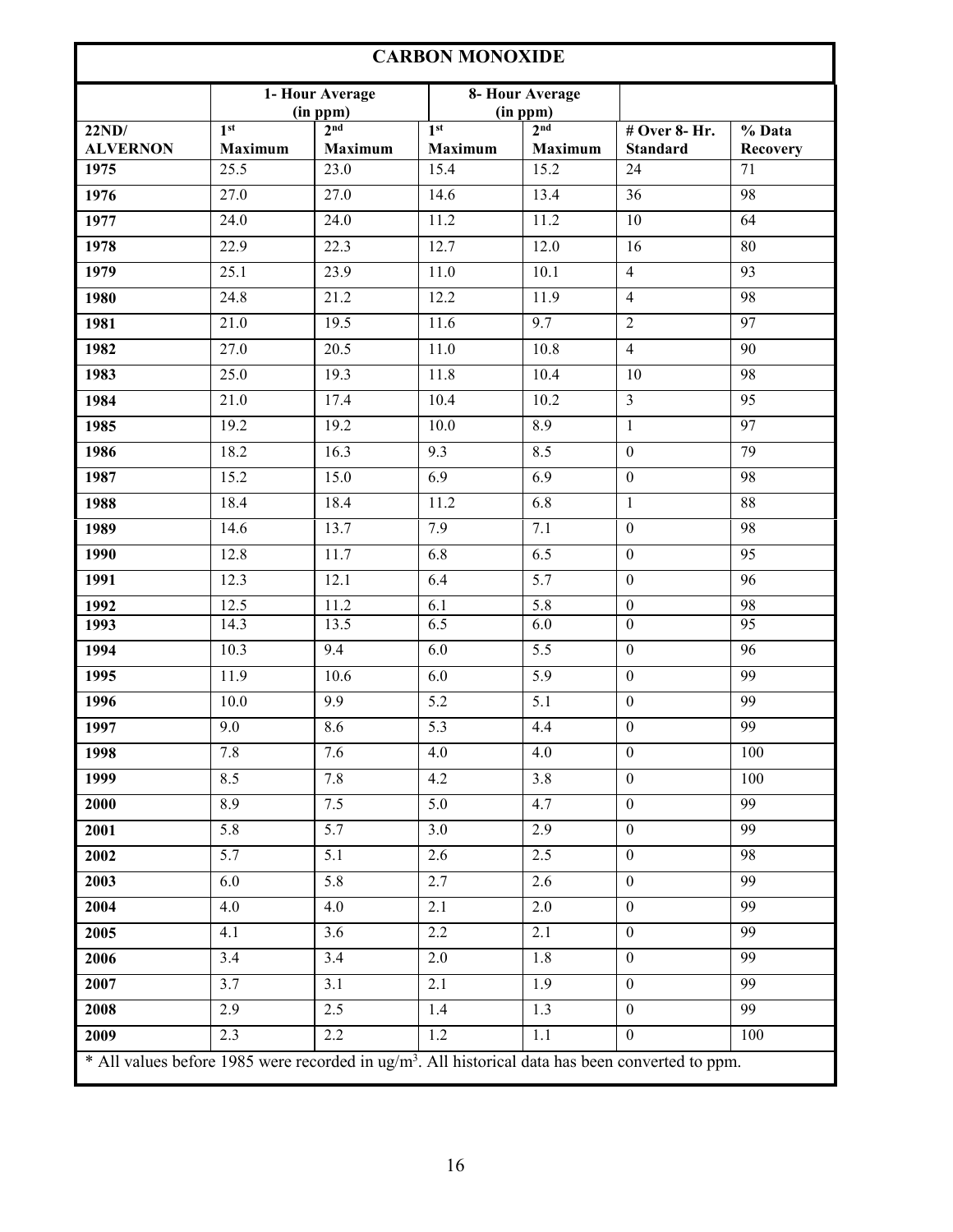| <b>CARBON MONOXIDE</b>    |                |                             |                            |                             |                                                                                                                   |  |  |  |  |
|---------------------------|----------------|-----------------------------|----------------------------|-----------------------------|-------------------------------------------------------------------------------------------------------------------|--|--|--|--|
|                           |                | 1- Hour Average<br>(in ppm) |                            | 8- Hour Average<br>(in ppm) |                                                                                                                   |  |  |  |  |
| 22ND/<br><b>CRAYCROFT</b> | 1st<br>Maximum | 2 <sub>nd</sub><br>Maximum  | 1 <sup>st</sup><br>Maximum | 2 <sub>nd</sub><br>Maximum  | % Data<br><b>Recovery</b>                                                                                         |  |  |  |  |
| 1975                      | 16.5           | 15.0                        | 7.0                        | 6.8                         | 67                                                                                                                |  |  |  |  |
| 1976                      | 14.0           | 14.0                        | 6.7                        | 6.5                         | 87                                                                                                                |  |  |  |  |
| 1977                      | 21.0           | 17.5                        | 8.5                        | 6.6                         | 92                                                                                                                |  |  |  |  |
| 1978                      | 15.9           | 14.5                        | 6.5                        | 6.3                         | 93                                                                                                                |  |  |  |  |
| 1979                      | 11.0           | 10.8                        | 5.9                        | 5.8                         | 74                                                                                                                |  |  |  |  |
| 1980                      | 16.5           | 16.0                        | 6.1                        | 5.7                         | 98                                                                                                                |  |  |  |  |
| 1981                      | 11.2           | 18.5                        | 5.7                        | 4.7                         | 88                                                                                                                |  |  |  |  |
| 1982                      | 12.0           | 9.5                         | 6.0                        | 5.0                         | 88                                                                                                                |  |  |  |  |
| 1983                      | 16.5           | 10.2                        | 5.8                        | 5.2                         | 95                                                                                                                |  |  |  |  |
| 1984                      | 11.9           | 11.8                        | 7.5                        | 4.7                         | 74                                                                                                                |  |  |  |  |
| 1985                      | 12.2           | 9.4                         | 5.4                        | 5.1                         | 78                                                                                                                |  |  |  |  |
| 1986                      | 7.9            | 7.7                         | 3.8                        | 2.9                         | 66                                                                                                                |  |  |  |  |
| 1987                      | 9.0            | 8.2                         | 3.8                        | 3.8                         | 47                                                                                                                |  |  |  |  |
| 1988                      | 11.1           | 10.0                        | 5.4                        | 5.1                         | 88                                                                                                                |  |  |  |  |
| 1989                      | 9.5            | 9.1                         | 5.0                        | 4.3                         | 94                                                                                                                |  |  |  |  |
| 1990                      | 6.8            | 6.2                         | 3.1                        | 3.1                         | 91                                                                                                                |  |  |  |  |
| 1991                      | 6.4            | 5.9                         | 3.5                        | 2.8                         | 92                                                                                                                |  |  |  |  |
| 1992                      | 7.5            | 7.2                         | 3.5                        | 3.3                         | 85                                                                                                                |  |  |  |  |
| 1993                      | 8.3            | 8.2                         | 5.1                        | 3.1                         | 96                                                                                                                |  |  |  |  |
| 1994                      | 7.0            | 6.6                         | 3.9                        | 3.2                         | 92                                                                                                                |  |  |  |  |
| 1995                      | 6.7            | 6.4                         | 3.0                        | 2.6                         | 98                                                                                                                |  |  |  |  |
| 1996                      | 6.7            | 6.0                         | 3.1                        | 2.8                         | 99                                                                                                                |  |  |  |  |
| 1997                      | $7.2\,$        | 6.9                         | 3.4                        | $2.6\,$                     | 99                                                                                                                |  |  |  |  |
| 1998                      | 4.8            | 4.6                         | 2.6                        | 2.3                         | 97                                                                                                                |  |  |  |  |
| 1999                      | 5.4            | 4.7                         | 2.3                        | $2.0\,$                     | 99                                                                                                                |  |  |  |  |
| 2000                      | 5.4            | 5.4                         | 2.7                        | 2.4                         | 97                                                                                                                |  |  |  |  |
| 2001                      | 3.7            | 3.6                         | 1.9                        | 1.7                         | 97                                                                                                                |  |  |  |  |
| 2002                      | 3.8            | 3.8                         | 2.0                        | 1.9                         | 98                                                                                                                |  |  |  |  |
| 2003                      | 4.4            | 4.3                         | 2.1                        | 1.9                         | 99                                                                                                                |  |  |  |  |
| 2004                      | 3.6            | 3.4                         | 1.6                        | 1.6                         | 99                                                                                                                |  |  |  |  |
| 2005                      | 3.5            | 3.3                         | 1.7                        | 1.5                         | 100                                                                                                               |  |  |  |  |
| 2006                      | 3.2            | 2.9                         | 1.6                        | 1.4                         | 100                                                                                                               |  |  |  |  |
| 2007                      | 2.6            | 2.5                         | 1.2                        | 1.2                         | 99                                                                                                                |  |  |  |  |
| 2008                      | 2.6            | 2.1                         | 1.1                        | 1.1                         | 99                                                                                                                |  |  |  |  |
| 2009                      | 1.9            | 1.8                         | 1.0                        | $0.8\,$                     | 99                                                                                                                |  |  |  |  |
|                           |                |                             |                            |                             | * All values before 1985 were recorded in $\mu$ g/m <sup>3</sup> . All historical data has been converted to ppm. |  |  |  |  |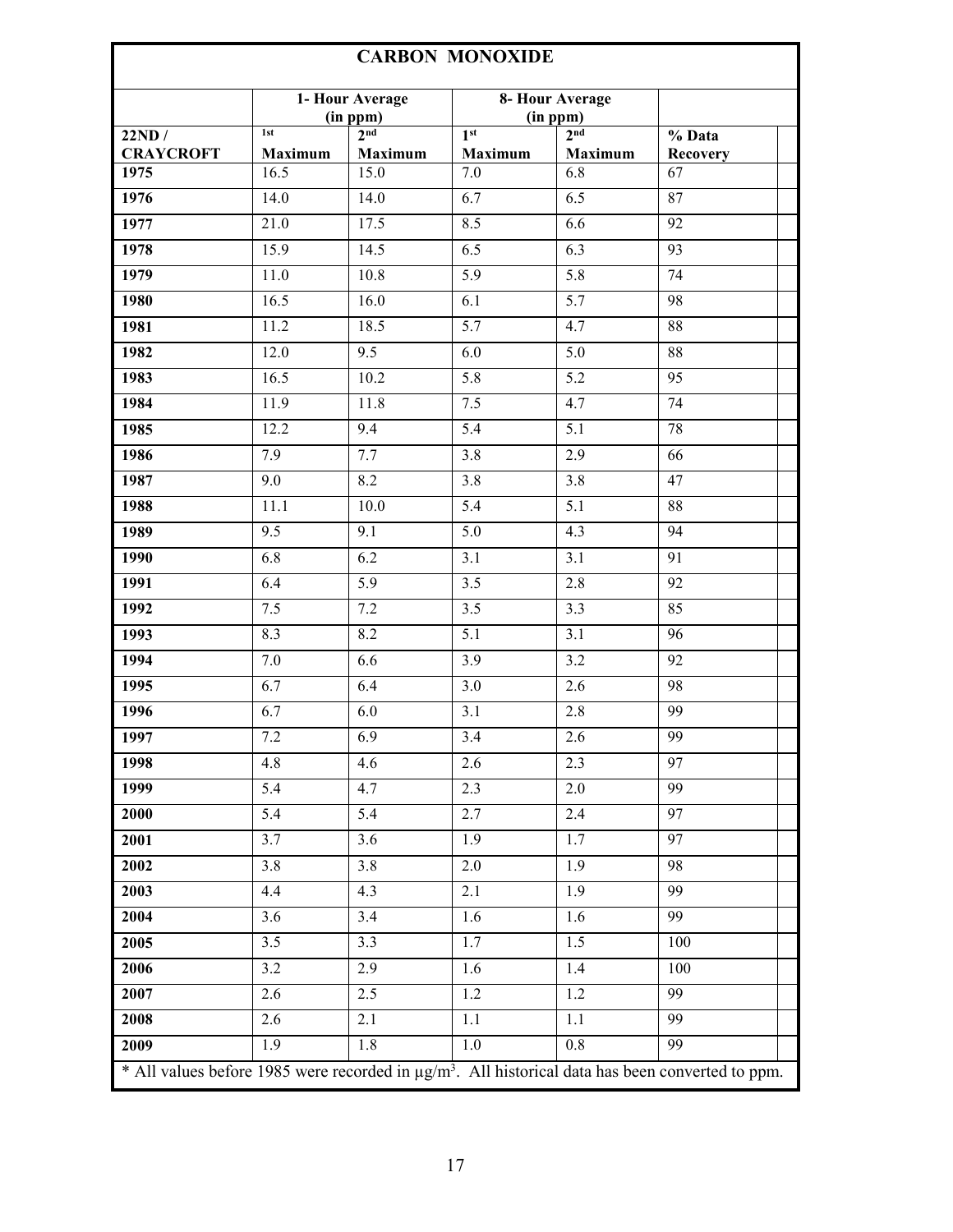| <b>CARBON MONOXIDE</b>          |                       |                                   |                                   |                                   |                    |  |  |  |
|---------------------------------|-----------------------|-----------------------------------|-----------------------------------|-----------------------------------|--------------------|--|--|--|
|                                 |                       | 1- Hour Average<br>(in ppm)       |                                   | 8- Hour Average<br>(in ppm)       |                    |  |  |  |
| 22ND/<br><b>CRAYCROFT</b>       | 1st<br><b>Maximum</b> | 2 <sub>nd</sub><br><b>Maximum</b> | 1 <sup>st</sup><br><b>Maximum</b> | 2 <sub>nd</sub><br><b>Maximum</b> | % Data<br>Recovery |  |  |  |
| 2010                            | 2.0                   | 1.7                               | 1.1                               | .9                                | 99                 |  |  |  |
| 2011                            | 2.1                   | 2.0                               | 0.9                               | 0.9                               | 99                 |  |  |  |
| 2012                            | 1.9                   | 1.8                               | 1.0                               | 1.0                               | 99                 |  |  |  |
| 2013                            | 1.6                   | 1.6                               | 0.7                               | 0.7                               | 99                 |  |  |  |
| 2014                            | 1.9                   | 1.6                               | 0.9                               | 0.8                               | 97                 |  |  |  |
| 2015                            | 1.7                   | 1.6                               | 0.8                               | 0.8                               | 99                 |  |  |  |
| 2016                            | 1.4                   | 1.2                               | 0.7                               | 0.7                               | 99                 |  |  |  |
| 2017                            | 2.0                   | 1.5                               | 1.0                               | 0.9                               | 98                 |  |  |  |
| 2018                            | 1.2                   | 1.1                               | 0.6                               | 0.5                               | 98                 |  |  |  |
| Monitoring ended March 31, 2018 |                       |                                   |                                   |                                   |                    |  |  |  |

| <b>CARBON MONOXIDE</b>   |                                                            |                                   |                                   |                                   |                           |  |  |  |
|--------------------------|------------------------------------------------------------|-----------------------------------|-----------------------------------|-----------------------------------|---------------------------|--|--|--|
|                          | 1- Hour Average<br>8- Hour Average<br>(in ppm)<br>(in ppm) |                                   |                                   |                                   |                           |  |  |  |
| 22ND/<br><b>ALVERNON</b> | 1 <sup>st</sup><br><b>Maximum</b>                          | 2 <sup>nd</sup><br><b>Maximum</b> | 1 <sup>st</sup><br><b>Maximum</b> | 2 <sup>nd</sup><br><b>Maximum</b> | % Data<br><b>Recovery</b> |  |  |  |
| 2010                     | 2.5                                                        | 2.5                               | 1.1                               | 1.1                               | 99                        |  |  |  |
| 2011                     | 3.1                                                        | 2.5                               | 1.8                               | 1.6                               | 99                        |  |  |  |
| 2012                     | 3.0                                                        | 2.3                               | 1.3                               | 1.2                               | 97                        |  |  |  |
| 2013                     | 2.3                                                        | 1.8                               | 1.1                               | 1.1                               | 97                        |  |  |  |
| 2014                     | 1.9                                                        | 1.8                               | 1.2                               | 1.0                               | 96                        |  |  |  |
| 2015                     | 2.2                                                        | 1.9                               | 1.0                               | 1.0                               | 98                        |  |  |  |
| 2016                     | 2.1                                                        | 1.8                               | 0.9                               | 0.9                               | 99                        |  |  |  |
| 2017                     | 1.8                                                        | 1.7                               | 1.2                               | 1.0                               | 99                        |  |  |  |
| 2018                     | 2.0                                                        | 1.6                               | 1.0                               | 0.8                               | 99                        |  |  |  |
| 2019                     | 1.3                                                        | 1.2                               | 0.7                               | 0.6                               | 99                        |  |  |  |
| 2020                     | 1.6                                                        | 1.6                               | 0.9                               | 0.8                               | 99                        |  |  |  |
| 2021                     | 1.8                                                        | 1.4                               | 0.8                               | 0.7                               | 99                        |  |  |  |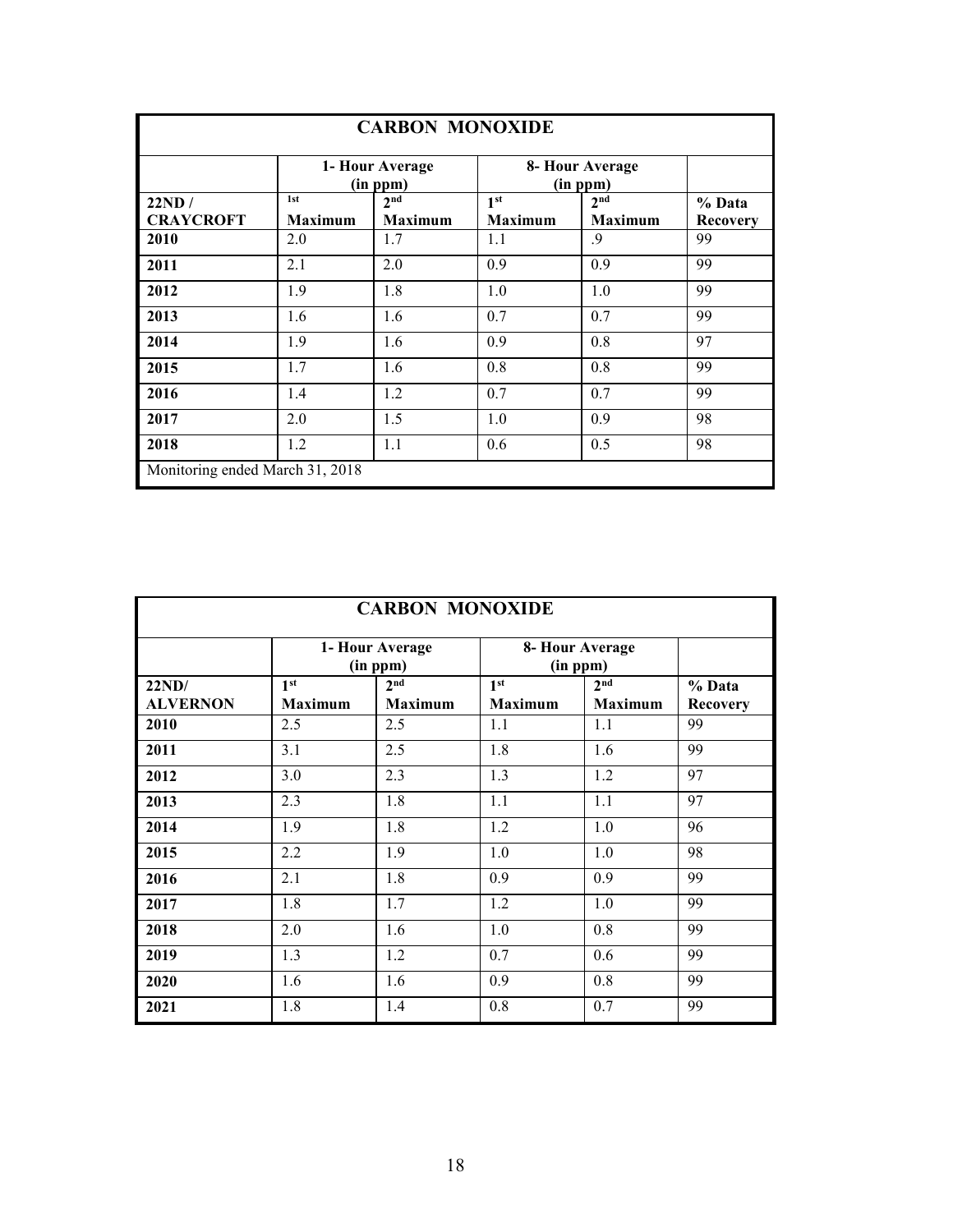| <b>CARBON MONOXIDE</b>                                          |                  |                             |                 |                             |                 |  |  |
|-----------------------------------------------------------------|------------------|-----------------------------|-----------------|-----------------------------|-----------------|--|--|
|                                                                 |                  | 1- Hour Average<br>(in ppm) |                 | 8- Hour Average<br>(in ppm) |                 |  |  |
| <b>CHILDREN'S</b>                                               | 1 <sup>st</sup>  | 2 <sub>nd</sub>             | 1 <sup>st</sup> | 2 <sub>nd</sub>             | % Data          |  |  |
| <b>PARK</b>                                                     | <b>Maximum</b>   | <b>Maximum</b>              | <b>Maximum</b>  | <b>Maximum</b>              | <b>Recovery</b> |  |  |
| 1999                                                            | 3.3              | 3.0                         | 1.9             | 1.9                         | 95              |  |  |
| 2000                                                            | 3.8              | 3.5                         | 1.9             | 1.9                         | 99              |  |  |
| 2001                                                            | 2.9              | 2.9                         | 1.7             | 1.7                         | 97              |  |  |
| 2002                                                            | 2.5              | 2.5                         | 1.6             | 1.6                         | 99              |  |  |
| 2003                                                            | 2.4              | 2.3                         | 1.5             | 1.4                         | 99              |  |  |
| 2004                                                            | 2.2              | 2.2                         | 1.4             | 1.4                         | 100             |  |  |
| 2005                                                            | 2.0              | 1.8                         | 1.1             | 1.1                         | 100             |  |  |
| 2006                                                            | 1.7              | 1.7                         | 1.1             | 1.0                         | 99              |  |  |
| 2007                                                            | 1.9              | 1.8                         | 1.1             | 1.0                         | 98              |  |  |
| 2008                                                            | 1.5              | 1.3                         | 1.0             | 0.9                         | 97              |  |  |
| 2009                                                            | 1.6              | 1.2                         | 1.0             | 0.9                         | 95              |  |  |
| 2010                                                            | 1.2              | 1.1                         | 0.8             | 0.8                         | 99              |  |  |
| 2011                                                            | 1.1              | 1.1                         | 0.7             | 0.6                         | 99              |  |  |
| 2012                                                            | $\overline{1.2}$ | 1.0                         | 0.6             | 0.6                         | 98              |  |  |
| 2013                                                            | 1.0              | 0.9                         | 0.7             | 0.6                         | 99              |  |  |
| 2014                                                            | 1.0              | 0.95                        | 0.8             | 0.7                         | 93              |  |  |
| 2015                                                            | 1.0              | 1.0                         | $\overline{8}$  | $\overline{8}$              | 99              |  |  |
| 2016                                                            | 1.0              | 1.0                         | 0.7             | 0.6                         | 99              |  |  |
| 2017                                                            | 1.3              | 1.1                         | 1.0             | 0.7                         | 99              |  |  |
| 2018                                                            | 0.91             | 0.84                        | 0.7             | 0.7                         | 99              |  |  |
| 2019                                                            | 0.86             | 0.77                        | 0.5             | 0.5                         | 97              |  |  |
| 2020                                                            | 0.82             | 0.79                        | 0.5             | 0.5                         | 99              |  |  |
| 2021                                                            | 0.82             | 0.71                        | 0.7             | 0.5                         | 99              |  |  |
| Children's Park carbon monoxide monitoring began October, 1998. |                  |                             |                 |                             |                 |  |  |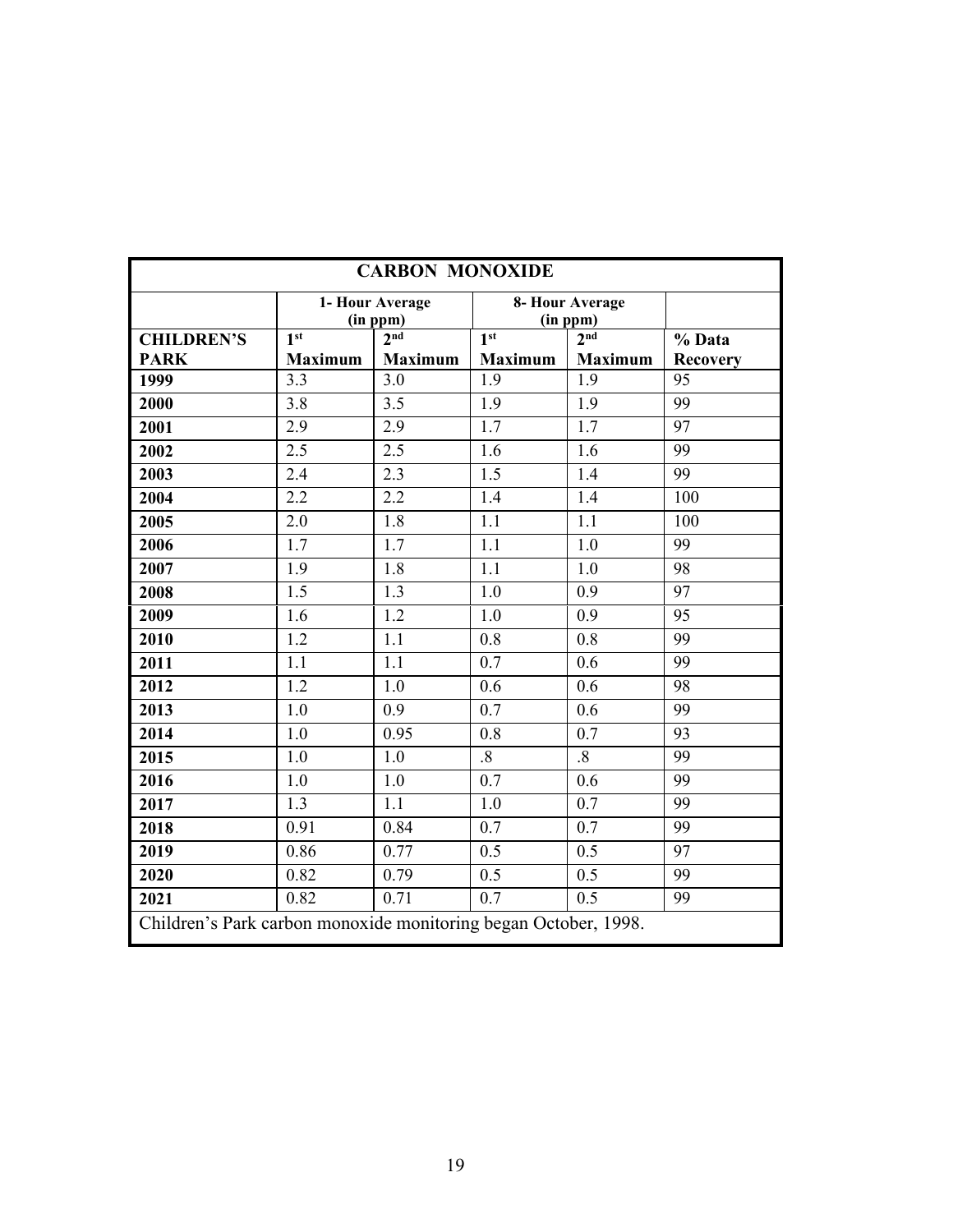| <b>CARBON MONOXIDE</b>                                                                                                                                                     |                                    |                |                                    |                |                 |  |  |  |  |
|----------------------------------------------------------------------------------------------------------------------------------------------------------------------------|------------------------------------|----------------|------------------------------------|----------------|-----------------|--|--|--|--|
| <b>Special Purpose Site</b>                                                                                                                                                |                                    |                |                                    |                |                 |  |  |  |  |
|                                                                                                                                                                            | 1- Hour Average<br>(in ppm)        |                |                                    |                |                 |  |  |  |  |
| <b>GOLF LINKS &amp;</b>                                                                                                                                                    | 1 <sup>st</sup><br>2 <sub>nd</sub> |                | 1 <sup>st</sup><br>2 <sup>nd</sup> |                | % Data          |  |  |  |  |
| <b>KOLB</b>                                                                                                                                                                | <b>Maximum</b>                     | <b>Maximum</b> | <b>Maximum</b>                     | <b>Maximum</b> | <b>Recovery</b> |  |  |  |  |
| 2002                                                                                                                                                                       | 4.9                                | 4.2            | 3.3                                | 2.6            | 25              |  |  |  |  |
| 2003                                                                                                                                                                       | 3.9                                | 3.8            | 2.2                                | 2.2            | 98              |  |  |  |  |
| 2004                                                                                                                                                                       | 3.6                                | 3.5            | 2.1                                | 2.1            | 99              |  |  |  |  |
| 2005                                                                                                                                                                       | 3.3                                | 3.2            | 2.2                                | 2.1            | 100             |  |  |  |  |
| 2006                                                                                                                                                                       | 3.8                                | 2.9            | 1.8                                | 1.6            | 100             |  |  |  |  |
| 2007                                                                                                                                                                       | 2.5                                | 2.1            | 1.3                                | 1.3            | 100             |  |  |  |  |
| 2008                                                                                                                                                                       | 2.0                                | 1.8            | 1.3                                | 1.2            | 97              |  |  |  |  |
| 2009                                                                                                                                                                       | 1.7                                | 1.7            | 1.1                                | 1.0            | 100             |  |  |  |  |
| 2010                                                                                                                                                                       | 2.8                                | 2.3            | 1.4                                | 1.2            | 98              |  |  |  |  |
| 2011                                                                                                                                                                       | 1.7                                | 1.6            | 1.1                                | 1.1            | 99              |  |  |  |  |
| 2012                                                                                                                                                                       | 1.5                                | 1.4            | 0.9                                | 0.9            | 98              |  |  |  |  |
| 2013                                                                                                                                                                       | 1.4                                | 1.3            | 0.9                                | 0.8            | 99              |  |  |  |  |
| 2014                                                                                                                                                                       | 1.3                                | 1.2            | 1.0                                | 0.9            | 98              |  |  |  |  |
| 2015                                                                                                                                                                       | 1.6                                | 1.6            | 1.0                                | 0.9            | 99              |  |  |  |  |
| 2016                                                                                                                                                                       | 1.3                                | 1.1            | 0.8                                | 0.7            | 99              |  |  |  |  |
| 2017                                                                                                                                                                       | 1.1                                | 1.1            | 0.8                                | 0.7            | 99              |  |  |  |  |
| 2018                                                                                                                                                                       | 1.0                                | 1.0            | 0.8                                | 0.6            | 99              |  |  |  |  |
| Golf Links and Kolb carbon monoxide monitoring began September 28, 2002. Golf Links and<br>Kolb site monitors for carbon monoxide seasonally. Sampling ended March 31,2018 |                                    |                |                                    |                |                 |  |  |  |  |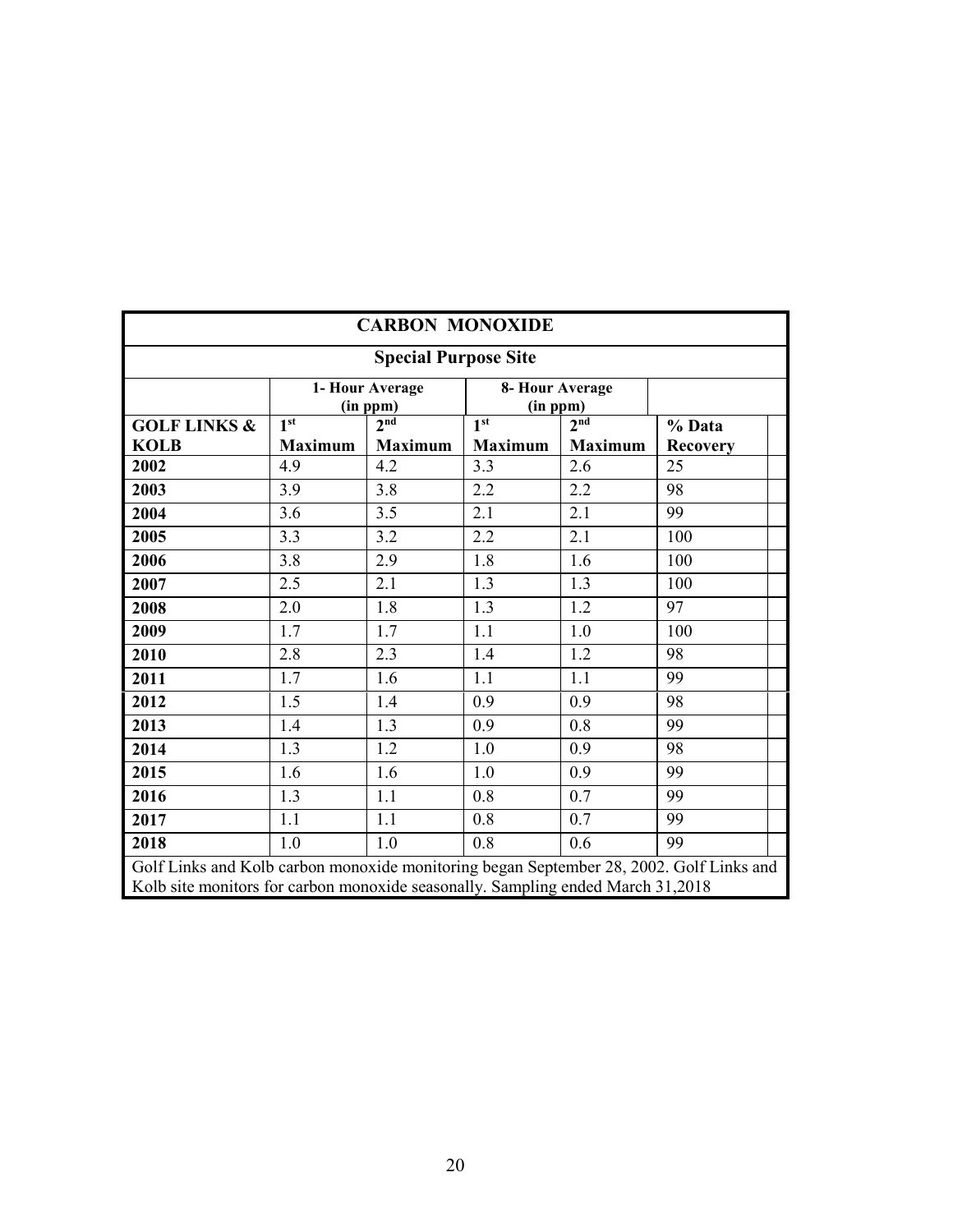| <b>CARBON MONOXIDE</b>       |                         |                           |                             |                                        |  |  |  |  |
|------------------------------|-------------------------|---------------------------|-----------------------------|----------------------------------------|--|--|--|--|
| <b>Special Purpose Site</b>  |                         |                           |                             |                                        |  |  |  |  |
|                              |                         | 1- Hour Average           |                             | 8- Hour Average                        |  |  |  |  |
| Cherry / Glenn               | 1 <sup>st</sup> Maximum | (in ppm)<br>$2nd$ Maximum | $\overline{1^{st}}$ Maximum | (in ppm)<br>2 <sup>nd</sup><br>Maximum |  |  |  |  |
|                              |                         |                           |                             |                                        |  |  |  |  |
| 1989                         |                         |                           | 6.9                         | 6.3                                    |  |  |  |  |
| 1990                         |                         |                           | 4.5                         | 4.3                                    |  |  |  |  |
| 1991                         |                         |                           | 4.9                         | 4.8                                    |  |  |  |  |
| 1992                         | 8.6                     | 7.6                       | 5.7                         | 5.0                                    |  |  |  |  |
| 1993                         | 6.6                     | 6.5                       | 4.5                         | 4.4                                    |  |  |  |  |
| 1994                         | 8.7                     | 7.3                       | 5.4                         | 5.1                                    |  |  |  |  |
| 1995                         | 9.2                     | 7.9                       | 4.9                         | 4.5                                    |  |  |  |  |
| 1996                         | 8.2                     | 7.8                       | 4.1                         | 4.0                                    |  |  |  |  |
| 1997                         | 6.5                     | 5.6                       | 4.1                         | 3.4                                    |  |  |  |  |
| 1998                         | 5.9                     | 5.1                       | 4.3                         | 3.1                                    |  |  |  |  |
| 1999                         | 5.2                     | 5.2                       | 3.4                         | 3.4                                    |  |  |  |  |
| 2000                         | 5.3                     | 5.0                       | 3.7                         | 3.3                                    |  |  |  |  |
| 2001                         | 3.9                     | 3.6                       | 2.8                         | 2.6                                    |  |  |  |  |
| 2002                         | 3.9                     | 2.6                       | 2.6                         | 2.3                                    |  |  |  |  |
| 2003                         | 4.2                     | 3.9                       | 2.9                         | 2.7                                    |  |  |  |  |
| 2004                         | 4.0                     | 3.9                       | 2.7                         | 2.2                                    |  |  |  |  |
| 2005                         | 3.8                     | 3.4                       | 2.5                         | 2.4                                    |  |  |  |  |
| 2006                         | 3.4                     | 3.3                       | 2.3                         | 2.0                                    |  |  |  |  |
| 2007                         | 2.8                     | 2.7                       | 1.9                         | 1.5                                    |  |  |  |  |
| 2008                         | 2.5                     | 2.5                       | 1.9                         | 1.5                                    |  |  |  |  |
| 2009                         | 2.2                     | 1.9                       | 1.3                         | 1.2                                    |  |  |  |  |
| 2010                         | 2.1                     | 2.1                       | 1.4                         | 1.3                                    |  |  |  |  |
| 2011                         | 1.8                     | 1.7                       | 1.3                         | 1.2                                    |  |  |  |  |
| 2012                         | 1.5                     | 1.4                       | 1.3                         | 1.2                                    |  |  |  |  |
| 2013                         | 2.1                     | 1.8                       | $1.2\,$                     | 1.1                                    |  |  |  |  |
| 2014                         | 1.8                     | 1.6                       | $1.1\,$                     | 1.1                                    |  |  |  |  |
| 2015                         | 2.0                     | 2.0                       | 1.4                         | 1.4                                    |  |  |  |  |
| 2016                         | 1.7                     | 1.7                       | 1.4                         | 1.2                                    |  |  |  |  |
| 2017                         | 1.9                     | 1.8                       | 1.3                         | $1.2\,$                                |  |  |  |  |
| 2018                         | 1.4                     | 1.3                       | 1.2                         | 0.9                                    |  |  |  |  |
| Sampling ended March 31,2018 |                         |                           |                             |                                        |  |  |  |  |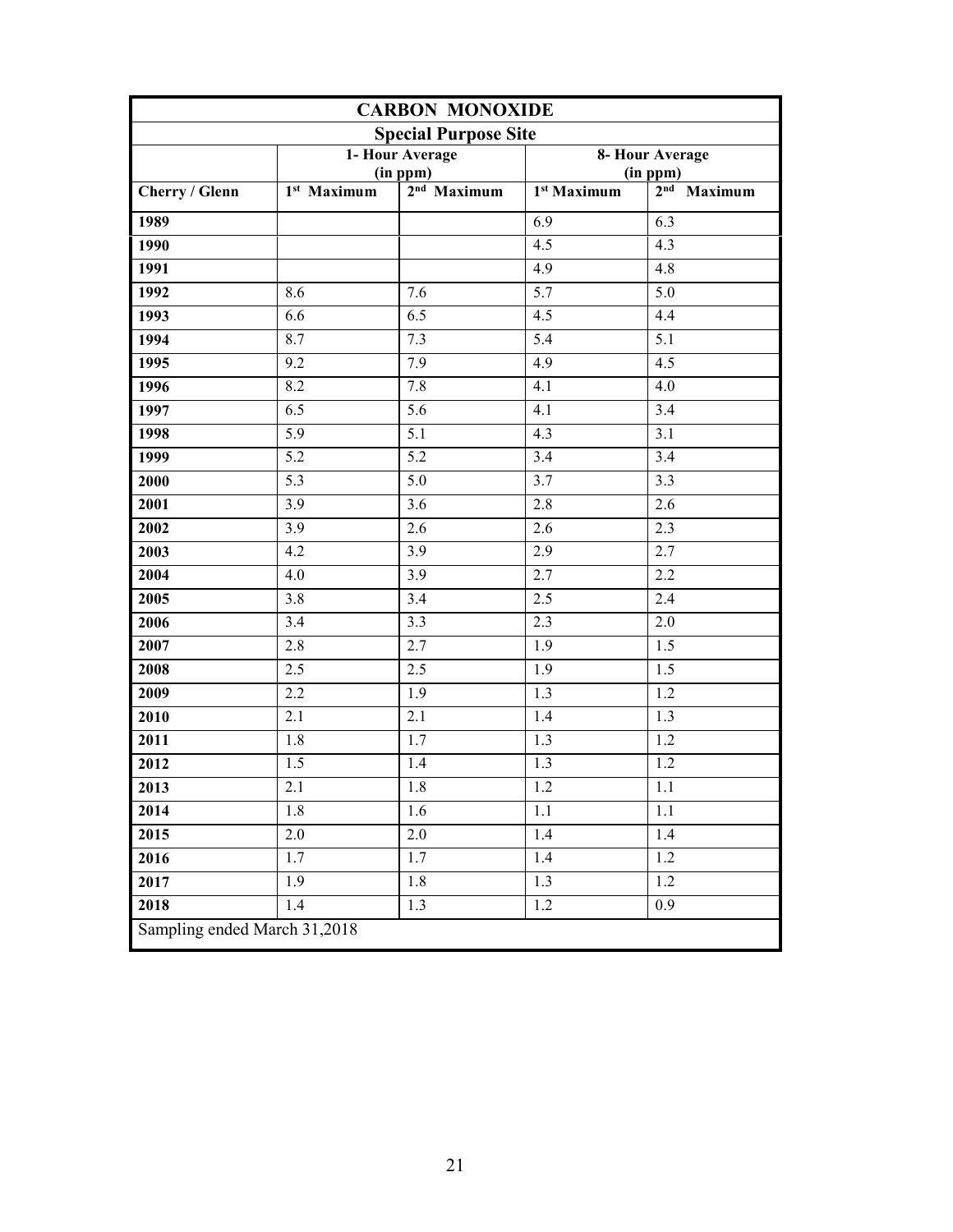|                                                                                                      | <b>CARBON MONOXIDE</b> |                                     |                                  |  |  |  |  |  |  |
|------------------------------------------------------------------------------------------------------|------------------------|-------------------------------------|----------------------------------|--|--|--|--|--|--|
| <b>Special Purpose Sites</b>                                                                         |                        |                                     |                                  |  |  |  |  |  |  |
| <b>Broadway / Craycroft</b>                                                                          | Year                   | $1st$ Maximum<br>8-Hour (in<br>ppm) | $2nd$ Maximum<br>8-Hour (in ppm) |  |  |  |  |  |  |
| PAG Study (Dec-Mar)<br>ADEQ Study (Dec)<br>PDEQ (Oct-Dec)<br>Closed Jan 5, 1993                      | 1986                   | 10.1                                | 8.5                              |  |  |  |  |  |  |
|                                                                                                      | 1987                   | 9.2                                 | 8.1                              |  |  |  |  |  |  |
|                                                                                                      | 1988                   | 7.1                                 | 6.4                              |  |  |  |  |  |  |
|                                                                                                      | 1989                   | 7.6                                 | 7.5                              |  |  |  |  |  |  |
|                                                                                                      | 1990                   | 6.7                                 | 6.1                              |  |  |  |  |  |  |
|                                                                                                      | 1991                   | 6.2                                 | 6.0                              |  |  |  |  |  |  |
|                                                                                                      | 1992                   | 5.4                                 | 5.3                              |  |  |  |  |  |  |
|                                                                                                      |                        |                                     |                                  |  |  |  |  |  |  |
| <b>Grant / Campbell</b>                                                                              |                        |                                     |                                  |  |  |  |  |  |  |
| PAG Study (Jan-Mar)                                                                                  | 1987                   | 8.4                                 | 8.2                              |  |  |  |  |  |  |
|                                                                                                      |                        |                                     |                                  |  |  |  |  |  |  |
| 22nd / Alvernon                                                                                      |                        |                                     |                                  |  |  |  |  |  |  |
| ADEQ (Oct-Dec)<br><b>SE</b> Corner                                                                   | 1987                   | 9.3                                 | 7.9                              |  |  |  |  |  |  |
|                                                                                                      |                        |                                     |                                  |  |  |  |  |  |  |
| Sabino Canyon*                                                                                       |                        |                                     |                                  |  |  |  |  |  |  |
| Mar-Apr & Oct-Dec                                                                                    | 1986                   | 2.3                                 | 2.2                              |  |  |  |  |  |  |
|                                                                                                      | 1987                   | 2.5                                 | 2.3                              |  |  |  |  |  |  |
|                                                                                                      | 1988                   | 3.8                                 | 3.1                              |  |  |  |  |  |  |
|                                                                                                      | 1989                   | 3.0                                 | 2.6                              |  |  |  |  |  |  |
|                                                                                                      | 1990                   | 3.0                                 | 3.0                              |  |  |  |  |  |  |
|                                                                                                      | 1991                   | 3.1                                 | 3.0                              |  |  |  |  |  |  |
|                                                                                                      | 1992                   | 2.2                                 | 1.8                              |  |  |  |  |  |  |
|                                                                                                      | 1993                   | 1.8                                 | 1.6                              |  |  |  |  |  |  |
| Closed at the end of 1994                                                                            | 1994                   | 1.9                                 | 1.8                              |  |  |  |  |  |  |
| * All values before 1985 were recorded in ug/m <sup>3</sup> . All historical data has been converted |                        |                                     |                                  |  |  |  |  |  |  |
| to ppm.                                                                                              |                        |                                     |                                  |  |  |  |  |  |  |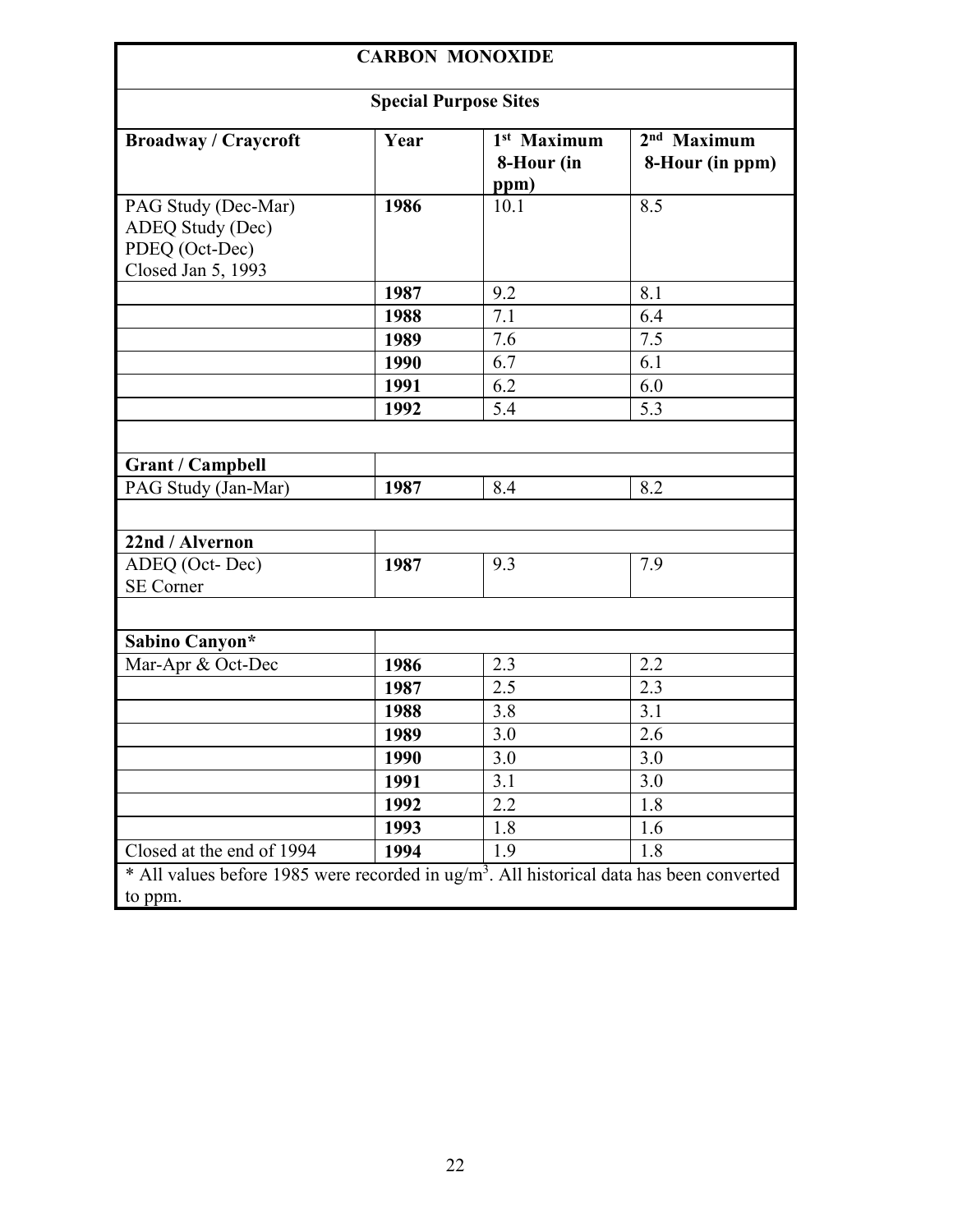| <b>CARBON MONOXIDE</b>                                                                                    |                              |                                               |                                  |  |  |  |  |  |
|-----------------------------------------------------------------------------------------------------------|------------------------------|-----------------------------------------------|----------------------------------|--|--|--|--|--|
|                                                                                                           | <b>Special Purpose Sites</b> |                                               |                                  |  |  |  |  |  |
| <b>Highland Park</b>                                                                                      | Year                         | 1 <sup>st</sup> Maximum<br>8-Hour (in<br>ppm) | $2nd$ Maximum<br>8-Hour (in ppm) |  |  |  |  |  |
| Dec                                                                                                       | 1987                         | 4.7                                           | 2.1                              |  |  |  |  |  |
| Nov-Dec                                                                                                   | 1988                         | 4.1                                           | 4.1                              |  |  |  |  |  |
|                                                                                                           | 1989                         | 5.4                                           | 4.8                              |  |  |  |  |  |
| Jan-Apr $15 \&$ Sep 15-Dec                                                                                | 1990                         | 3.1                                           | 3.0                              |  |  |  |  |  |
|                                                                                                           | 1991                         | 3.5                                           | 3.1                              |  |  |  |  |  |
|                                                                                                           | 1992                         | 4.1                                           | 3.9                              |  |  |  |  |  |
| Closed Apr 15, 1993                                                                                       | 1993                         | 2.5                                           | 2.5                              |  |  |  |  |  |
|                                                                                                           |                              |                                               |                                  |  |  |  |  |  |
| <b>Tangerine Rd.</b>                                                                                      |                              |                                               |                                  |  |  |  |  |  |
| May-Dec                                                                                                   | 1990                         | 1.6                                           | 1.6                              |  |  |  |  |  |
|                                                                                                           | 1991                         | 1.9                                           | 1.6                              |  |  |  |  |  |
|                                                                                                           | 1992                         | 1.3                                           | 1.3                              |  |  |  |  |  |
|                                                                                                           | 1993                         | 0.7                                           | 0.7                              |  |  |  |  |  |
| Closed first quarter of 1994                                                                              | 0.8<br>0.8<br>1994           |                                               |                                  |  |  |  |  |  |
| All values before 1985 were recorded in $\frac{1}{2}$ . All historical data has been converted to<br>ppm. |                              |                                               |                                  |  |  |  |  |  |

| <b>CARBON MONOXIDE</b>                                                                                 |                             |                             |                 |                 |                 |  |
|--------------------------------------------------------------------------------------------------------|-----------------------------|-----------------------------|-----------------|-----------------|-----------------|--|
| <b>Special Purpose Sites</b>                                                                           |                             |                             |                 |                 |                 |  |
|                                                                                                        | 1- Hour Average<br>(in ppm) | 8- Hour Average<br>(in ppm) |                 |                 |                 |  |
| POMONA <sup>1</sup>                                                                                    | 1st                         | 2 <sub>nd</sub>             | 1 <sup>st</sup> | 2 <sup>nd</sup> | % Data          |  |
|                                                                                                        | <b>Maximum</b>              | <b>Maximum</b>              | <b>Maximum</b>  | <b>Maximum</b>  | <b>Recovery</b> |  |
| 1991                                                                                                   | 6.8                         | 6.3                         | 4.2             | 3.7             | 25              |  |
| 1992                                                                                                   | 8.2                         | 8.0                         | 5.0             | 4.8             | 85              |  |
| 1993                                                                                                   | 6.3                         | 6.0                         | 3.7             | 3.7             | 99              |  |
| 1994                                                                                                   | 8.5                         | 8.4                         | 4.0             | 3.9             | 98              |  |
| 1995                                                                                                   | 9.4                         | 7.4                         | 3.8             | 3.3             | 75              |  |
| 1996 <sup>2</sup>                                                                                      | 5.6                         | 5.5                         | 2.7             | 2.7             | 66              |  |
| <sup>1</sup> Pomona site start-up on October 1, 1991.<br><sup>2</sup> Pomona closed in August of 1996. |                             |                             |                 |                 |                 |  |
|                                                                                                        |                             |                             |                 |                 |                 |  |

 $*$  All values before 1985 were recorded in ug/m<sup>3</sup>. All historical data has been converted to ppm.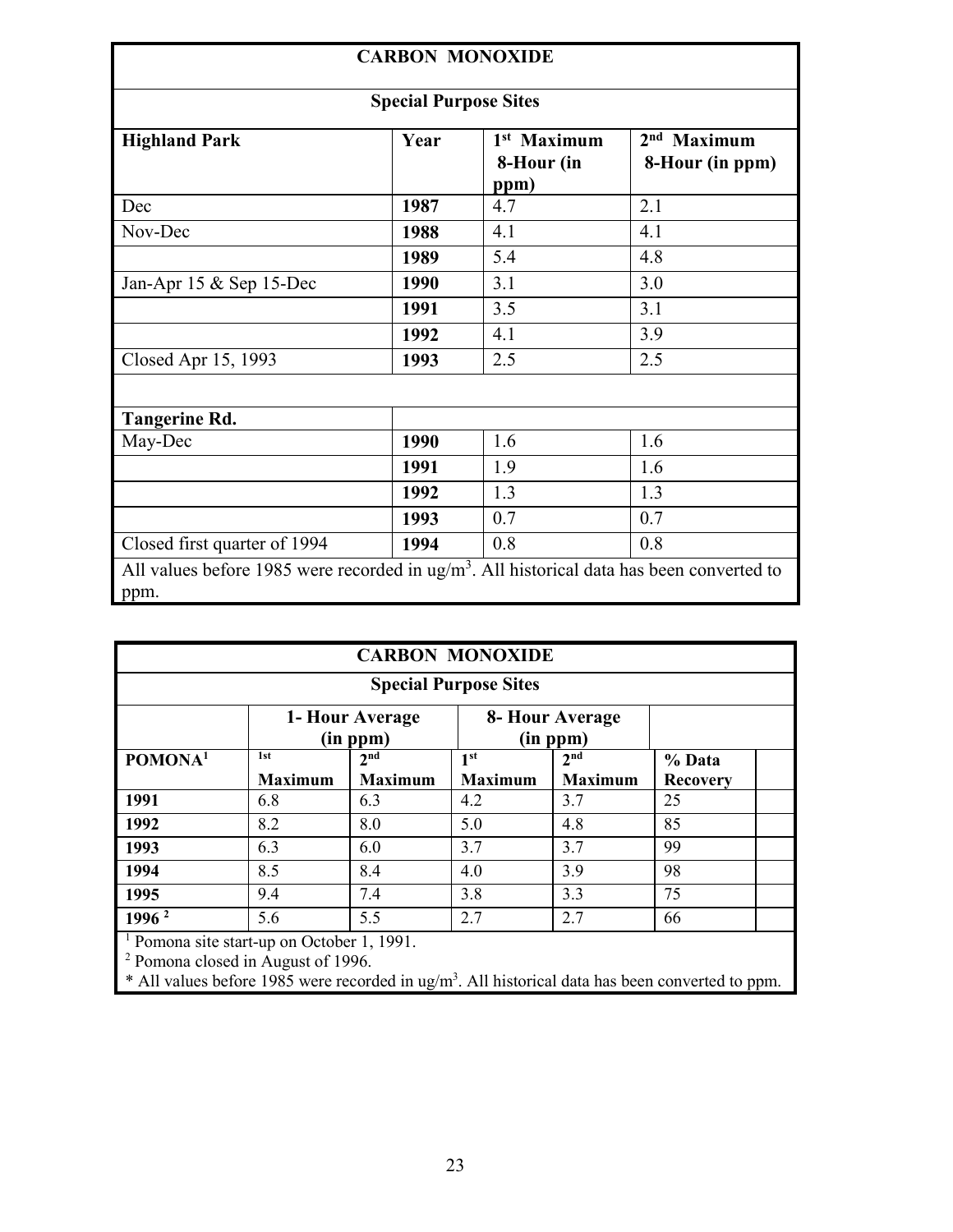#### **NOTICE:**

**Some data reported in the OZONE section of this document may not match data reported by the EPA Air Quality System (AQS). The reason for this discrepancy is the measuring period used by the EPA does not match the measuring period used by PDEQ. The EPA uses a twelve hour period to encompass daylight hours only. The Tucson area often experiences episodes of elevated OZONE concentrations after sunset and therefore uses a twenty four hour period for reporting purposes.**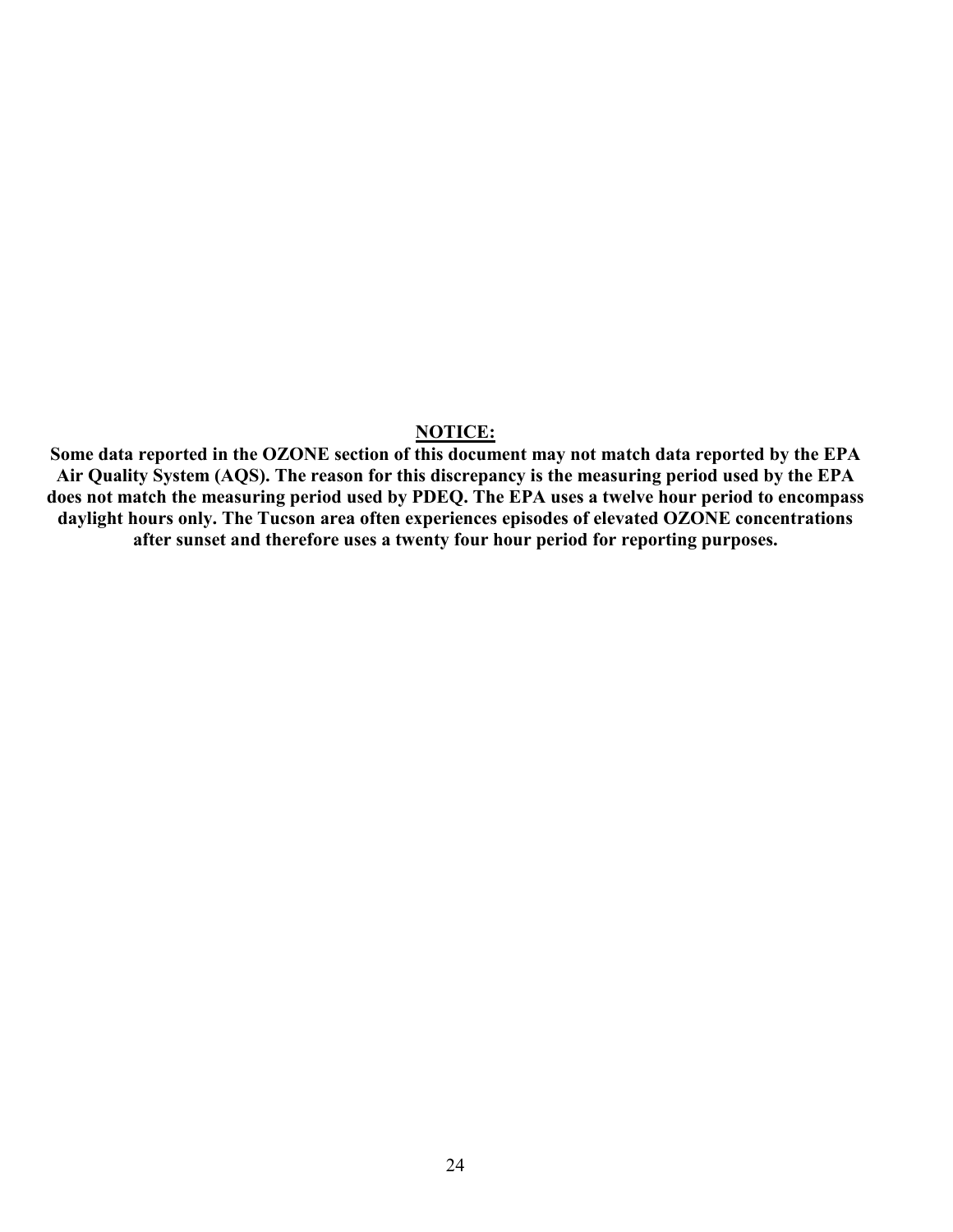|                 |                                                        |                       | <b>OZONE</b>          |                              |                 |  |  |
|-----------------|--------------------------------------------------------|-----------------------|-----------------------|------------------------------|-----------------|--|--|
| <b>DOWNTOWN</b> | Annual                                                 |                       | 1- Hour Average (ppm) | 4 <sup>th</sup> Highest 8-   | % Data          |  |  |
|                 | Average<br>(ppm)                                       | 1st<br><b>Maximum</b> | 2nd<br><b>Maximum</b> | <b>Hour Average</b><br>(ppm) | <b>Recovery</b> |  |  |
| Year            |                                                        |                       |                       |                              |                 |  |  |
| 1975            | 0.018                                                  | 0.110                 | 0.100                 | 0.076                        | 94              |  |  |
| 1976            | 0.020                                                  | 0.110                 | 0.110                 | 0.071                        | 99              |  |  |
| 1977            | 0.018                                                  | 0.100                 | 0.090                 | 0.063                        | 98              |  |  |
| 1978            | 0.018                                                  | 0.103                 | 0.100                 | 0.066                        | 92              |  |  |
| 1979            | 0.022                                                  | 0.109                 | 0.102                 | 0.075                        | 91              |  |  |
| 1980            | 0.021                                                  | 0.122                 | 0.112                 | 0.064                        | 99              |  |  |
| 1981            | 0.022                                                  | 0.088                 | 0.088                 | 0.066                        | 98              |  |  |
| 1982            | 0.027                                                  | 0.123                 | 0.107                 | 0.076                        | 95              |  |  |
| 1983            | 0.023                                                  | 0.109                 | 0.097                 | 0.070                        | 98              |  |  |
| 1984            | 0.020                                                  | 0.103                 | 0.102                 | 0.065                        | 95              |  |  |
| 1985            | 0.020                                                  | 0.097                 | 0.094                 | 0.069                        | 96              |  |  |
| 1986            | 0.021                                                  | 0.091                 | 0.090                 | 0.070                        | 91              |  |  |
| 1987            | 0.021                                                  | 0.089                 | 0.083                 | 0.065                        | 95              |  |  |
| 1988            | 0.019                                                  | 0.091                 | 0.087                 | 0.064                        | 96              |  |  |
| 1989            | 0.020                                                  | 0.087                 | 0.086                 | 0.065                        | 98              |  |  |
| 1990            | 0.021                                                  | 0.090                 | 0.087                 | 0.071                        | 95              |  |  |
| 1991            | 0.022                                                  | 0.084                 | 0.082                 | 0.071                        | 89              |  |  |
| $1992**$        | 0.020                                                  | 0.079                 | 0.078                 | 0.063                        | 99              |  |  |
| 1993            | 0.020                                                  | 0.086                 | 0.081                 | 0.068                        | 99              |  |  |
| 1994            | 0.022                                                  | 0.083                 | 0.080                 | 0.067                        | 100             |  |  |
| 1995            | 0.019                                                  | 0.090                 | 0.087                 | 0.070                        | 98              |  |  |
| 1996            | 0.020                                                  | 0.085                 | 0.085                 | 0.069                        | 97              |  |  |
| 1997            | 0.019                                                  | 0.084                 | 0.082                 | 0.065                        | 98              |  |  |
| 1998            | 0.018                                                  | 0.079                 | 0.078                 | 0.062                        | 96              |  |  |
| 1999            | 0.019                                                  | 0.078                 | 0.076                 | 0.064                        | 99              |  |  |
| 2000            | 0.018                                                  | 0.077                 | 0.076                 | 0.067                        | 94              |  |  |
| 2001            | 0.022                                                  | 0.083                 | 0.081                 | 0.065                        | 99              |  |  |
| 2002            | 0.023                                                  | 0.085                 | 0.082                 | 0.072                        | 99              |  |  |
| 2003            | 0.023                                                  | 0.085                 | 0.078                 | 0.068                        | 99              |  |  |
| 2004            | 0.021                                                  | 0.076                 | 0.076                 | 0.063                        | 99              |  |  |
| 2005            | 0.022                                                  | 0.084                 | 0.083                 | 0.070                        | 99              |  |  |
| 2006            | 0.025                                                  | 0.082                 | 0.082                 | 0.073                        | 99              |  |  |
| 2007            | 0.025                                                  | 0.079                 | 0.079                 | 0.067                        | 99              |  |  |
| 2008            | 0.026                                                  | 0.078                 | 0.074                 | 0.065                        | 99              |  |  |
| 2009            | $0.029*$                                               | 0.082                 | 0.079                 | 0.066                        | 99              |  |  |
|                 | * Annual average based on a limited number of samples. |                       |                       |                              |                 |  |  |

\*\* Site was relocated to improved sampling location.

Downtown site closed 08-13-2009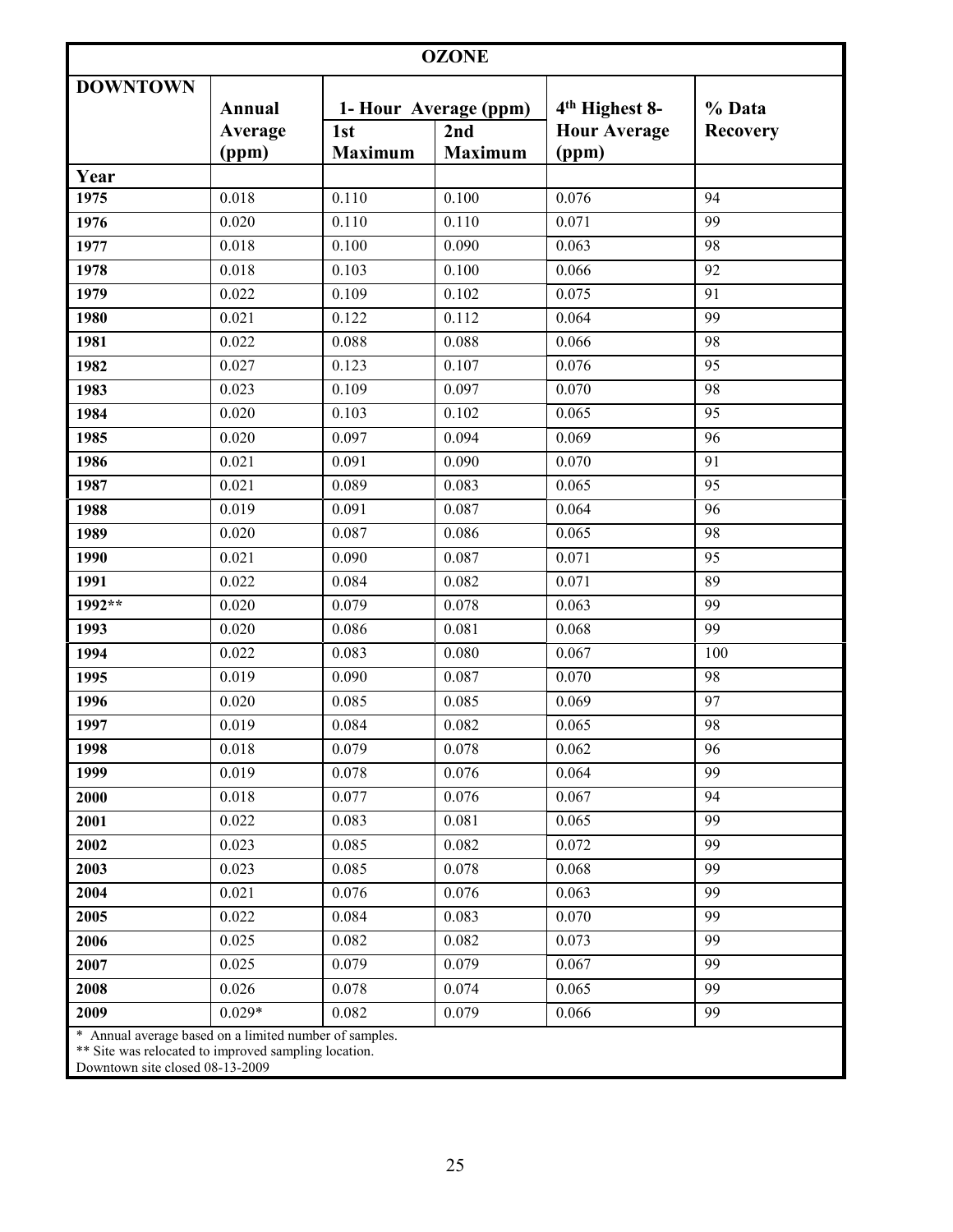| <b>OZONE</b>              |                          |                       |                       |                                                                                                        |                           |
|---------------------------|--------------------------|-----------------------|-----------------------|--------------------------------------------------------------------------------------------------------|---------------------------|
| 22nd/<br><b>CRAYCROFT</b> | <b>Annual</b><br>Average |                       | 1- Hour Average (ppm) | 4 <sup>th</sup> Highest 8-<br><b>Hour Average</b>                                                      | % Data<br><b>Recovery</b> |
|                           | (ppm)                    | 1st<br><b>Maximum</b> | 2nd<br><b>Maximum</b> | (ppm)                                                                                                  |                           |
| <b>YEAR</b>               |                          |                       |                       |                                                                                                        |                           |
| 1975                      | 0.025                    | 0.130                 | 0.130                 |                                                                                                        | 77                        |
| 1976                      | 0.022                    | 0.090                 | 0.090                 | 0.070                                                                                                  | 80                        |
| 1977                      | 0.022                    | 0.100                 | 0.100                 | 0.068                                                                                                  | 81                        |
| 1978                      | 0.024                    | 0.107                 | 0.105                 | 0.071                                                                                                  | 86                        |
| 1979                      | 0.027                    | 0.103                 | 0.103                 | 0.073                                                                                                  | 82                        |
| 1980                      | 0.034                    | 0.110                 | 0.102                 | 0.080                                                                                                  | 90                        |
| 1981                      | 0.027                    | 0.124                 | 0.120                 | 0.069                                                                                                  | 93                        |
| 1982                      | 0.025                    | 0.121                 | 0.120                 | 0.076                                                                                                  | 85                        |
| 1983                      | 0.024                    | 0.105                 | 0.101                 | 0.076                                                                                                  | 84                        |
| 1984                      | 0.026                    | 0.111                 | 0.108                 | 0.072                                                                                                  | 93                        |
| 1985                      | 0.027                    | 0.106                 | 0.105                 | 0.084                                                                                                  | 85                        |
| 1986                      | 0.020                    | 0.078                 | 0.078                 | 0.065                                                                                                  | 48                        |
| 1987                      | 0.030                    | 0.092                 | 0.091                 | 0.075                                                                                                  | 84                        |
| 1988                      | 0.022                    | 0.093                 | 0.092                 | 0.068                                                                                                  | 94                        |
| 1989                      | 0.023                    | 0.084                 | 0.084                 | 0.063                                                                                                  | 97                        |
| 1990                      | 0.025                    | 0.094                 | 0.089                 | 0.069                                                                                                  | 97                        |
| 1991                      | 0.026                    | 0.084                 | 0.081                 | 0.069                                                                                                  | 96                        |
| 1992                      | 0.028                    | 0.110                 | 0.094                 | 0.078                                                                                                  | 93                        |
| 1993                      | 0.027                    | 0.096                 | 0.094                 | 0.075                                                                                                  | 99                        |
| 1994                      | 0.027                    | 0.094                 | 0.093                 | 0.075                                                                                                  | 99                        |
| 1995                      | 0.027                    | 0.107                 | 0.101                 | 0.080                                                                                                  | 98                        |
| 1996                      | 0.028                    | 0.091                 | 0.090                 | 0.077                                                                                                  | 98                        |
| 1997                      | 0.028                    | 0.106                 | 0.097                 | 0.077                                                                                                  | 99                        |
| 1998                      | 0.028                    | 0.104                 | 0.095                 | 0.073                                                                                                  | 99                        |
| 1999                      | 0.029                    | 0.095                 | 0.092                 | 0.071                                                                                                  | 99                        |
| 2000                      | 0.028                    | 0.089                 | 0.084                 | 0.075                                                                                                  | 100                       |
| 2001                      | 0.027                    | 0.089                 | 0.084                 | 0.069                                                                                                  | 99                        |
| 2002                      | 0.028                    | 0.094                 | 0.086                 | 0.075                                                                                                  | 99                        |
| 2003                      | 0.027                    | 0.090                 | 0.087                 | 0.073                                                                                                  | 99                        |
| 2004                      | 0.026                    | 0.079                 | 0.078                 | 0.069                                                                                                  | 99                        |
| 2005                      | 0.026                    | 0.093                 | 0.089                 | 0.074                                                                                                  | 99                        |
| 2006                      | 0.028                    | 0.082                 | 0.079                 | 0.069                                                                                                  | 99                        |
| 2007                      | 0.029                    | 0.088                 | 0.083                 | 0.068                                                                                                  | 100                       |
| 2008                      | 0.029                    | 0.085                 | 0.078                 | 0.066                                                                                                  | 100                       |
| 2009                      | 0.029                    | 0.079                 | 0.077                 | 0.063                                                                                                  | 100                       |
| oxidants.                 |                          |                       |                       | * Annual average based on a limited number of samples. 1973-75 data from 22nd/Craycroft site are total |                           |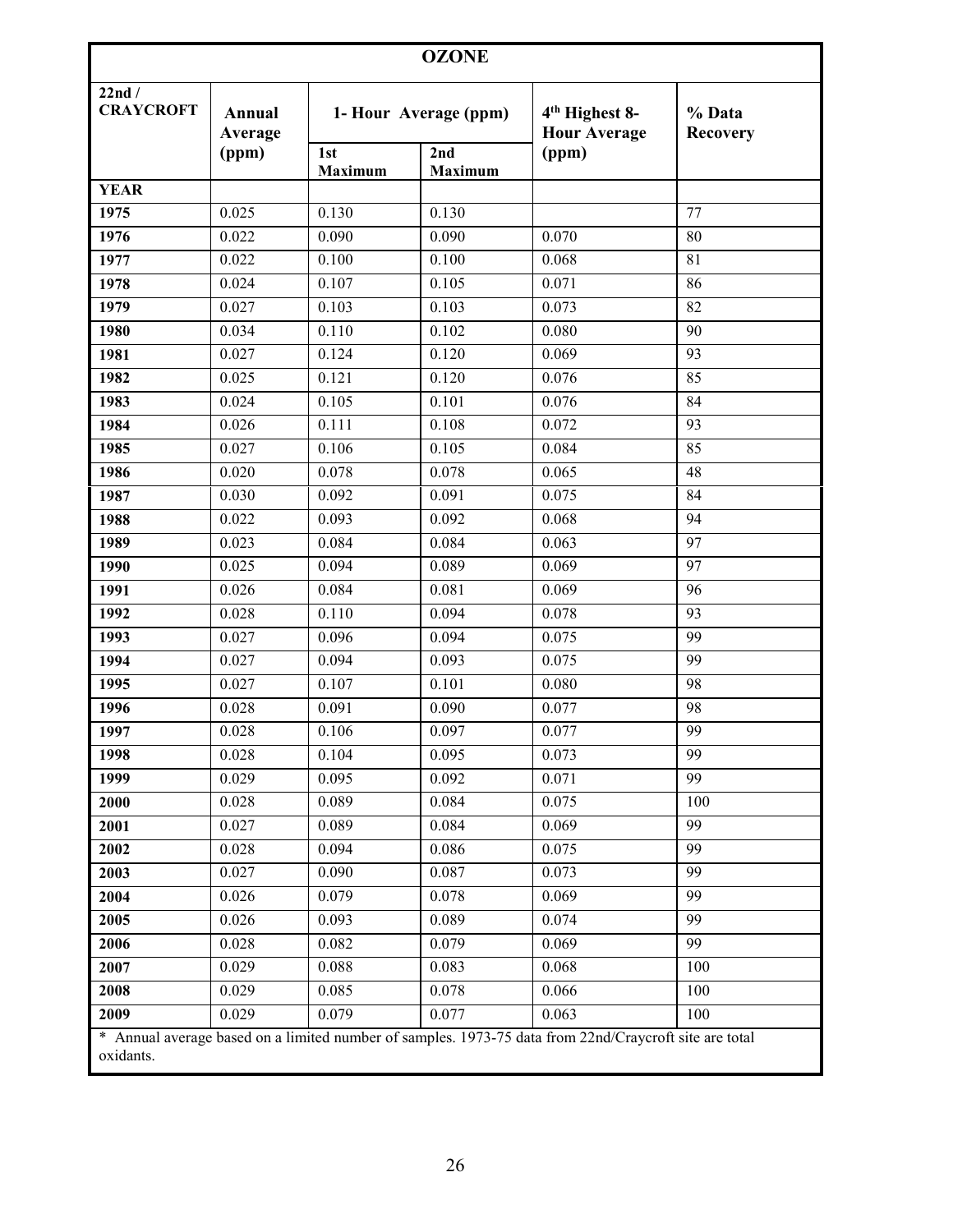| <b>OZONE</b>              |                         |                                         |                                                            |                           |  |
|---------------------------|-------------------------|-----------------------------------------|------------------------------------------------------------|---------------------------|--|
| 22nd/<br><b>CRAYCROFT</b> | Annual<br>Average (ppm) | <b>Highest 1- Hour</b><br>Average (ppm) | 4 <sup>th</sup> Highest 8-<br><b>Hour Average</b><br>(ppm) | % Data<br><b>Recovery</b> |  |
| <b>YEAR</b>               |                         |                                         |                                                            |                           |  |
| 2010                      | 0.029                   | 0.076                                   | 0.066                                                      | 100                       |  |
| 2011                      | 0.031                   | 0.090                                   | 0.070                                                      | 100                       |  |
| 2012                      | 0.031                   | 0.077                                   | 0.068                                                      | 99                        |  |
| 2013                      | 0.028                   | 0.083                                   | 0.063                                                      | 100                       |  |
| 2014                      | 0.027                   | 0.071                                   | 0.062                                                      | 100                       |  |
| 2015                      | 0.029                   | 0.074                                   | 0.065                                                      | 99                        |  |
| 2016                      | 0.027                   | 0.072                                   | 0.061                                                      | 99                        |  |
| 2017                      | 0.030                   | 0.079                                   | 0.067                                                      | 94                        |  |
| 2018                      | 0.032                   | 0.078                                   | 0.068                                                      | 98                        |  |
| 2019                      | 0.032                   | 0.080                                   | 0.065                                                      | 94                        |  |
| 2020                      | 0.046                   | 0.077                                   | 0.071                                                      | 99                        |  |
| 2021                      | 0.048                   | 0.082                                   | 0.068                                                      | 99                        |  |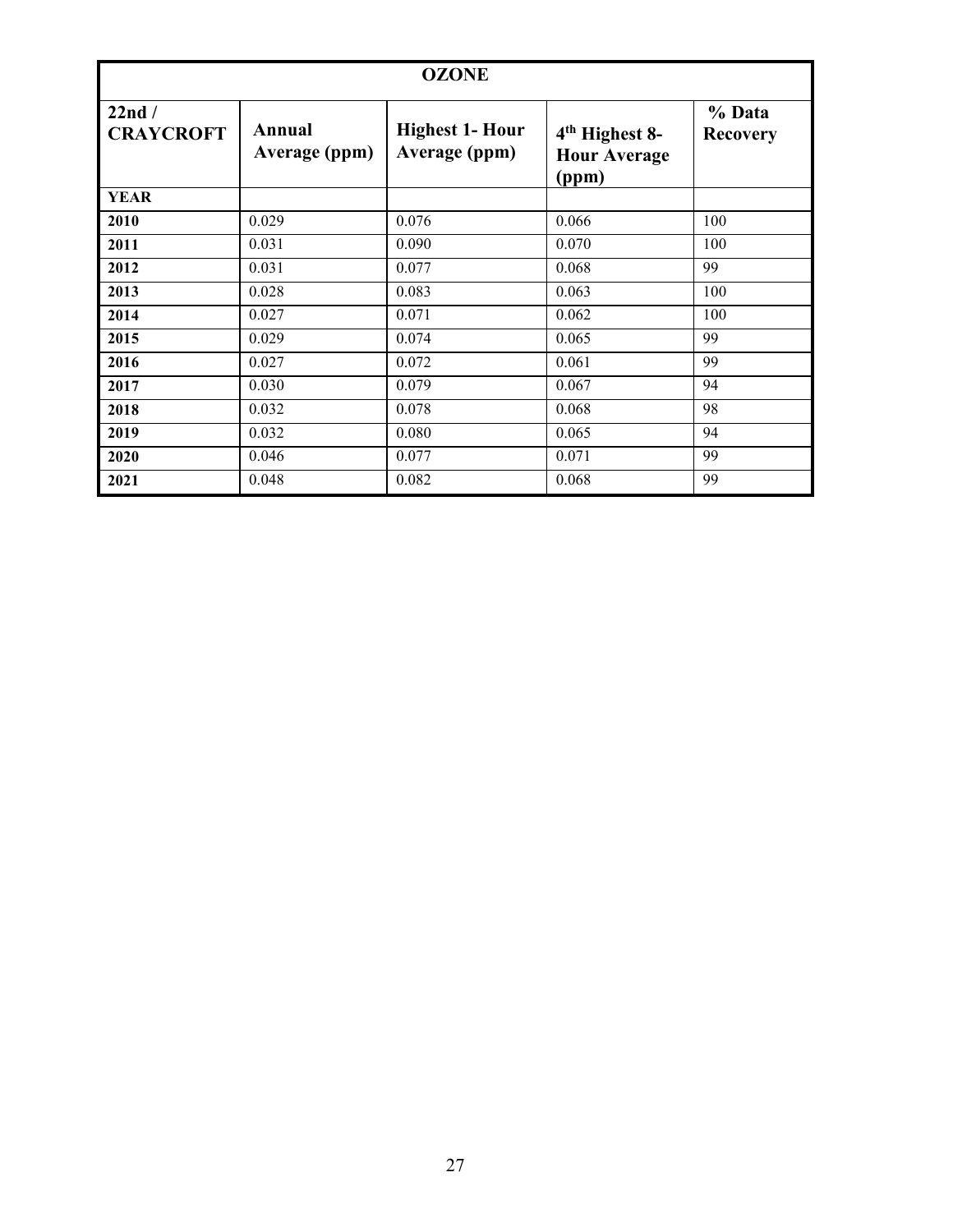|                  | <b>OZONE</b>                                           |                                         |                                                     |                           |  |  |  |
|------------------|--------------------------------------------------------|-----------------------------------------|-----------------------------------------------------|---------------------------|--|--|--|
| <b>TANGERINE</b> | Annual<br>Average<br>(ppm)                             | <b>Highest 1- Hour</b><br>Average (ppm) | 4 <sup>th</sup> Highest 8- Hour<br>Average<br>(ppm) | % Data<br><b>Recovery</b> |  |  |  |
| <b>YEAR</b>      |                                                        |                                         |                                                     |                           |  |  |  |
| 1989             | $0.031*$                                               | 0.056                                   | 0.047                                               | 17                        |  |  |  |
| 1990             | 0.038                                                  | 0.096                                   | 0.074                                               | 95                        |  |  |  |
| 1991             | 0.038                                                  | 0.087                                   | 0.073                                               | 98                        |  |  |  |
| 1992             | 0.035                                                  | 0.085                                   | 0.068                                               | 99                        |  |  |  |
| 1993             | 0.036                                                  | 0.102                                   | 0.077                                               | 99                        |  |  |  |
| 1994             | 0.038                                                  | 0.082                                   | 0.069                                               | 99                        |  |  |  |
| 1995             | 0.035                                                  | 0.087                                   | 0.074                                               | 99                        |  |  |  |
| 1996             | 0.035                                                  | 0.082                                   | 0.071                                               | 97                        |  |  |  |
| 1997             | 0.037                                                  | 0.083                                   | 0.070                                               | 99                        |  |  |  |
| 1998             | 0.036                                                  | 0.095                                   | 0.070                                               | 99                        |  |  |  |
| 1999             | 0.039                                                  | 0.087                                   | 0.073                                               | 99                        |  |  |  |
| 2000             | 0.037                                                  | 0.081                                   | 0.073                                               | 99                        |  |  |  |
| 2001             | 0.035                                                  | 0.078                                   | 0.067                                               | 99                        |  |  |  |
| 2002             | 0.036                                                  | 0.093                                   | 0.075                                               | 98                        |  |  |  |
| 2003             | 0.039                                                  | 0.085                                   | 0.074                                               | 99                        |  |  |  |
| 2004             | 0.037                                                  | 0.076                                   | 0.068                                               | 100                       |  |  |  |
| 2005             | 0.037                                                  | 0.080                                   | 0.073                                               | 99                        |  |  |  |
| 2006             | 0.039                                                  | 0.088                                   | 0.076                                               | 99                        |  |  |  |
| 2007             | 0.037                                                  | 0.080                                   | 0.069                                               | 100                       |  |  |  |
| 2008             | 0.038                                                  | 0.082                                   | 0.071                                               | 99                        |  |  |  |
| 2009             | 0.038                                                  | 0.084                                   | 0.068                                               | 99                        |  |  |  |
| 2010             | 0.038                                                  | 0.076                                   | 0.069                                               | 100                       |  |  |  |
| 2011             | 0.038                                                  | 0.076                                   | 0.069                                               | 99                        |  |  |  |
| 2012             | 0.038                                                  | 0.076                                   | 0.069                                               | 99                        |  |  |  |
| 2013             | 0.036                                                  | 0.085                                   | 0.066                                               | 99                        |  |  |  |
| 2014             | 0.035                                                  | 0.081                                   | 0.065                                               | 100                       |  |  |  |
| 2015             | 0.035                                                  | 0.071                                   | 0.065                                               | 100                       |  |  |  |
| 2016             | 0.035                                                  | 0.072                                   | 0.064                                               | 99                        |  |  |  |
| 2017             | 0.037                                                  | 0.076                                   | 0.069                                               | $\overline{99}$           |  |  |  |
| 2018             | 0.037                                                  | 0.077                                   | 0.068                                               | 98                        |  |  |  |
| 2019             | 0.035                                                  | 0.072                                   | 0.065                                               | 99                        |  |  |  |
| 2020             | 0.046                                                  | 0.077                                   | 0.070                                               | 100                       |  |  |  |
| 2021             | 0.047                                                  | 0.075                                   | 0.068                                               | 99                        |  |  |  |
|                  | * Annual average based on a limited number of samples. |                                         |                                                     |                           |  |  |  |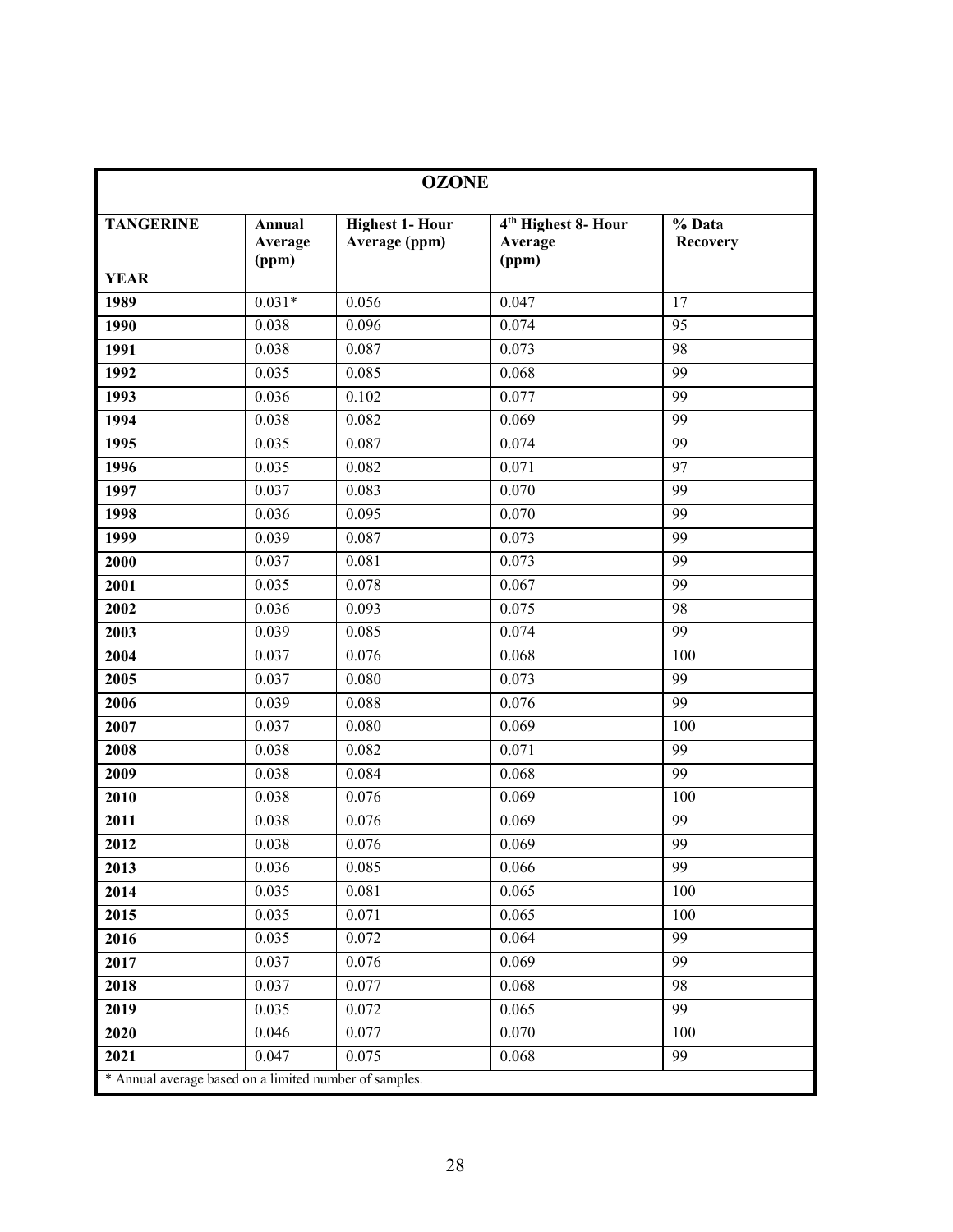| <b>OZONE</b>                                           |                         |                                         |                                                            |                           |  |
|--------------------------------------------------------|-------------------------|-----------------------------------------|------------------------------------------------------------|---------------------------|--|
| PIMA COUNTY<br><b>FAIRGROUNDS</b>                      | Annual<br>Average (ppm) | <b>Highest 1- Hour</b><br>Average (ppm) | 4 <sup>th</sup> Highest 8-<br><b>Hour Average</b><br>(ppm) | % Data<br><b>Recovery</b> |  |
| Year                                                   |                         |                                         |                                                            |                           |  |
| 1989                                                   | $0.025*$                | 0.063                                   | 0.051                                                      | 19                        |  |
| 1990                                                   | 0.032                   | 0.099                                   | 0.074                                                      | 88                        |  |
| 1991                                                   | 0.033                   | 0.090                                   | 0.074                                                      | 98                        |  |
| 1992                                                   | 0.030                   | 0.082                                   | 0.068                                                      | 99                        |  |
| 1993                                                   | 0.031                   | 0.091                                   | 0.074                                                      | 95                        |  |
| 1994                                                   | 0.033                   | 0.091                                   | 0.073                                                      | 100                       |  |
| 1995                                                   | 0.031                   | 0.095                                   | 0.076                                                      | 97                        |  |
| 1996                                                   | 0.031                   | 0.084                                   | 0.070                                                      | 98                        |  |
| 1997                                                   | 0.030                   | 0.080                                   | 0.065                                                      | 99                        |  |
| 1998                                                   | 0.031                   | 0.088                                   | 0.071                                                      | 96                        |  |
| 1999                                                   | 0.032                   | 0.085                                   | 0.068                                                      | 99                        |  |
| 2000                                                   | 0.032                   | 0.083                                   | 0.074                                                      | 100                       |  |
| 2001                                                   | 0.030                   | 0.080                                   | 0.066                                                      | 98                        |  |
| 2002                                                   | 0.032                   | 0.087                                   | 0.072                                                      | 99                        |  |
| 2003                                                   | 0.032                   | 0.085                                   | 0.070                                                      | 99                        |  |
| 2004                                                   | 0.031                   | 0.078                                   | 0.064                                                      | 99                        |  |
| 2005                                                   | 0.031                   | 0.085                                   | 0.073                                                      | 97                        |  |
| 2006                                                   | 0.033                   | 0.083                                   | 0.068                                                      | 99                        |  |
| 2007                                                   | 0.034                   | 0.085                                   | 0.071                                                      | 97                        |  |
| 2008                                                   | 0.035                   | 0.084                                   | 0.072                                                      | 99                        |  |
| 2009                                                   | 0.034                   | 0.079                                   | 0.064                                                      | 99                        |  |
| 2010                                                   | 0.034                   | 0.079                                   | 0.069                                                      | 99                        |  |
| 2011                                                   | 0.035                   | 0.085                                   | 0.073                                                      | 97                        |  |
| 2012                                                   | 0.035                   | 0.077                                   | 0.069                                                      | 100                       |  |
| 2013                                                   | 0.034                   | 0.087                                   | 0.072                                                      | 99                        |  |
| 2014                                                   | 0.032                   | 0.075                                   | 0.063                                                      | 99                        |  |
| 2015                                                   | 0.032                   | 0.077                                   | 0.063                                                      | 96                        |  |
| 2016                                                   | 0.033                   | 0.077                                   | 0.066                                                      | 99                        |  |
| 2017                                                   | 0.037                   | 0.078                                   | 0.070                                                      | 98                        |  |
| 2018                                                   | 0.035                   | 0.079                                   | 0.069                                                      | 99                        |  |
| 2019                                                   | 0.034                   | 0.074                                   | 0.064                                                      | 99                        |  |
| 2020                                                   | 0.047                   | 0.072                                   | 0.069                                                      | 99                        |  |
| 2021                                                   | 0.048                   | 0.079                                   | 0.067.                                                     | 93                        |  |
| * Annual average based on a limited number of samples. |                         |                                         |                                                            |                           |  |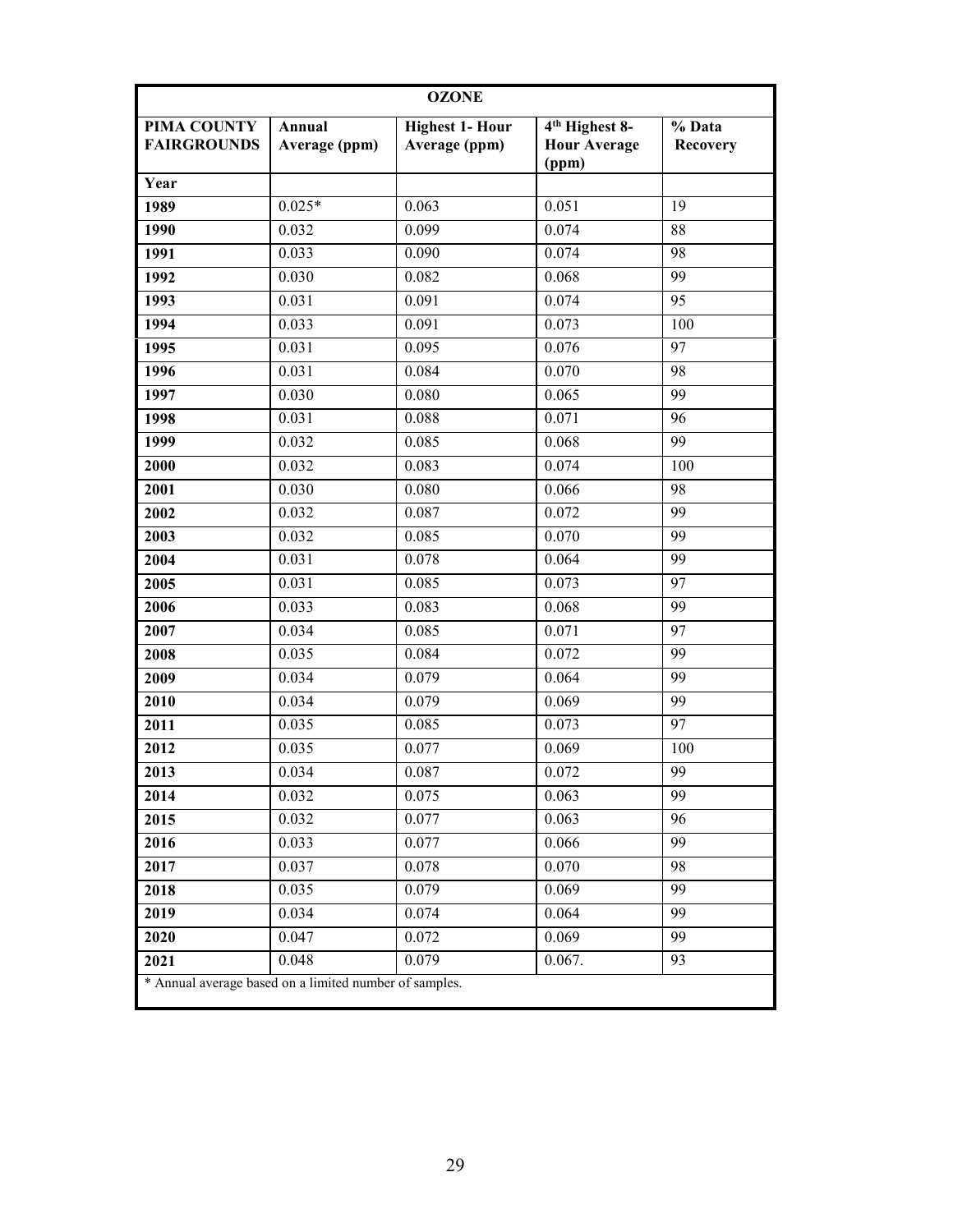| <b>OZONE</b>                                         |                            |                                                       |                                                            |                           |  |
|------------------------------------------------------|----------------------------|-------------------------------------------------------|------------------------------------------------------------|---------------------------|--|
| <b>SAGUARO</b><br><b>NATIONAL</b><br><b>MONUMENT</b> | Annual<br>Average<br>(ppm) | <b>Highest 1-Hour</b><br>Average (ppm)                | 4 <sup>th</sup> Highest 8-<br><b>Hour Average</b><br>(ppm) | % Data<br><b>Recovery</b> |  |
| Year                                                 |                            |                                                       |                                                            |                           |  |
| 1982                                                 | 0.032                      | 0.100                                                 |                                                            | 55                        |  |
| 1983                                                 | 0.038                      | 0.111                                                 |                                                            | 92                        |  |
| 1984                                                 | 0.038                      | 0.108                                                 |                                                            | 92                        |  |
| 1985                                                 | 0.038                      | 0.105                                                 |                                                            | 85                        |  |
| 1986                                                 | 0.030                      | 0.103                                                 |                                                            | 91                        |  |
| 1987                                                 |                            | SITE TAKEN OVER BY NATIONAL PARK SERVICE 1987 TO 1993 |                                                            |                           |  |
| 1993                                                 | 0.036                      | 0.102                                                 | 0.082                                                      | 97                        |  |
| 1994                                                 | 0.042                      | 0.109                                                 | 0.080                                                      | 98                        |  |
| 1995                                                 | 0.039                      | 0.118                                                 | 0.083                                                      | 97                        |  |
| 1996                                                 | 0.039                      | 0.092                                                 | 0.076                                                      | 94                        |  |
| 1997                                                 | 0.042                      | 0.099                                                 | 0.079                                                      | 98                        |  |
| 1998                                                 | 0.042                      | 0.099                                                 | 0.077                                                      | 99                        |  |
| 1999                                                 | 0.041                      | 0.090                                                 | 0.069                                                      | 94                        |  |
| 2000                                                 | 0.036                      | 0.087                                                 | 0.074                                                      | 94                        |  |
| 2001                                                 | 0.036                      | 0.083                                                 | 0.066                                                      | 95                        |  |
| 2002                                                 | 0.038                      | 0.091                                                 | 0.077                                                      | 99                        |  |
| 2003                                                 | 0.041                      | 0.098                                                 | 0.078                                                      | 97                        |  |
| 2004                                                 | 0.041                      | 0.085                                                 | 0.073                                                      | 99                        |  |
| 2005                                                 | 0.041                      | 0.101                                                 | 0.079                                                      | 100                       |  |
| 2006                                                 | 0.042                      | 0.087                                                 | 0.076                                                      | 99                        |  |
| 2007                                                 | 0.041                      | 0.084                                                 | 0.073                                                      | 98                        |  |
| 2008                                                 | 0.042                      | 0.090                                                 | 0.074                                                      | 100                       |  |
| 2009                                                 | 0.041                      | 0.075                                                 | 0.067                                                      | 100                       |  |
| 2010                                                 | 0.041                      | 0.082                                                 | 0.068                                                      | 99                        |  |
| 2011                                                 | 0.042                      | 0.098                                                 | 0.075                                                      | 100                       |  |
| 2012                                                 | 0.043                      | 0.081                                                 | 0.071                                                      | 99                        |  |
| 2013                                                 | 0.041                      | 0.084                                                 | 0.074                                                      | 99                        |  |
| 2014                                                 | 0.040                      | 0.082                                                 | 0.069                                                      | 100                       |  |
| 2015                                                 | 0.039                      | 0.075                                                 | 0.066                                                      | 99                        |  |
| 2016                                                 | 0.041                      | 0.080                                                 | 0.069                                                      | 99                        |  |
| 2017                                                 | 0.042                      | 0.082                                                 | 0.073                                                      | 99                        |  |
| 2018                                                 | 0.041                      | 0.082                                                 | 0.071                                                      | 99                        |  |
| 2019                                                 | 0.040                      | 0.079                                                 | 0.065                                                      | 99                        |  |
| 2020                                                 | 0.048                      | 0.072                                                 | 0.071                                                      | 98                        |  |
| 2021                                                 | 0.049                      | 0.083                                                 | 0.067                                                      | 99                        |  |
|                                                      |                            |                                                       |                                                            |                           |  |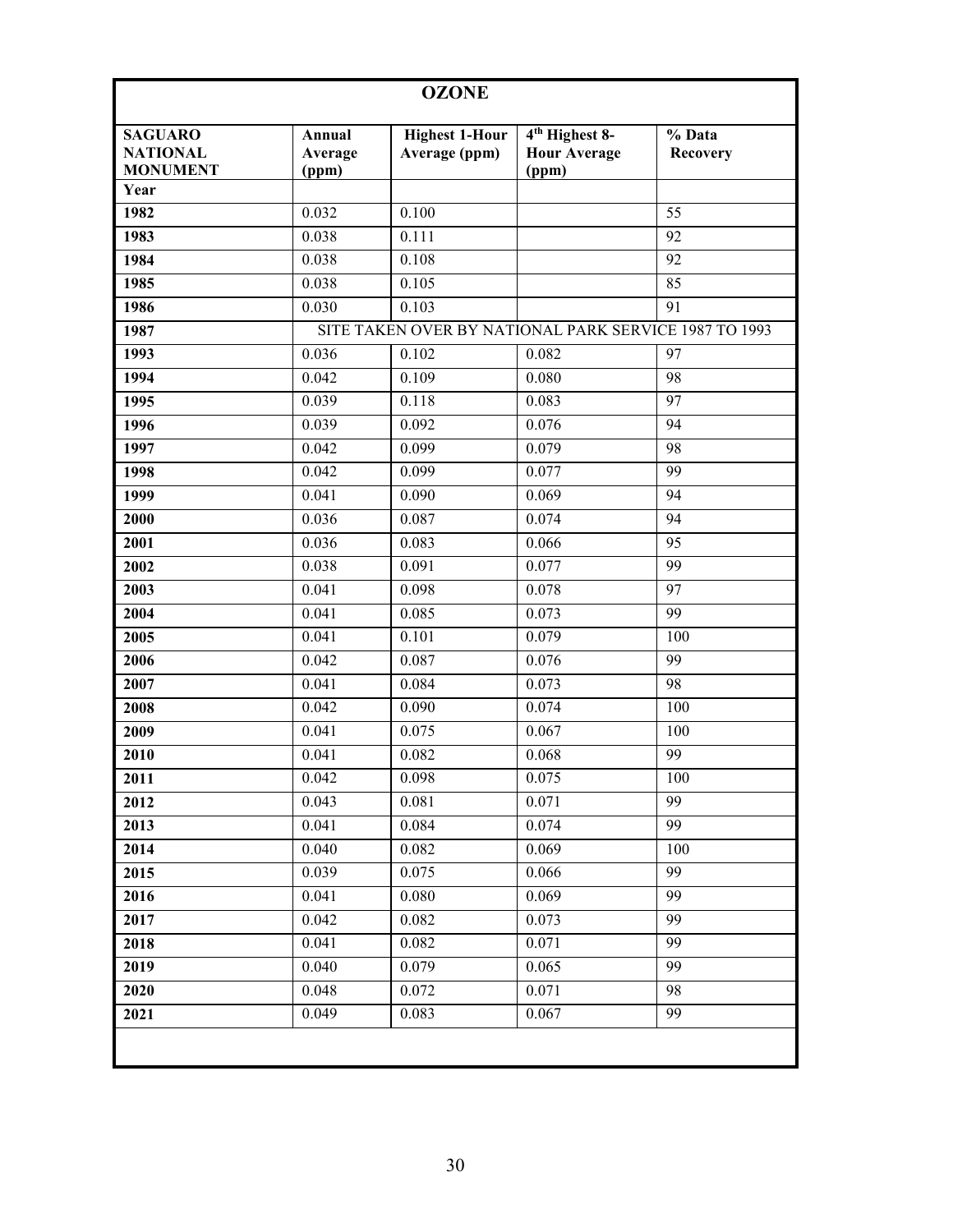| <b>OZONE</b>                            |                         |                                         |                                                  |                           |  |
|-----------------------------------------|-------------------------|-----------------------------------------|--------------------------------------------------|---------------------------|--|
| <b>CHILDREN'S PARK</b>                  | Annual<br>Average (ppm) | <b>Highest 1- Hour</b><br>Average (ppm) | 4 <sup>th</sup> Highest 8- Hour<br>Average (ppm) | % Data<br><b>Recovery</b> |  |
| <b>YEAR</b>                             |                         |                                         |                                                  |                           |  |
| 1997                                    | $0.023*$                | 0.093                                   | 0.065                                            | 38                        |  |
| 1998                                    | 0.026                   | 0.086                                   | 0.072                                            | 98                        |  |
| 1999                                    | 0.027                   | 0.092                                   | 0.071                                            | 99                        |  |
| 2000                                    | 0.026                   | 0.094                                   | 0.077                                            | 98                        |  |
| 2001                                    | 0.025                   | 0.084                                   | 0.069                                            | 99                        |  |
| 2002                                    | 0.025                   | 0.090                                   | 0.073                                            | 99                        |  |
| 2003                                    | 0.027                   | 0.089                                   | 0.076                                            | 99                        |  |
| 2004                                    | 0.026                   | 0.082                                   | 0.068                                            | 99                        |  |
| 2005                                    | 0.027                   | 0.086                                   | 0.075                                            | 99                        |  |
| 2006                                    | 0.027                   | 0.082                                   | 0.072                                            | 99                        |  |
| 2007                                    | 0.028                   | 0.081                                   | 0.071                                            | 98                        |  |
| 2008                                    | 0.028                   | 0.084                                   | 0.069                                            | 99                        |  |
| 2009                                    | 0.029                   | 0.080                                   | 0.067                                            | 100                       |  |
| 2010                                    | 0.028                   | 0.082                                   | 0.066                                            | 99                        |  |
| $\overline{2011}$                       | 0.029                   | 0.082                                   | 0.068                                            | 100                       |  |
| 2012                                    | 0.029                   | 0.071                                   | 0.065                                            | 99                        |  |
| 2013                                    | 0.029                   | 0.082                                   | 0.071                                            | 100                       |  |
| 2014                                    | 0.028                   | 0.082                                   | 0.066                                            | 100                       |  |
| 2015                                    | 0.028                   | 0.070                                   | 0.063                                            | 99                        |  |
| 2016                                    | 0.028                   | 0.070                                   | 0.063                                            | 99                        |  |
| 2017                                    | 0.030                   | 0.079                                   | 0.068                                            | 99                        |  |
| 2018                                    | 0.030                   | 0.082                                   | 0.070                                            | 99                        |  |
| 2019                                    | 0.031                   | 0.077                                   | 0.065                                            | 98                        |  |
| 2020                                    | 0.046                   | 0.077                                   | 0.072                                            | 99                        |  |
| 2021                                    | 0.047                   | 0.076                                   | 0.068                                            | 98                        |  |
| * Based on a limited number of samples. |                         |                                         |                                                  |                           |  |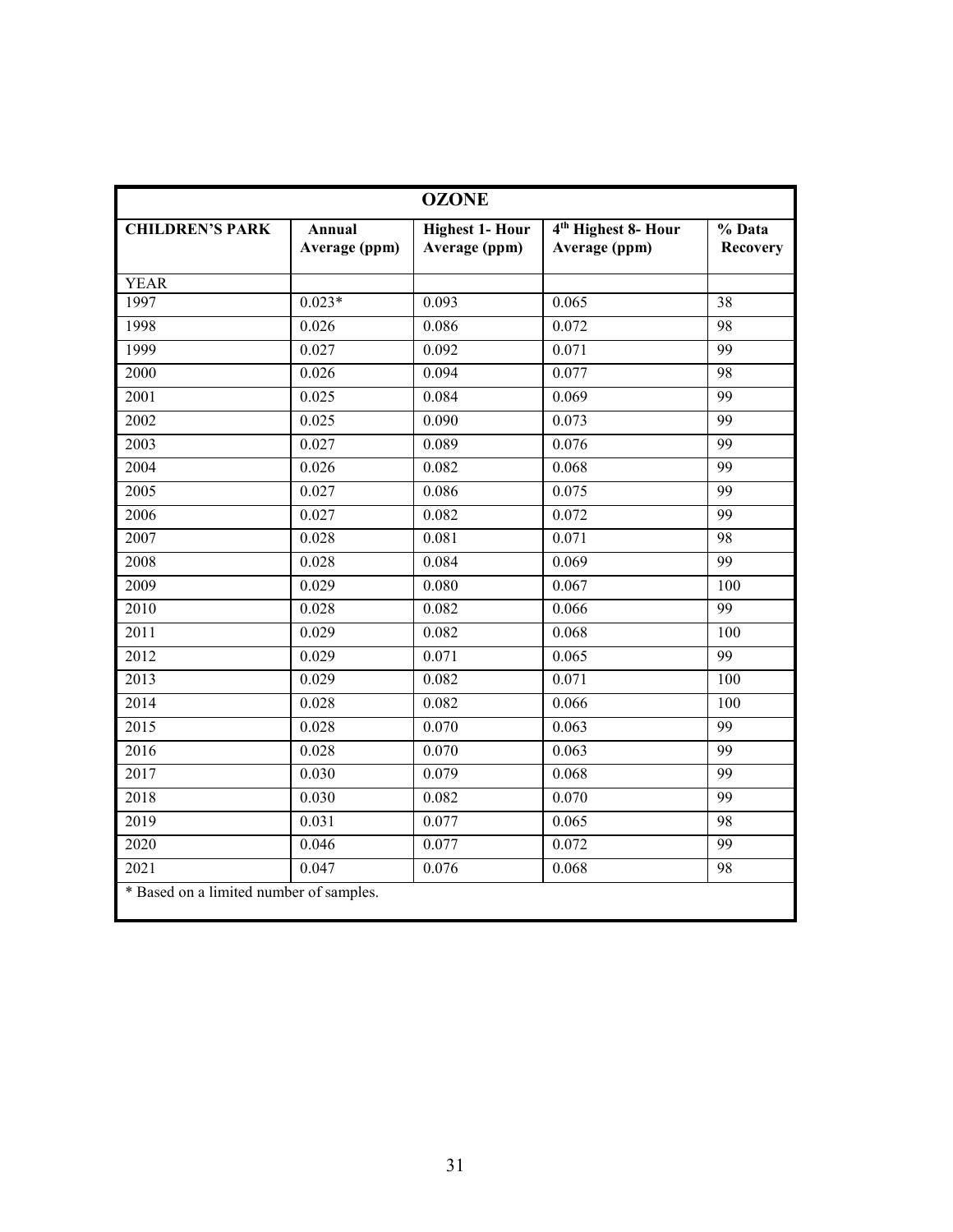| <b>OZONE</b>                            |                         |                                         |                                                  |                           |  |
|-----------------------------------------|-------------------------|-----------------------------------------|--------------------------------------------------|---------------------------|--|
| <b>ROSE</b><br><b>ELEMENTARY</b>        | Annual<br>Average (ppm) | <b>Highest 1- Hour</b><br>Average (ppm) | 4 <sup>th</sup> Highest 8- Hour<br>Average (ppm) | % Data<br><b>Recovery</b> |  |
| <b>YEAR</b>                             |                         |                                         |                                                  |                           |  |
| 2001                                    | 0.025                   | 0.082                                   |                                                  | 95                        |  |
| 2002                                    | 0.025                   | 0.087                                   |                                                  | 99                        |  |
| 2003                                    | 0.025                   | 0.086                                   | 0.065                                            | 99                        |  |
| 2004                                    | 0.024                   | 0.073                                   | 0.064                                            | 99                        |  |
| 2005                                    | 0.024                   | 0.075                                   | 0.067                                            | 100                       |  |
| $20\overline{06}$                       | 0.026                   | 0.075                                   | 0.067                                            | 99                        |  |
| 2007                                    | 0.028                   | 0.082                                   | 0.069                                            | 99                        |  |
| 2008                                    | 0.028                   | 0.077                                   | 0.065                                            | 99                        |  |
| 2009                                    | 0.027                   | 0.076                                   | 0.061                                            | 99                        |  |
| 2010                                    | 0.027                   | 0.075                                   | 0.068                                            | 99                        |  |
| 2011                                    | 0.026                   | 0.078                                   | 0.066                                            | 99                        |  |
| 2012                                    | 0.028                   | 0.076                                   | 0.067                                            | 98                        |  |
| 2013                                    | 0.029                   | 0.082                                   | 0.070                                            | 99                        |  |
| 2014                                    | 0.026                   | 0.075                                   | 0.061                                            | 100                       |  |
| 2015                                    | 0.028                   | 0.078                                   | 0.065                                            | 97                        |  |
| 2016                                    | 0.028                   | 0.078                                   | 0.066                                            | 99                        |  |
| 2017                                    | 0.029                   | 0.076                                   | 0.066                                            | 98                        |  |
| 2018                                    | 0.029                   | 0.076                                   | 0.066                                            | 94                        |  |
| 2019                                    | 0.028                   | 0.067                                   | 0.059                                            | 97                        |  |
| 2020                                    | 0.043                   | 0.069                                   | 0.065                                            | 97                        |  |
| 2021                                    | 0.043                   | 0.073                                   | 0.064                                            | 96                        |  |
| * Based on a limited number of samples. |                         |                                         |                                                  |                           |  |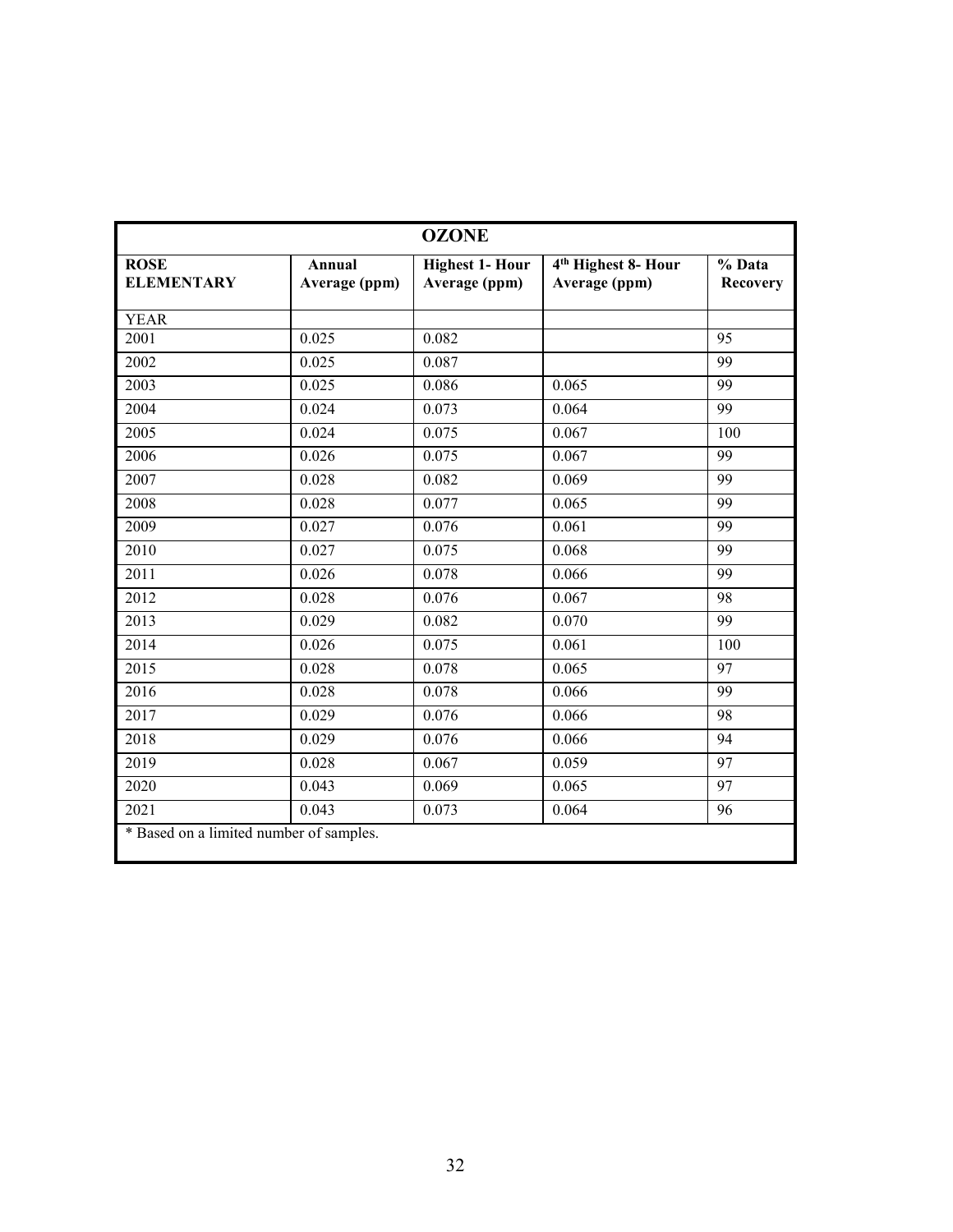| <b>OZONE</b>            |                                         |                                                            |                    |  |  |
|-------------------------|-----------------------------------------|------------------------------------------------------------|--------------------|--|--|
| Annual<br>Average (ppm) | <b>Highest 1- Hour</b><br>Average (ppm) | 4 <sup>th</sup> Highest 8-<br><b>Hour Average</b><br>(ppm) | % Data<br>Recovery |  |  |
|                         |                                         |                                                            |                    |  |  |
|                         | 0.078                                   |                                                            | 74                 |  |  |
| 0.024                   | 0.090                                   |                                                            | 99                 |  |  |
| 0.022                   | 0.078                                   | 0.061                                                      | 99                 |  |  |
| 0.023                   | 0.074                                   | 0.068                                                      | 97                 |  |  |
| 0.024                   | 0.075                                   | 0.066                                                      | 99                 |  |  |
| 0.026                   | 0.083                                   | 0.071                                                      | 99                 |  |  |
| 0.025                   | 0.077                                   | 0.064                                                      | 99                 |  |  |
| 0.027                   | 0.080                                   | 0.068                                                      | 99                 |  |  |
| 0.027                   | 0.082                                   | 0.062                                                      | 99                 |  |  |
| 0.025                   | 0.072                                   | 0.063                                                      | 99                 |  |  |
| 0.026                   | 0.072                                   | 0.065                                                      | 99                 |  |  |
| 0.026                   | 0.072                                   | 0.066                                                      | 99                 |  |  |
| 0.029                   | 0.080                                   | 0.066                                                      | 99                 |  |  |
| 0.025                   | 0.071                                   | 0.062                                                      | 100                |  |  |
| 0.027                   | 0.067                                   | 0.062                                                      | 99                 |  |  |
| 0.026                   | 0.067                                   | 0.060                                                      | 99                 |  |  |
| 0.029                   | 0.076                                   | 0.069                                                      | 98                 |  |  |
| 0.028                   | 0.079                                   | 0.070                                                      | 97                 |  |  |
| 0.028                   | 0.072                                   | 0.063                                                      | 96                 |  |  |
| 0.045                   | 0.078                                   | 0.068                                                      | 90                 |  |  |
| 0.045                   | 0.076                                   | 0.068                                                      | 99                 |  |  |
|                         | $0.026*$                                |                                                            |                    |  |  |

2 Special Purpose site or Other

3 Monitoring began 03/22/2001

4 Monitoring began 04/01/2002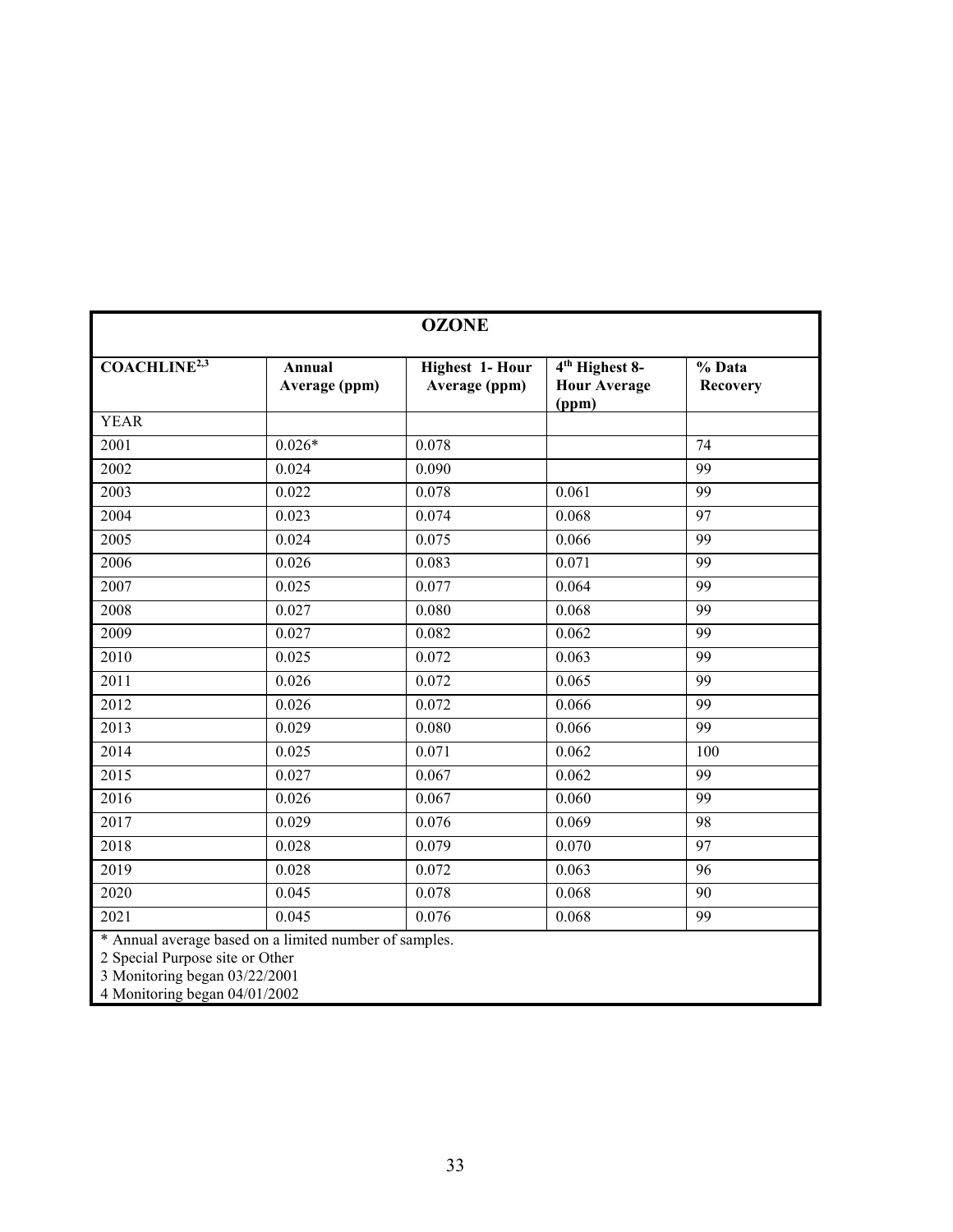| <b>OZONE</b>                                                    |                                                        |       |                                                     |    |  |
|-----------------------------------------------------------------|--------------------------------------------------------|-------|-----------------------------------------------------|----|--|
| <b>ARTHUR</b><br>PACK <sup>1</sup>                              | Annual<br>Average (ppm)                                |       | 1- Hour Average (ppm)<br>2nd Maximum<br>1st Maximum |    |  |
| <b>YEAR</b>                                                     |                                                        |       |                                                     |    |  |
| 1979                                                            | $0.033*$                                               | 0.104 | 0.097                                               | 55 |  |
| 1980                                                            | 0.033                                                  | 0.092 | 0.088                                               | 79 |  |
| 1981                                                            | 0.035                                                  | 0.095 | 0.090                                               | 89 |  |
| 1982                                                            | 0.033                                                  | 0.117 | 0.104                                               | 76 |  |
| 1983                                                            | $0.027*$                                               | 0.090 | 0.088                                               | 51 |  |
| 1984                                                            | $0.027*$                                               | 0.069 | 0.067                                               | 18 |  |
| SILVERBELL <sup>2</sup>                                         |                                                        |       |                                                     |    |  |
| 1989                                                            | 0.027                                                  | 0.094 | 0.083                                               | 80 |  |
| 1990                                                            | $0.027*$                                               | 0.079 | 0.074                                               | 39 |  |
|                                                                 |                                                        |       |                                                     |    |  |
| 1 Arther Pack closed 1985<br>2 Silverbell closed June 30, 1990. | * Annual average based on a limited number of samples. |       |                                                     |    |  |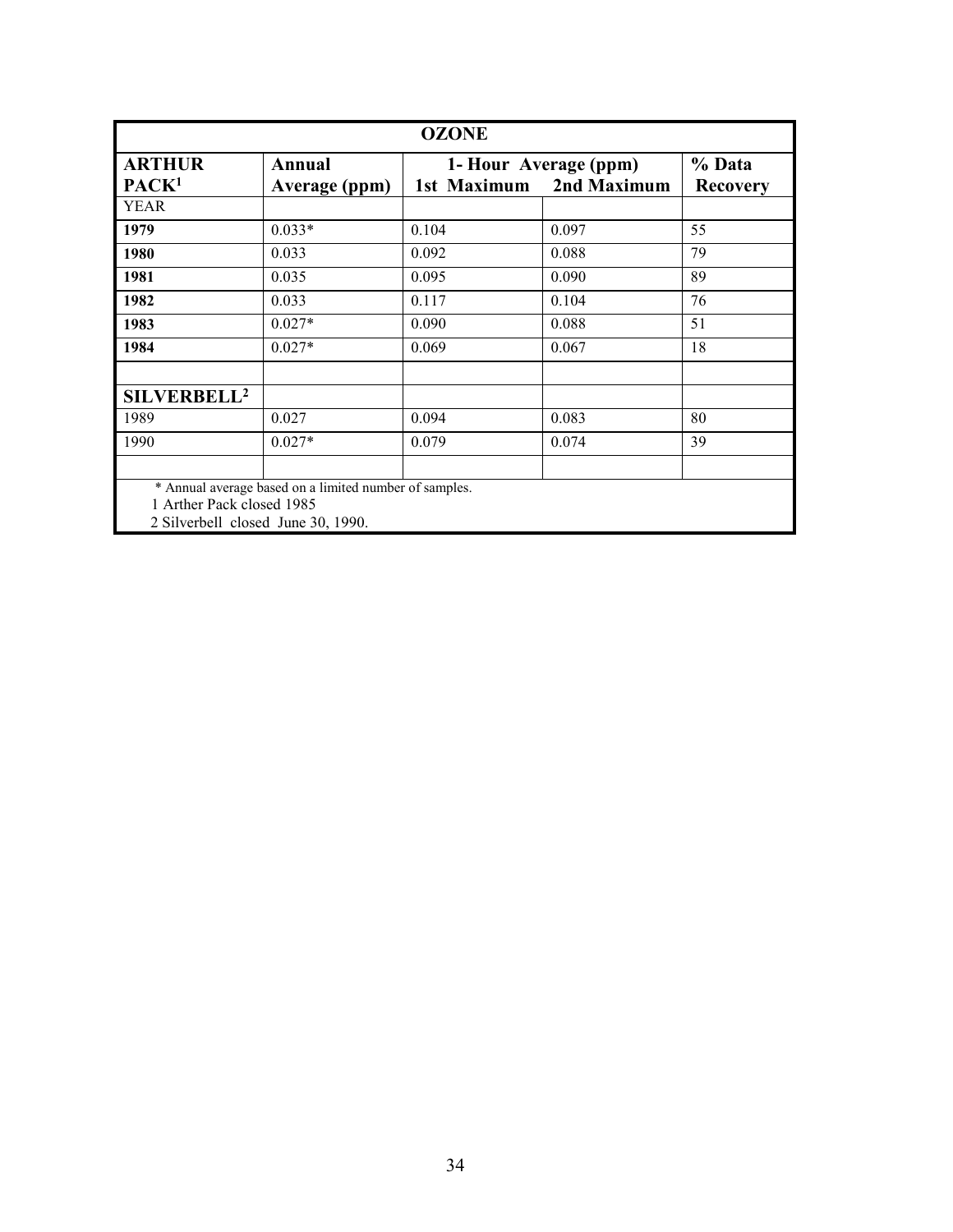| <b>OZONE</b>                                                                            |                         |                                         |                                                            |                           |  |
|-----------------------------------------------------------------------------------------|-------------------------|-----------------------------------------|------------------------------------------------------------|---------------------------|--|
| <b>GREEN VALLEY<sup>1</sup></b>                                                         | Annual<br>Average (ppm) | <b>Highest 1- Hour</b><br>Average (ppm) | 4 <sup>th</sup> Highest 8-<br><b>Hour Average</b><br>(ppm) | % Data<br><b>Recovery</b> |  |
| <b>YEAR</b>                                                                             |                         |                                         |                                                            |                           |  |
| 2002                                                                                    | $0.035*$                | 0.089                                   |                                                            | 76                        |  |
| 2003                                                                                    | 0.034                   | 0.082                                   | 0.066                                                      | 99                        |  |
| 2004                                                                                    | 0.032                   | 0.075                                   | 0.066                                                      | 99                        |  |
| 2005                                                                                    | 0.032                   | 0.081                                   | 0.068                                                      | 98                        |  |
| 2006                                                                                    | 0.034                   | 0.083                                   | 0.070                                                      | 99                        |  |
| 2007                                                                                    | 0.033                   | 0.085                                   | 0.065                                                      | 98                        |  |
| 2008                                                                                    | 0.034                   | 0.069                                   | 0.064                                                      | 99                        |  |
| 2009                                                                                    | 0.035                   | 0.080                                   | 0.065                                                      | 96                        |  |
| $\overline{2010}$                                                                       | 0.035                   | 0.077                                   | 0.066                                                      | 99                        |  |
| 2011                                                                                    | 0.037                   | 0.079                                   | 0.071                                                      | 99                        |  |
| 2012                                                                                    | 0.036                   | 0.078                                   | 0.070                                                      | 99                        |  |
| 2013                                                                                    | 0.035                   | 0.079                                   | 0.069                                                      | 98                        |  |
| 2014                                                                                    | 0.032                   | 0.073                                   | 0.065                                                      | 99                        |  |
| 2015                                                                                    | 0.030                   | 0.064                                   | 0.059                                                      | 97                        |  |
| 2016                                                                                    | 0.034                   | 0.074                                   | 0.066                                                      | 98                        |  |
| 2017                                                                                    | 0.035                   | 0.078                                   | 0.067                                                      | 99                        |  |
| 2018                                                                                    | 0.033                   | 0.070                                   | 0.065                                                      | 99                        |  |
| 2019                                                                                    | 0.033                   | 0.068                                   | 0.060                                                      | 96                        |  |
| 2020                                                                                    | 0.046                   | 0.069                                   | 0.066                                                      | 100                       |  |
| 2021                                                                                    | 0.046                   | 0.075                                   | 0.065                                                      | 98                        |  |
| * Annual average based on a limited number of samples.<br>1 Monitoring began 04/01/2002 |                         |                                         |                                                            |                           |  |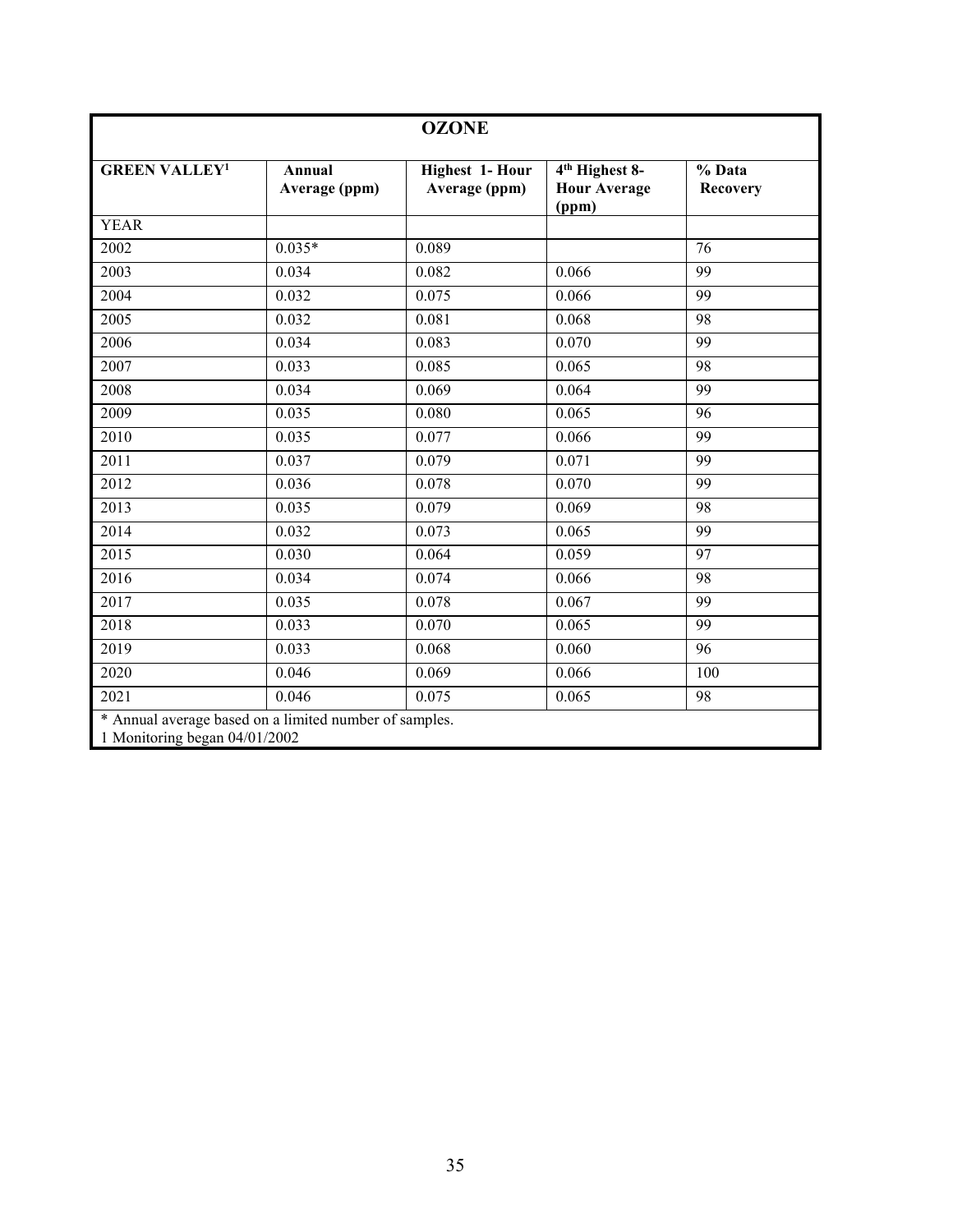| <b>OZONE</b>        |                                                        |                         |                         |                 |  |
|---------------------|--------------------------------------------------------|-------------------------|-------------------------|-----------------|--|
| <b>SABINO</b>       | <b>Annual</b>                                          |                         | 1- Hour Average (ppm)   | % Data          |  |
| CANYON <sup>1</sup> | Average (ppm)                                          | 1 <sup>st</sup> Maximum | 2 <sup>nd</sup> Maximum | <b>Recovery</b> |  |
| Year                |                                                        |                         |                         |                 |  |
| 1986                | $\mathord{\hspace{1pt}\text{--}\hspace{1pt}}$          | 0.094                   | 0.085                   | $\overline{a}$  |  |
| 1987                | $\overline{a}$                                         | 0.082                   | 0.078                   | $-$             |  |
| 1988                | 0.029                                                  | 0.081                   | 0.080                   | 67              |  |
| 1989                | 0.031                                                  | 0.094                   | 0.089                   | 81              |  |
| 1990                | 0.035                                                  | 0.092                   | 0.088                   | 85              |  |
| 1991                | 0.030                                                  | 0.084                   | 0.082                   | 93              |  |
| 1992                | 0.028                                                  | 0.090                   | 0.075                   | 97              |  |
| 1993                | 0.028                                                  | 0.096                   | 0.081                   | 99              |  |
| 1994                | 0.027                                                  | 0.081                   | 0.077                   | 100             |  |
| 1995                | 0.026                                                  | 0.078                   | 0.077                   | 97              |  |
| 1996                | 0.031                                                  | 0.077                   | 0.076                   | 75              |  |
|                     |                                                        |                         |                         |                 |  |
| POMONA <sup>2</sup> |                                                        |                         |                         |                 |  |
| 1980                | $0.025*$                                               | 0.108                   | 0.106                   | 74              |  |
| 1981                | 0.028                                                  | 0.095                   | 0.095                   | 89              |  |
| 1982                | 0.029                                                  | 0.130                   | 0.124                   | 89              |  |
| 1983                | 0.025                                                  | 0.121                   | 0.108                   | 80              |  |
| 1984                | 0.026                                                  | 0.113                   | 0.101                   | 88              |  |
| 1985                | 0.025                                                  | 0.110                   | 0.103                   | 92              |  |
| 1986                | 0.021                                                  | 0.084                   | 0.082                   | 87              |  |
| 1987                | 0.022                                                  | 0.119                   | 0.087                   | 85              |  |
| 1988                | 0.021                                                  | 0.087                   | 0.086                   | 92              |  |
| 1989                | 0.026                                                  | 0.094                   | 0.088                   | 75              |  |
| 1990                | 0.026                                                  | 0.098                   | 0.093                   | 94              |  |
| 1991                | 0.025                                                  | 0.082                   | 0.079                   | $\overline{95}$ |  |
| 1992                | 0.022                                                  | 0.086                   | 0.084                   | 94              |  |
| 1993                | 0.023                                                  | 0.093                   | 0.089                   | 98              |  |
| 1994                | 0.024                                                  | 0.086                   | 0.085                   | 98              |  |
| 1995                | 0.024                                                  | 0.102                   | 0.097                   | 98              |  |
| 1996                | 0.030                                                  | 0.093                   | 0.091                   | 98              |  |
|                     |                                                        |                         |                         |                 |  |
|                     | * Annual average based on a limited number of samples. |                         |                         |                 |  |

<sup>1</sup> Sabino Canyon closed June 1996<br><sup>2</sup> Pomona closed August 1996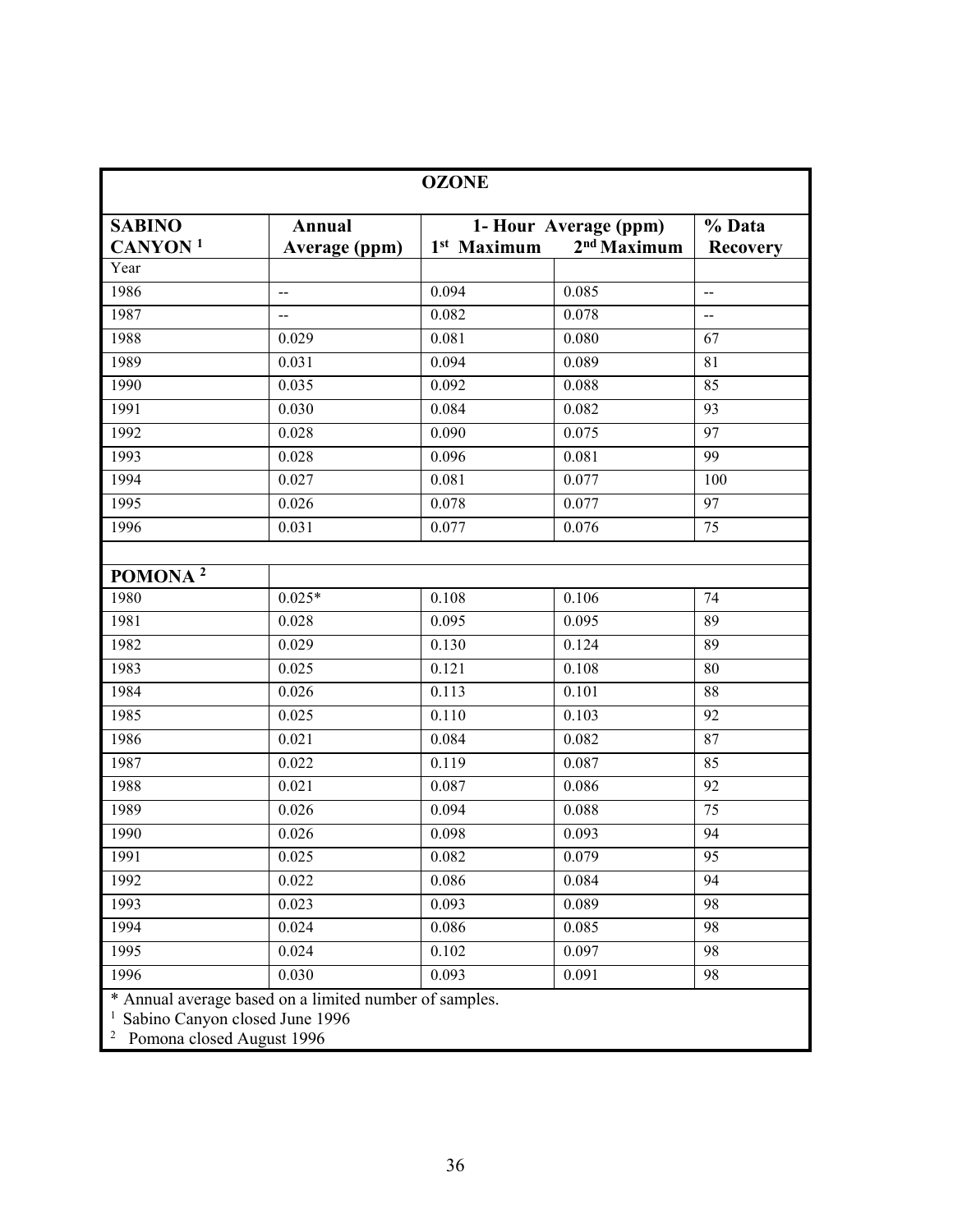## **NITROGEN DIOXIDE 22nd / CRAYCROFT YEAR Annual Average Maximum 1-Hour Average (ppm) Maximum 24-Hour Average (ppm) % Data**

|      | (ppm) | Average (ppm) | Average (ppm) | <b>Recovery</b> |
|------|-------|---------------|---------------|-----------------|
| 1975 | 0.028 | 0.120         | 0.060         | 88              |
| 1976 | 0.027 | 0.130         | 0.056         | 89              |
| 1977 | 0.026 | 0.120         | 0.050         | 95              |
| 1978 | 0.022 | 0.090         | 0.049         | 78              |
| 1979 | 0.015 | 0.070         | 0.038         | 56              |
| 1980 | 0.023 | 0.170         | 0.062         | 71              |
| 1981 | 0.029 | 0.240         | 0.060         | 82              |
| 1982 | 0.021 | 0.140         | 0.058         | 82              |
| 1983 | 0.020 | 0.120         | 0.042         | 90              |
| 1984 | 0.019 | 0.130         | 0.071         | 86              |
| 1985 | 0.016 | 0.100         | 0.035         | 94              |
| 1986 | 0.019 | 0.160         | 0.050         | $\overline{52}$ |
| 1987 | 0.019 | 0.194         | 0.060         | 76              |
| 1988 | 0.017 | 0.125         | 0.038         | 90              |
| 1989 | 0.018 | 0.088         | 0.045         | 96              |
| 1990 | 0.019 | 0.114         | 0.049         | 93              |
| 1991 | 0.018 | 0.075         | 0.074         | 92              |
| 1992 | 0.016 | 0.068         | 0.038         | $\overline{98}$ |
| 1993 | 0.018 | 0.069         | 0.038         | 93              |
| 1994 | 0.019 | 0.073         | 0.038         | 96              |
| 1995 | 0.019 | 0.071         | 0.038         | 89              |
| 1996 | 0.018 | 0.068         | 0.036         | 94              |
| 1997 | 0.019 | 0.068         | 0.034         | 99              |
| 1998 | 0.017 | 0.059         | 0.037         | 98              |
| 1999 | 0.018 | 0.063         | 0.036         | 99              |
| 2000 | 0.017 | 0.075         | 0.035         | $\overline{97}$ |
| 2001 | 0.015 | 0.060         | 0.031         | 93              |
| 2002 | 0.017 | 0.062         | 0.034         | 98              |
| 2003 | 0.017 | 0.062         | 0.036         | 97              |
| 2004 | 0.015 | 0.059         | 0.031         | 99              |
| 2005 | 0.015 | 0.056         | 0.031         | 99              |
| 2006 | 0.016 | 0.051         | 0.029         | 99              |
| 2007 | 0.013 | 0.058         | 0.056         | 99              |
| 2008 | 0.013 | 0.054         | 0.028         | 98              |
| 2009 | 0.012 | 0.050         | 0.028         | 99              |
|      |       |               |               |                 |
|      |       |               |               |                 |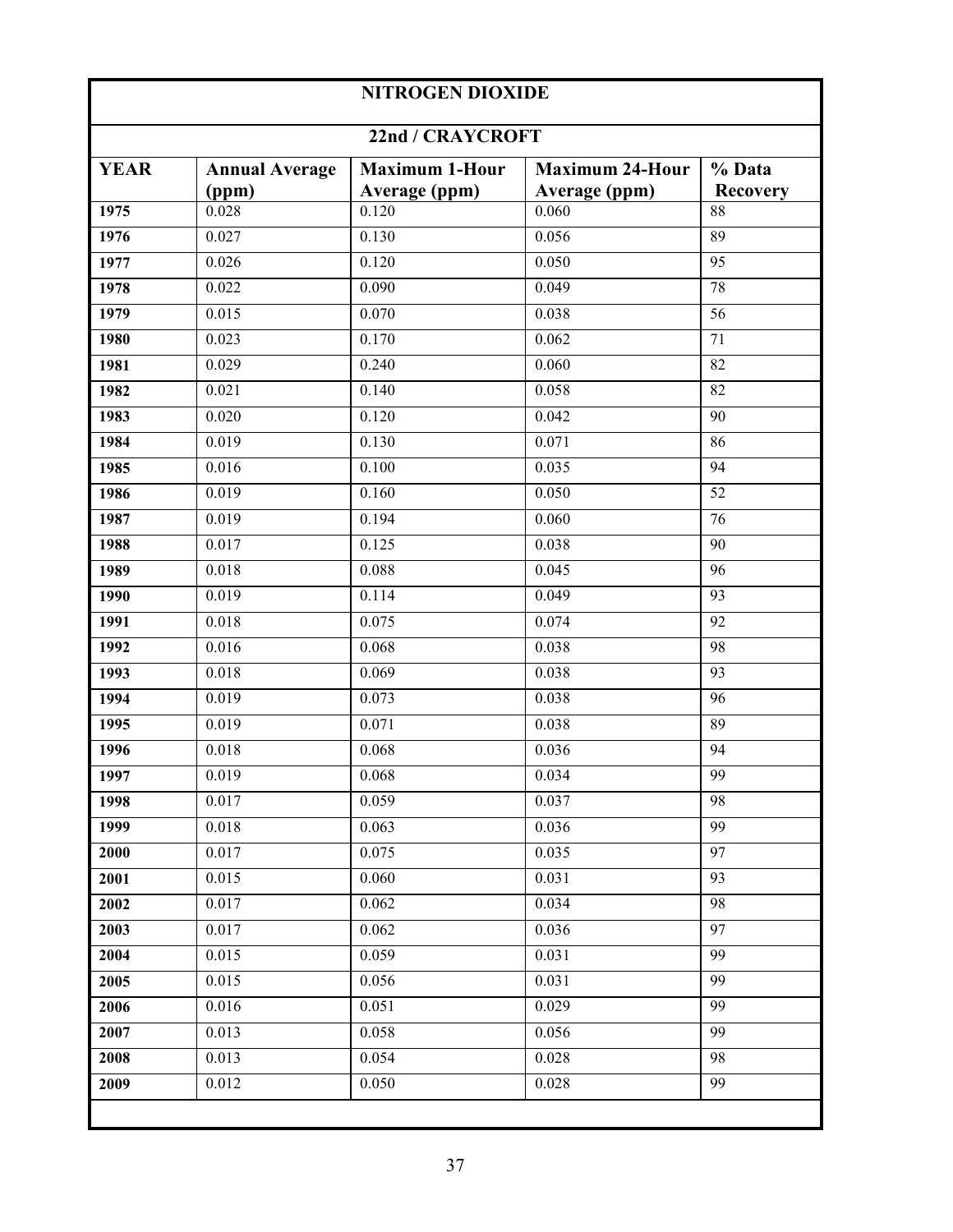|                                                                                                                                                                         | <b>NITROGEN DIOXIDE</b> |      |      |    |  |  |
|-------------------------------------------------------------------------------------------------------------------------------------------------------------------------|-------------------------|------|------|----|--|--|
| 22nd / CRAYCROFT                                                                                                                                                        |                         |      |      |    |  |  |
| <b>YEAR</b><br>98 <sup>th</sup> Percentile<br><b>Maximum 1-</b><br>% Data<br><b>Annual Average</b><br><b>Hour Average</b><br>Value<br>(ppb)<br><b>Recovery</b><br>(ppb) |                         |      |      |    |  |  |
| 2010                                                                                                                                                                    | 11.6                    | 63.7 | 46.2 | 99 |  |  |
| 2011                                                                                                                                                                    | 12.0                    | 50.5 | 47.0 | 99 |  |  |
| 2012                                                                                                                                                                    | 11.1                    | 51.6 | 47.0 | 98 |  |  |
| 2013                                                                                                                                                                    | 9.68                    | 48.1 | 43.7 | 99 |  |  |
| 2014                                                                                                                                                                    | 9.64                    | 47.6 | 42.8 | 99 |  |  |
| 2015                                                                                                                                                                    | 8.56                    | 45.4 | 40.4 | 97 |  |  |
| 2016                                                                                                                                                                    | 8.17                    | 37.7 | 33.5 | 96 |  |  |
| 2017                                                                                                                                                                    | 8.42                    | 44.5 | 37.4 | 98 |  |  |
| 2018                                                                                                                                                                    | 8.36                    | 45.6 | 41.2 | 98 |  |  |
| 2019                                                                                                                                                                    | 7.48                    | 41.5 | 35.8 | 93 |  |  |
| 2020                                                                                                                                                                    | 7.67                    | 39   | 36.5 | 99 |  |  |
| 2021                                                                                                                                                                    | 7.71                    | 40.9 | 38.3 | 99 |  |  |
| 2010 Nitrogen Dioxide reported in parts per billion (ppb)                                                                                                               |                         |      |      |    |  |  |

|                                                                                                                                                                            | <b>NITROGEN DIOXIDE</b> |                        |       |    |  |  |
|----------------------------------------------------------------------------------------------------------------------------------------------------------------------------|-------------------------|------------------------|-------|----|--|--|
|                                                                                                                                                                            |                         | <b>CHILDREN'S PARK</b> |       |    |  |  |
| <b>YEAR</b><br><b>Maximum 1-</b><br><b>Maximum 24-Hour</b><br>% Data<br><b>Annual Average</b><br><b>Hour Average</b><br>Average (ppm)<br>(ppm)<br><b>Recovery</b><br>(ppm) |                         |                        |       |    |  |  |
| 1998                                                                                                                                                                       | $0.016*$                | 0.061                  | 0.036 | 64 |  |  |
| 1999                                                                                                                                                                       | 0.019                   | 0.070                  | 0.036 | 92 |  |  |
| 2000                                                                                                                                                                       | 0.016                   | 0.062                  | 0.033 | 99 |  |  |
| 2001                                                                                                                                                                       | 0.017                   | 0.058                  | 0.031 | 99 |  |  |
| 2002                                                                                                                                                                       | 0.017                   | 0.062                  | 0.034 | 98 |  |  |
| 2003                                                                                                                                                                       | 0.017                   | 0.056                  | 0.034 | 98 |  |  |
| 2004                                                                                                                                                                       | 0.016                   | 0.063                  | 0.033 | 99 |  |  |
| 2005                                                                                                                                                                       | 0.015                   | 0.049                  | 0.029 | 99 |  |  |
| 2006                                                                                                                                                                       | 0.015                   | 0.054                  | 0.033 | 98 |  |  |
| 2007                                                                                                                                                                       | 0.013                   | 0.049                  | 0.049 | 92 |  |  |
| 2008                                                                                                                                                                       | 0.011                   | 0.049                  | 0.027 | 96 |  |  |
| 2009                                                                                                                                                                       | 0.010                   | 0.043                  | 0.025 | 96 |  |  |
|                                                                                                                                                                            |                         |                        |       |    |  |  |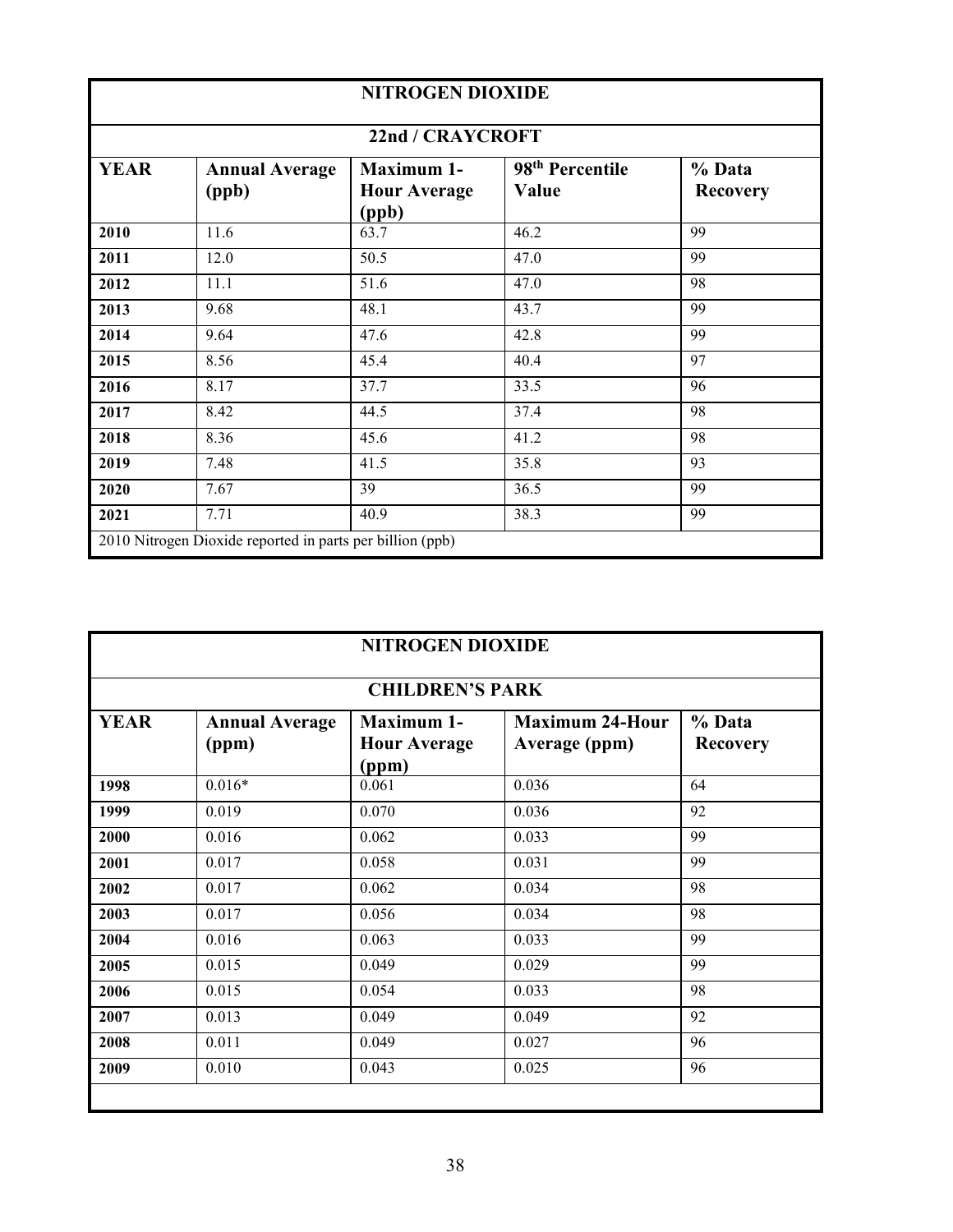| NITROGEN DIOXIDE       |                                                           |                                                   |                                      |                           |  |
|------------------------|-----------------------------------------------------------|---------------------------------------------------|--------------------------------------|---------------------------|--|
| <b>CHILDREN'S PARK</b> |                                                           |                                                   |                                      |                           |  |
| <b>YEAR</b>            | <b>Annual Average</b><br>(ppb)                            | <b>Maximum 1-</b><br><b>Hour Average</b><br>(ppb) | 98 <sup>th</sup> Percentile<br>Value | % Data<br><b>Recovery</b> |  |
| 2010                   | 10.0                                                      | 45.0                                              | 40.0                                 | 97                        |  |
| 2011                   | 11.6                                                      | 46.1                                              | 42.2                                 | 97                        |  |
| 2012                   | 13.4                                                      | 46.4                                              | 44.4                                 | 80                        |  |
| 2013                   | 10.9                                                      | 44.6                                              | 39.7                                 | 99                        |  |
| 2014                   | 11.2                                                      | 42.2                                              | 40.0                                 | 83                        |  |
| 2015                   | 8.83                                                      | 40.7                                              | 35.7                                 | 99                        |  |
| 2016                   | 7.62                                                      | 45.7                                              | 32.8                                 | 98                        |  |
| 2017                   | 8.32                                                      | 42.6                                              | 36.0                                 | 99                        |  |
| 2018                   | 8.14                                                      | 43.6                                              | 35.7                                 | 99                        |  |
| 2019                   | 7.26                                                      | 33.9                                              | 30.1                                 | 98                        |  |
| 2020                   | 6.72                                                      | 31.9                                              | 27.9                                 | 98                        |  |
| 2021                   | 6.91                                                      | 34.4                                              | 31.3                                 | 97                        |  |
|                        | 2010 Nitrogen Dioxide reported in parts per billion (ppb) |                                                   |                                      |                           |  |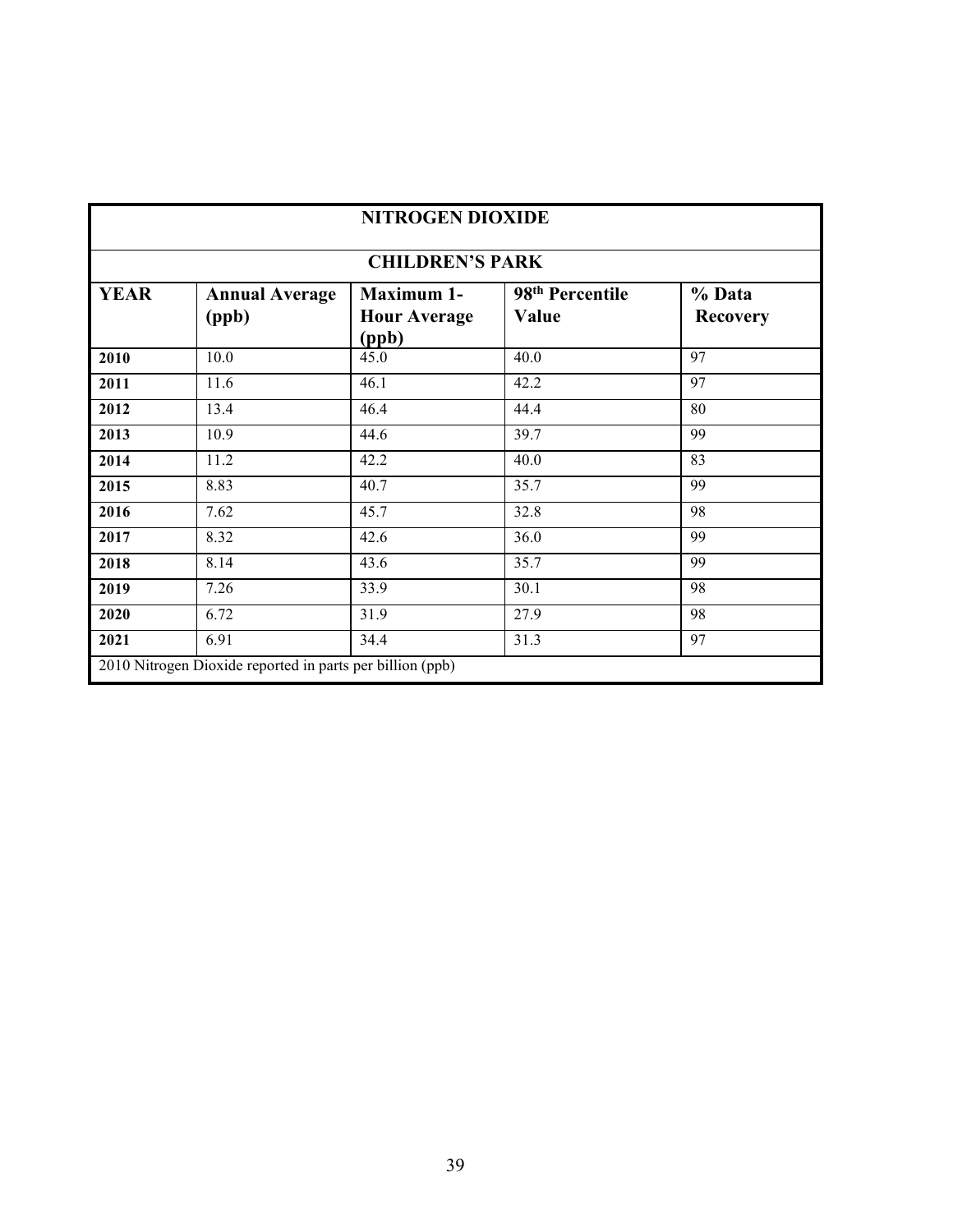| <b>NITROGEN DIOXIDE</b>                                                                                  |                                   |                                                   |                                                    |                           |  |
|----------------------------------------------------------------------------------------------------------|-----------------------------------|---------------------------------------------------|----------------------------------------------------|---------------------------|--|
| <b>DOWNTOWN</b>                                                                                          |                                   |                                                   |                                                    |                           |  |
| <b>YEAR</b>                                                                                              | <b>Annual</b><br>Average<br>(ppm) | <b>Maximum 1-</b><br><b>Hour Average</b><br>(ppm) | <b>Maximum 24-</b><br><b>Hour Average</b><br>(ppm) | % Data<br><b>Recovery</b> |  |
| 1975                                                                                                     | 0.032                             | 0.250                                             | 0.084                                              | $\overline{55}$           |  |
| 1976                                                                                                     | 0.027                             | 0.240                                             | 0.073                                              | 99                        |  |
| 1977                                                                                                     | 0.032                             | 0.150                                             | 0.057                                              | 95                        |  |
| 1978                                                                                                     | 0.031                             | 0.230                                             | 0.074                                              | 97                        |  |
| 1979                                                                                                     | $0.025*$                          | 0.140                                             | 0.052                                              | 65                        |  |
| 1980                                                                                                     | $0.036*$                          | 0.220                                             | 0.128                                              | 84                        |  |
| 1981                                                                                                     | 0.037                             | 0.210                                             | 0.076                                              | 95                        |  |
| 1982                                                                                                     | 0.036                             | 0.270                                             | 0.111                                              | 83                        |  |
| 1983                                                                                                     | 0.032                             | 0.240                                             | 0.111                                              | $\overline{33}$           |  |
| 1984                                                                                                     | 0.026                             | 0.120                                             | 0.048                                              | $\overline{52}$           |  |
| 1985                                                                                                     | 0.024                             | 0.110                                             | 0.044                                              | 48                        |  |
| 1986                                                                                                     | 0.023                             | 0.083                                             | 0.054                                              | 61                        |  |
| 1987                                                                                                     | $***$                             | $\sim$                                            | $\overline{a}$                                     | $\sim$                    |  |
| 1988                                                                                                     | $\sim$                            | $\overline{a}$                                    | $\overline{a}$                                     | $\overline{a}$            |  |
| 1989                                                                                                     | $0.027*$                          | 0.079                                             | 0.043                                              | 26                        |  |
| 1990                                                                                                     | $0.027*$                          | 0.116                                             | 0.047                                              | 28                        |  |
| 1991                                                                                                     | $0.024*$                          | 0.056                                             | 0.045                                              | $\overline{5}$            |  |
| 1992                                                                                                     | 0.025                             | 0.092                                             | 0.043                                              | $\overline{97}$           |  |
| 1993                                                                                                     | 0.028                             | 0.074                                             | 0.042                                              | 67                        |  |
| 1994                                                                                                     | site closed                       |                                                   |                                                    |                           |  |
| Annual average based on a limited number of samples.<br>** Site discontinued in 1987, restarted in 1989. |                                   |                                                   |                                                    |                           |  |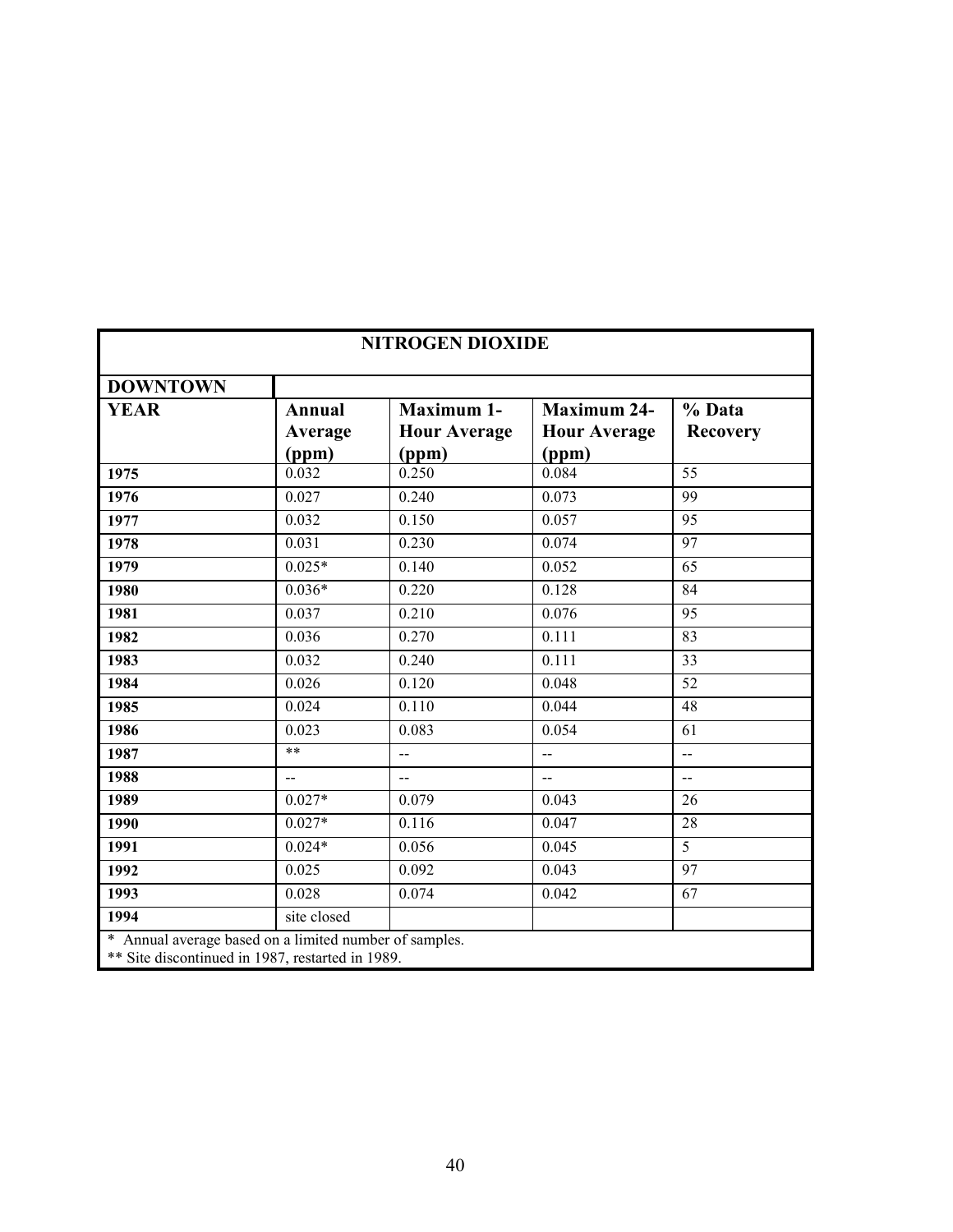| <b>NITROGEN DIOXIDE</b>                                                                                                                                                                     |                            |                                        |                                         |                           |  |
|---------------------------------------------------------------------------------------------------------------------------------------------------------------------------------------------|----------------------------|----------------------------------------|-----------------------------------------|---------------------------|--|
| SILVERBELL <sup>2</sup>                                                                                                                                                                     |                            |                                        |                                         |                           |  |
| <b>YEAR</b>                                                                                                                                                                                 | Annual<br>Average<br>(ppm) | <b>Maximum 1-Hour</b><br>Average (ppm) | <b>Maximum 24-Hour</b><br>Average (ppm) | % Data<br><b>Recovery</b> |  |
| 1989                                                                                                                                                                                        | 0.020                      | 0.089                                  | 0.041                                   | 69                        |  |
| 1990                                                                                                                                                                                        | $0.020*$                   | 0.073                                  | 0.033                                   | 45                        |  |
|                                                                                                                                                                                             |                            |                                        |                                         |                           |  |
| POMONA <sup>1</sup>                                                                                                                                                                         |                            |                                        |                                         |                           |  |
| 1988                                                                                                                                                                                        | $-$ *                      | 0.080                                  | 0.039                                   | 56                        |  |
| 1989                                                                                                                                                                                        | 0.023                      | 0.093                                  | 0.056                                   | 68                        |  |
| 1990                                                                                                                                                                                        | 0.022                      | 0.097                                  | 0.042                                   | 83                        |  |
| 1991                                                                                                                                                                                        | $0.024*$                   | 0.095                                  | 0.085                                   | 56                        |  |
| 1992                                                                                                                                                                                        | 0.023                      | 0.092                                  | 0.054                                   | 91                        |  |
| 1993                                                                                                                                                                                        | 0.022                      | 0.081                                  | 0.044                                   | 91                        |  |
| 1994                                                                                                                                                                                        | 0.021                      | 0.095                                  | 0.041                                   | 98                        |  |
| 1995                                                                                                                                                                                        | 0.020                      | 0.078                                  | 0.038                                   | 99                        |  |
| 1996                                                                                                                                                                                        | $0.019*$                   | 0.075                                  | 0.037                                   | 58                        |  |
| <b>SAGUARO</b><br>PARK EAST <sup>3</sup>                                                                                                                                                    |                            |                                        |                                         |                           |  |
| 2001                                                                                                                                                                                        | $0.006*$                   | 0.039                                  | 0.024                                   | 67                        |  |
| * Annual average based on a limited number of samples.<br>1 Pomona site discontinued August 1996.<br>2 Silverbell site discontinued 1991<br>3 Monitoring only from 04/10/2001 to 12/10/2001 |                            |                                        |                                         |                           |  |

3 Monitoring only from 04/10/2001 to 12/10/2001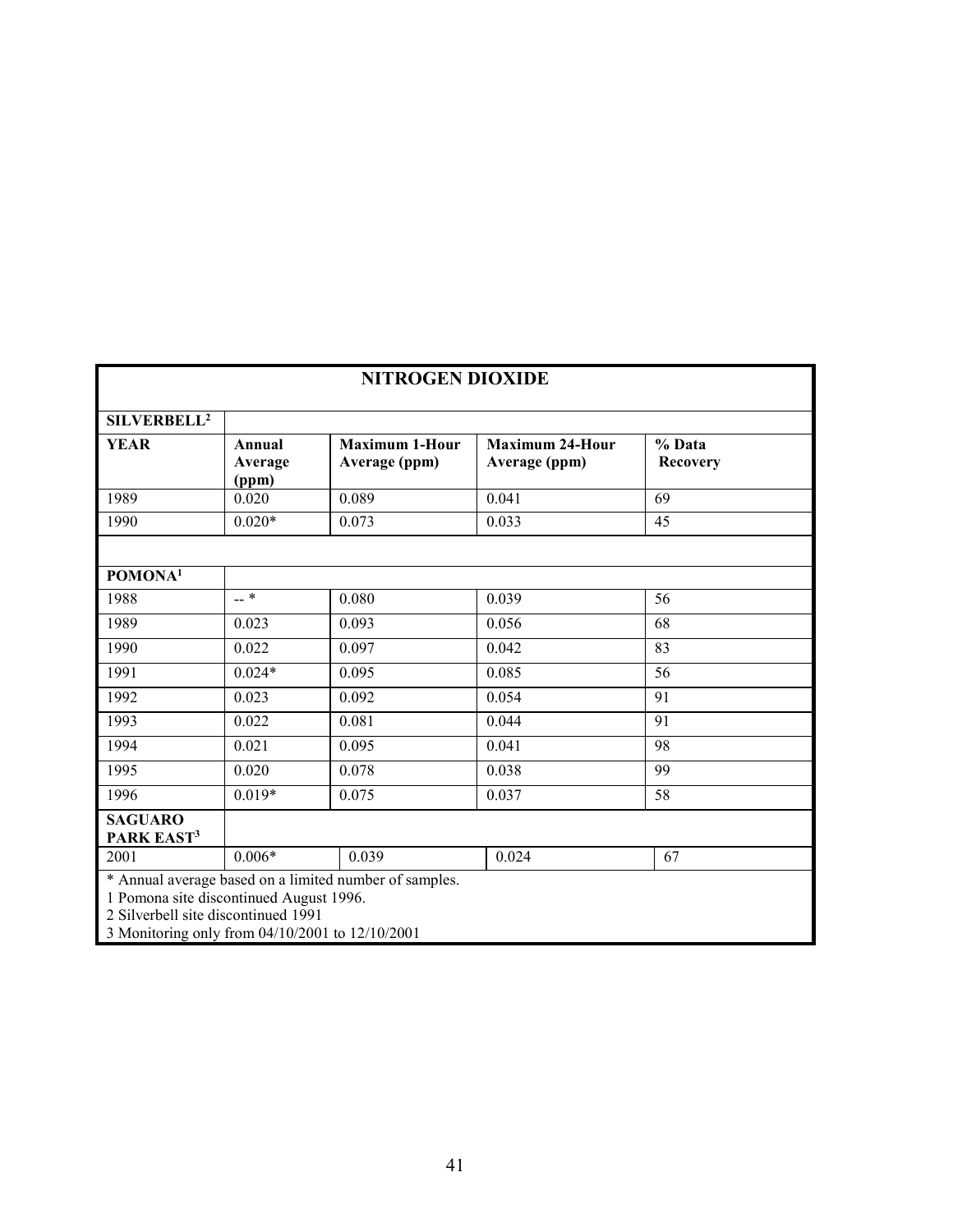#### **NON-METHANE HYDROCARBONS**

State and Federal Standard Primary & Secondary 3-Hour Average (6 - 9 a.m.) 160 mg/m<sup>3</sup>

| <b>DOWNTOWN</b> |                   |                          |                                             |                                            |                           |
|-----------------|-------------------|--------------------------|---------------------------------------------|--------------------------------------------|---------------------------|
| Year            | Annual<br>Average | <b>Maximum</b><br>3-Hour | 2 <sub>nd</sub><br><b>Maximum</b><br>3-Hour | # of<br><b>Exceedances</b><br>of Standards | % Data<br><b>Recovery</b> |
| 1975            | 149               | 828                      | 806                                         | 136                                        | 82                        |
| 1976            | 113               | 806                      | 532                                         | 96                                         | 78                        |
| 1977            | 86                | 435                      | 436                                         | 51                                         | 74                        |
| 1978            | $115*$            | 604                      | 414                                         | 89                                         | 67                        |
| 1979            | 136*              | 534                      | 519                                         | 116                                        | 64                        |
| 1980            | $73*$             | 399                      | 364                                         | 37                                         | 74                        |
| 1981            | 136*              | 676                      | 589                                         | 76                                         | 43                        |
| 1982            | $140*$            | 523                      | 469                                         | 28                                         | 17                        |
| 1983            | $***$             | $- -$                    | $- -$                                       | $\overline{\phantom{m}}$                   |                           |

\* Annual average based on limited number of samples.

\*\* Non-methane hydrocarbons monitoring discontinued in February 1983, when Federal Standard was rescinded.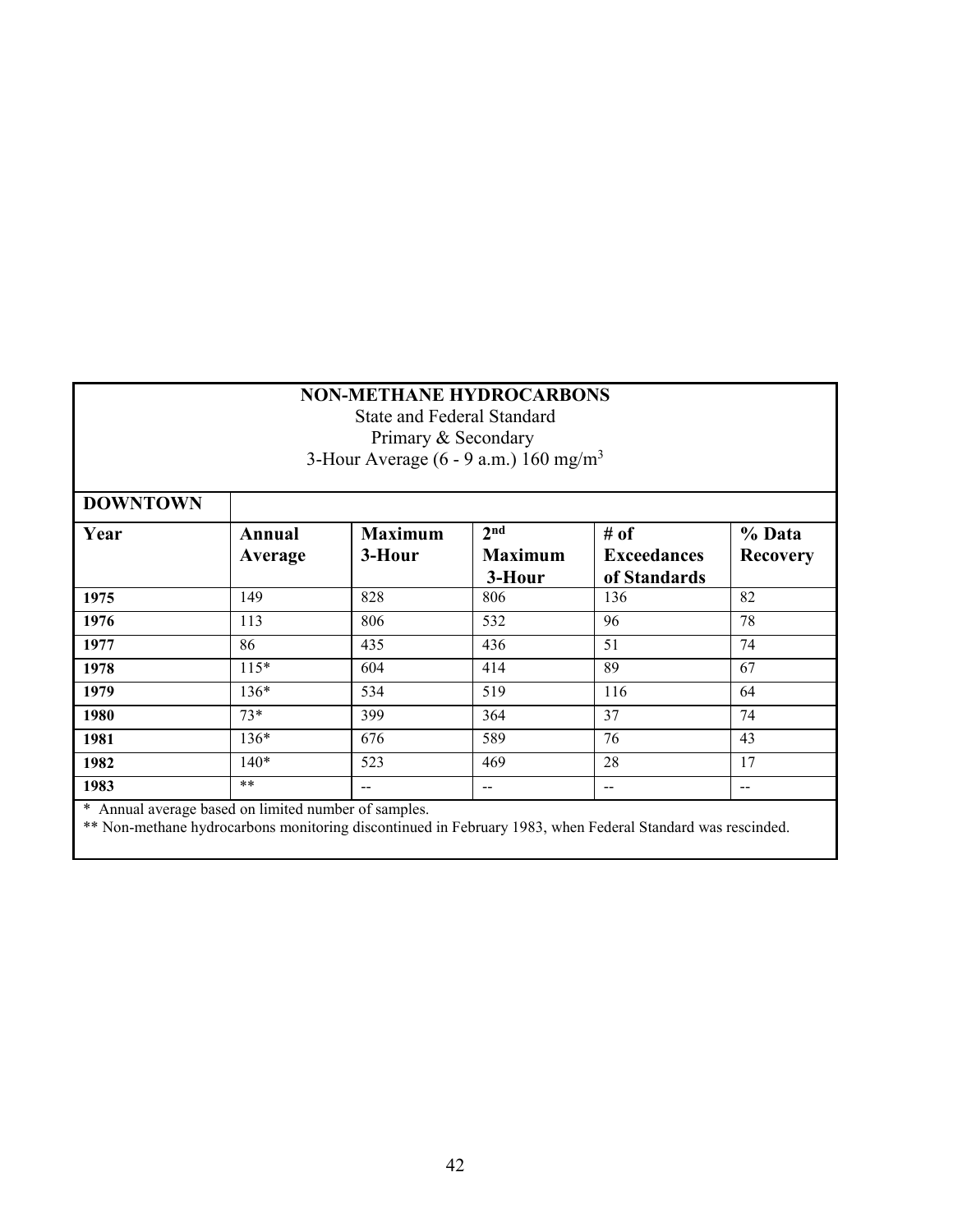|                                                            |                                                 | <b>SULFUR DIOXIDE</b>                      |                                                    |                           |  |  |
|------------------------------------------------------------|-------------------------------------------------|--------------------------------------------|----------------------------------------------------|---------------------------|--|--|
|                                                            |                                                 | <b>State and Federal Standards</b>         |                                                    |                           |  |  |
|                                                            | Primary and Secondary                           |                                            |                                                    |                           |  |  |
|                                                            | Primary<br><b>Annual</b><br>Average 0.03<br>ppm | Primary 24-<br>Hour<br>Average 0.14<br>ppm | <b>Secondary 3-</b><br>Hour<br>Average 0.50<br>ppm |                           |  |  |
| <b>DOWNTOWN</b>                                            |                                                 |                                            |                                                    |                           |  |  |
| Year                                                       | Annual<br>Average                               | <b>Maximum 24-</b><br>Hour                 | <b>Maximum 3-</b><br>Hour                          | % Data<br><b>Recovery</b> |  |  |
| 1973                                                       |                                                 | $\overline{\phantom{0}}$                   | -−                                                 | $\overline{\phantom{a}}$  |  |  |
| 1974                                                       | $0.004*$                                        | 0.035                                      | 0.016                                              | 28                        |  |  |
| 1975                                                       | 0.003                                           | 0.097                                      | 0.036                                              | 85                        |  |  |
| 1976                                                       | 0.003                                           | 0.070                                      | 0.021                                              | 91                        |  |  |
| 1977                                                       | 0.003                                           | 0.053                                      | 0.022                                              | 83                        |  |  |
| 1978                                                       | 0.002                                           | 0.060                                      | 0.016                                              | 77                        |  |  |
| 1979                                                       | 0.002                                           | 0.044                                      | 0.012                                              | 81                        |  |  |
| 1980                                                       | 0.001                                           | 0.040                                      | 0.010                                              | 82                        |  |  |
| 1981                                                       | $0.002*$                                        | 0.050                                      | 0.013                                              | 29                        |  |  |
| 1982                                                       |                                                 |                                            | <b>SITE DISCONTINUED</b>                           |                           |  |  |
|                                                            |                                                 |                                            |                                                    |                           |  |  |
| <b>TANQUE VERDE</b><br><b>LOOP</b>                         |                                                 |                                            |                                                    |                           |  |  |
| 1975                                                       | $0.004*$                                        | 0.015                                      | 0.050                                              | 21                        |  |  |
| 1976                                                       | 0.002                                           | 0.042                                      | 0.100                                              | 80                        |  |  |
| 1977                                                       | 0.001                                           | 0.026                                      | 0.120                                              | 95                        |  |  |
| 1978                                                       | $0.001*$                                        | 0.014                                      | 0.070                                              | 73                        |  |  |
| 1979                                                       | 0.001                                           | 0.011                                      | 0.037                                              | 86                        |  |  |
| 1980                                                       | $0.002*$                                        | 0.021                                      | 0.060                                              | 51                        |  |  |
| 1981                                                       | 0.002                                           | 0.027                                      | 0.133                                              | 86                        |  |  |
| 1982                                                       | $0.002*$                                        | 0.015                                      | 0.073                                              | 45                        |  |  |
| 1983                                                       | 0.003                                           | 0.028                                      | 0.040                                              | 69                        |  |  |
| 1984                                                       | 0.001                                           | 0.008                                      | 0.023                                              | 61                        |  |  |
| 1985                                                       | 0.001                                           | 0.008                                      | 0.020                                              | 25                        |  |  |
| 1986                                                       |                                                 |                                            | SITE DISCONTINUED                                  |                           |  |  |
| NOTE : Total sulfur reported as Sulfur Dioxide equivalent. |                                                 |                                            |                                                    |                           |  |  |
| * Annual average based on limited number of samples.       |                                                 |                                            |                                                    |                           |  |  |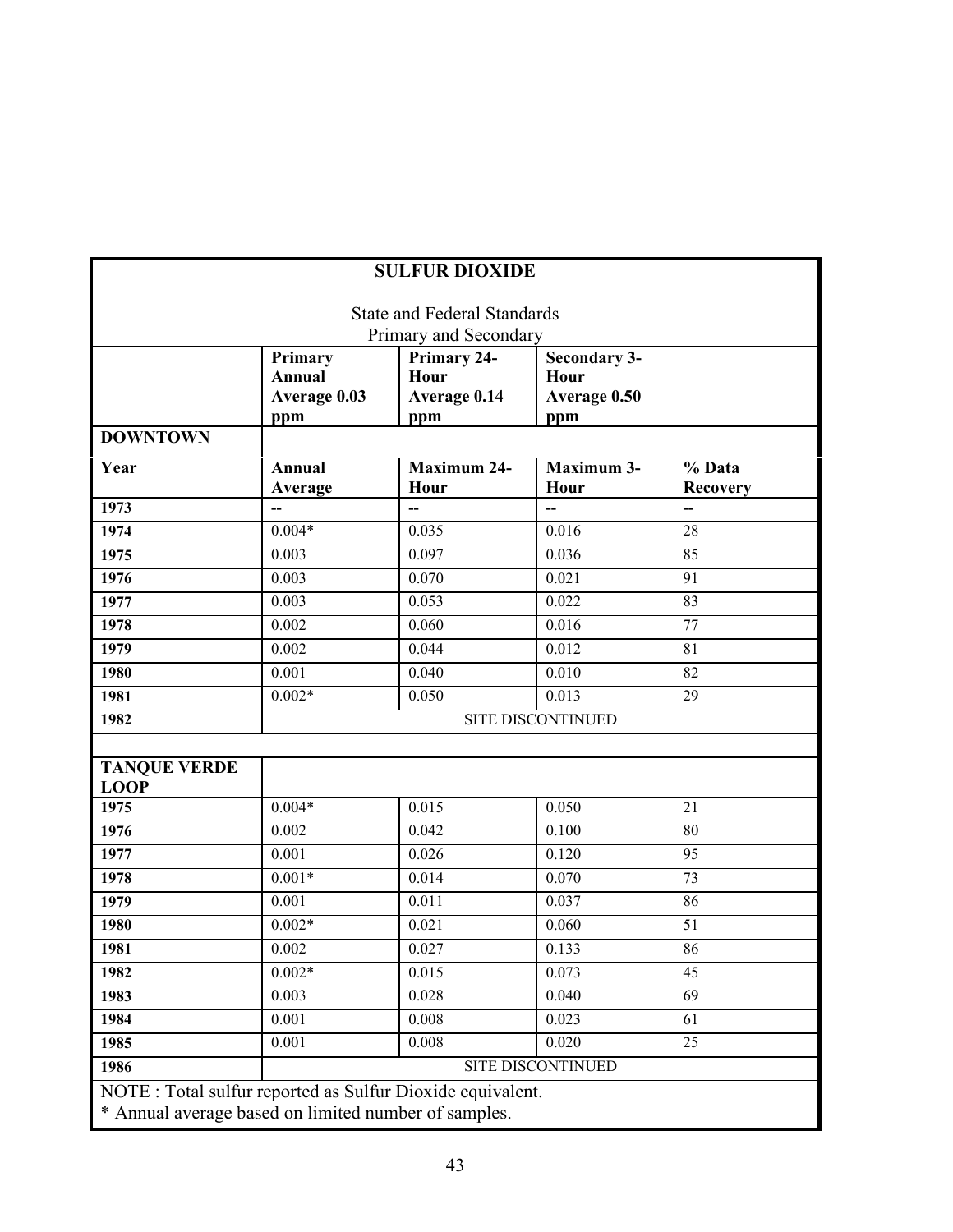| <b>SULFUR DIOXIDE</b>                               |                                |                                  |                                                                                                        |                 |
|-----------------------------------------------------|--------------------------------|----------------------------------|--------------------------------------------------------------------------------------------------------|-----------------|
| 22ND/<br><b>CRAYCROFT</b>                           |                                |                                  |                                                                                                        |                 |
| Year                                                | <b>Annual Average</b><br>(ppm) | <b>Maximum 24-</b><br>Hour (ppm) | <b>Maximum 3-Hour</b><br>(ppm)                                                                         | % Data Recovery |
| 1975                                                | 0.001                          | 0.019                            | 0.060                                                                                                  | 88              |
| 1976                                                | 0.002                          | 0.015                            | 0.053                                                                                                  | 90              |
| 1977                                                | 0.002                          | 0.020                            | 0.057                                                                                                  | 81              |
| 1978                                                | 0.001                          | 0.014                            | 0.053                                                                                                  | 93              |
| 1979                                                | 0.002                          | 0.020                            | 0.080                                                                                                  | 97              |
| 1980                                                | 0.001                          | 0.013                            | 0.030                                                                                                  | 81              |
| 1981                                                | 0.003                          | 0.024                            | 0.083                                                                                                  | 92              |
| 1982                                                | $0.002*$                       | 0.019                            | 0.060                                                                                                  | 50              |
| 1983                                                | 0.001                          | 0.016                            | 0.070                                                                                                  | 95              |
| 1984                                                | 0.003                          | 0.028                            | 0.060                                                                                                  | 85              |
| 1985                                                | 0.005                          | 0.025                            | 0.090                                                                                                  | 97              |
| 1986                                                | 0.004                          | 0.016                            | 0.031                                                                                                  | 70              |
| 1987                                                | 0.003                          | 0.013                            | 0.061                                                                                                  | 69              |
| 1988                                                | 0.002                          | 0.011                            | 0.077                                                                                                  | 65              |
| 1989                                                | 0.002                          | 0.007                            | 0.013                                                                                                  | 78              |
| 1990                                                | 0.002                          | 0.008                            | 0.020                                                                                                  | 97              |
| 1991                                                | 0.002                          | 0.009                            | 0.015                                                                                                  | 97              |
| 1992                                                | 0.002                          | 0.007                            | 0.061                                                                                                  | 98              |
| 1993                                                | 0.002                          | 0.005                            | 0.022                                                                                                  | 97              |
| 1994                                                | 0.002                          | 0.004                            | 0.010                                                                                                  | 85              |
| 1995                                                | 0.001                          | 0.004                            | 0.012                                                                                                  | 98              |
| 1996                                                | 0.001                          | 0.004                            | 0.009                                                                                                  | 98              |
| 1997                                                | 0.002                          | 0.005                            | 0.015                                                                                                  | 87              |
| 1998                                                | 0.002                          | 0.005                            | 0.016                                                                                                  | 99              |
| 1999                                                | 0.002                          | 0.005                            | 0.012                                                                                                  | 97              |
| 2000                                                | 0.002                          | 0.008                            | 0.011                                                                                                  | 97              |
| 2001                                                | 0.001                          | 0.003                            | 0.006                                                                                                  | 99              |
| 2002                                                | 0.001                          | 0.004                            | 0.019                                                                                                  | 99              |
| 2003                                                | 0.001                          | 0.004                            | 0.013                                                                                                  | 99              |
| 2004                                                | 0.001                          | 0.006                            | 0.012                                                                                                  | 99              |
| 2005                                                | 0.001                          | 0.004                            | 0.010                                                                                                  | 99              |
| 2006                                                | 0.001                          | 0.004                            | 0.009                                                                                                  | 99              |
| 2007                                                | 0.001                          | 0.003                            | 0.013                                                                                                  | 99              |
| 2008                                                | 0.001                          | 0.004                            | 0.014                                                                                                  | 99              |
| 2009                                                | 0.001                          | 0.002                            | 0.005                                                                                                  | 99              |
| $2010**$                                            | 0.001                          | 0.002                            | 0.007                                                                                                  | 99              |
| samples. ** Monitoring discontinued December, 2010. |                                |                                  | NOTE : Total sulfur reported as Sulfur Dioxide equivalent. * Annual average based on limited number of |                 |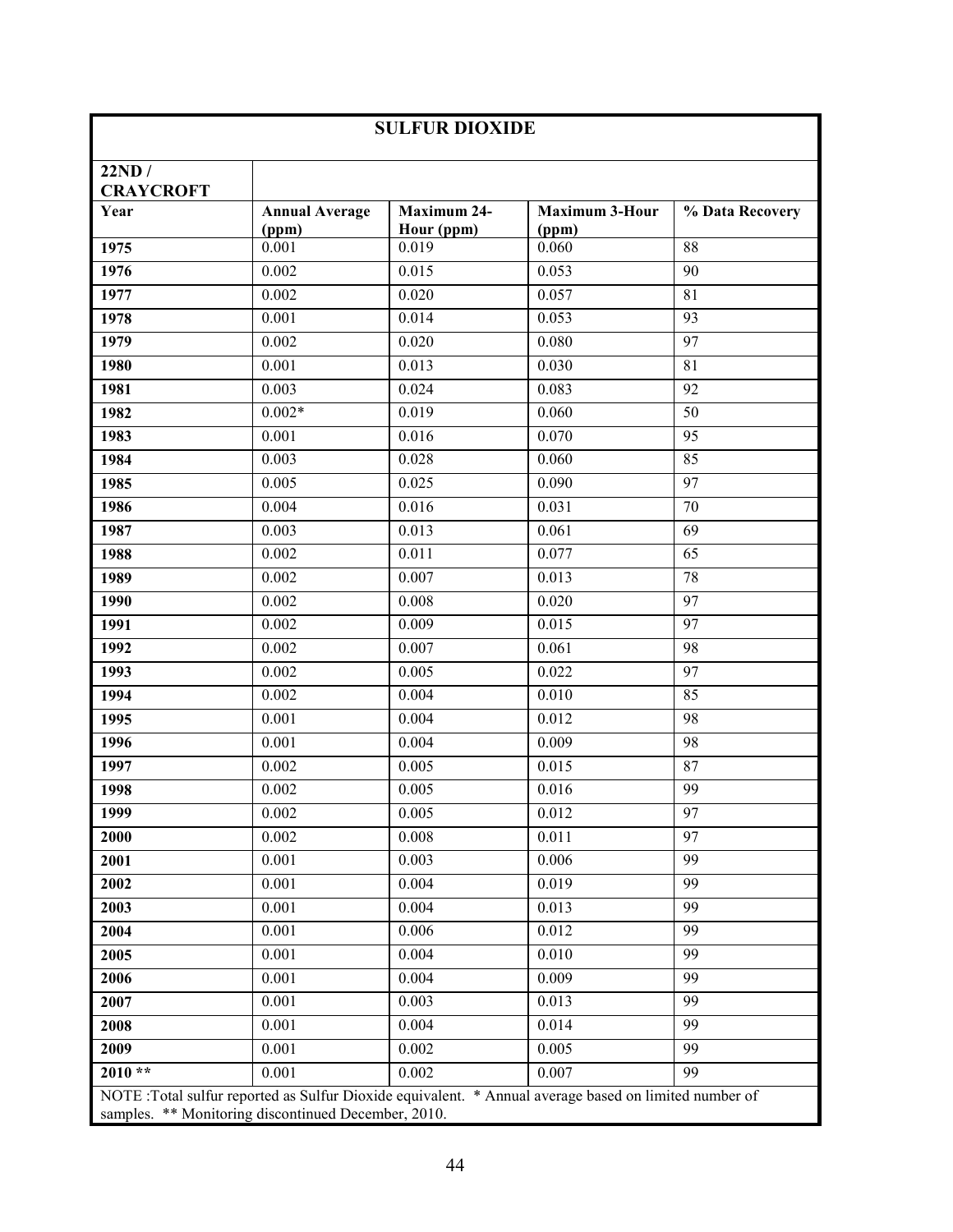| <b>SULFUR DIOXIDE</b>                  |                                                |                                    |                                    |                                      |                           |
|----------------------------------------|------------------------------------------------|------------------------------------|------------------------------------|--------------------------------------|---------------------------|
| <b>CHILDREN'S</b><br><b>PARK NCore</b> |                                                |                                    |                                    |                                      |                           |
| Year                                   | <b>Annual Average</b><br>(ppb)                 | <b>Maximum</b><br>1-Hour.<br>(ppb) | <b>Maximum</b><br>24-Hour<br>(ppb) | 99 <sup>th</sup> Percentile<br>(ppb) | % Data<br><b>Recovery</b> |
| 2010*                                  | 0.22                                           | 3.0                                | 1.1                                | 3.0                                  | 96                        |
| 2011                                   | 0.28                                           | 12.4                               | 1.4                                | 5.9                                  | 97                        |
| 2012                                   | 0.20                                           | 6.8                                | 1.0                                | 4.3                                  | 98                        |
| 2013                                   | 0.24                                           | 7.5                                | 1.1                                | 6.6                                  | 99                        |
| 2014                                   | 0.20                                           | 9.6                                | 1.1                                | 5.6                                  | 95                        |
| 2015                                   | 0.16                                           | 5.1                                | 0.8                                | 4.6                                  | 98                        |
| 2016                                   | 0.08                                           | 3.2                                | 0.4                                | 1.3                                  | 99                        |
| 2017                                   | 0.10                                           | 3.8                                | 0.7                                | 1.9                                  | 99                        |
| 2018                                   | 0.13                                           | 5.1                                | 1.5                                | 2.3                                  | 98                        |
| 2019                                   | 0.25                                           | 1.5                                | 0.4                                | 1.0                                  | 98                        |
| 2020                                   | 0.09                                           | 1.6                                | 0.3                                | 0.6                                  | 99                        |
| 2021                                   | 0.19                                           | 1.1                                | 0.4                                | 0.6                                  | 99                        |
| Sampling began October 1, 2010         | * Averages based on limited number of samples. |                                    |                                    |                                      |                           |

|--|

| <b>Green Valley</b> <sup>1,2</sup> |                         |                                  |                                 |                    |
|------------------------------------|-------------------------|----------------------------------|---------------------------------|--------------------|
| Year                               | Annual<br>Average (ppm) | <b>Maximum 24-</b><br>Hour (ppm) | <b>Maximum 3-</b><br>Hour (ppm) | % Data<br>Recovery |
| 2001<br>$\sim$ 1 $\sim$            | .000                    | .000                             | .002                            | 38                 |

1 Special Purpose site

2 Monitoring discontinued 05/21/2001, Averages based on limited number of samples.